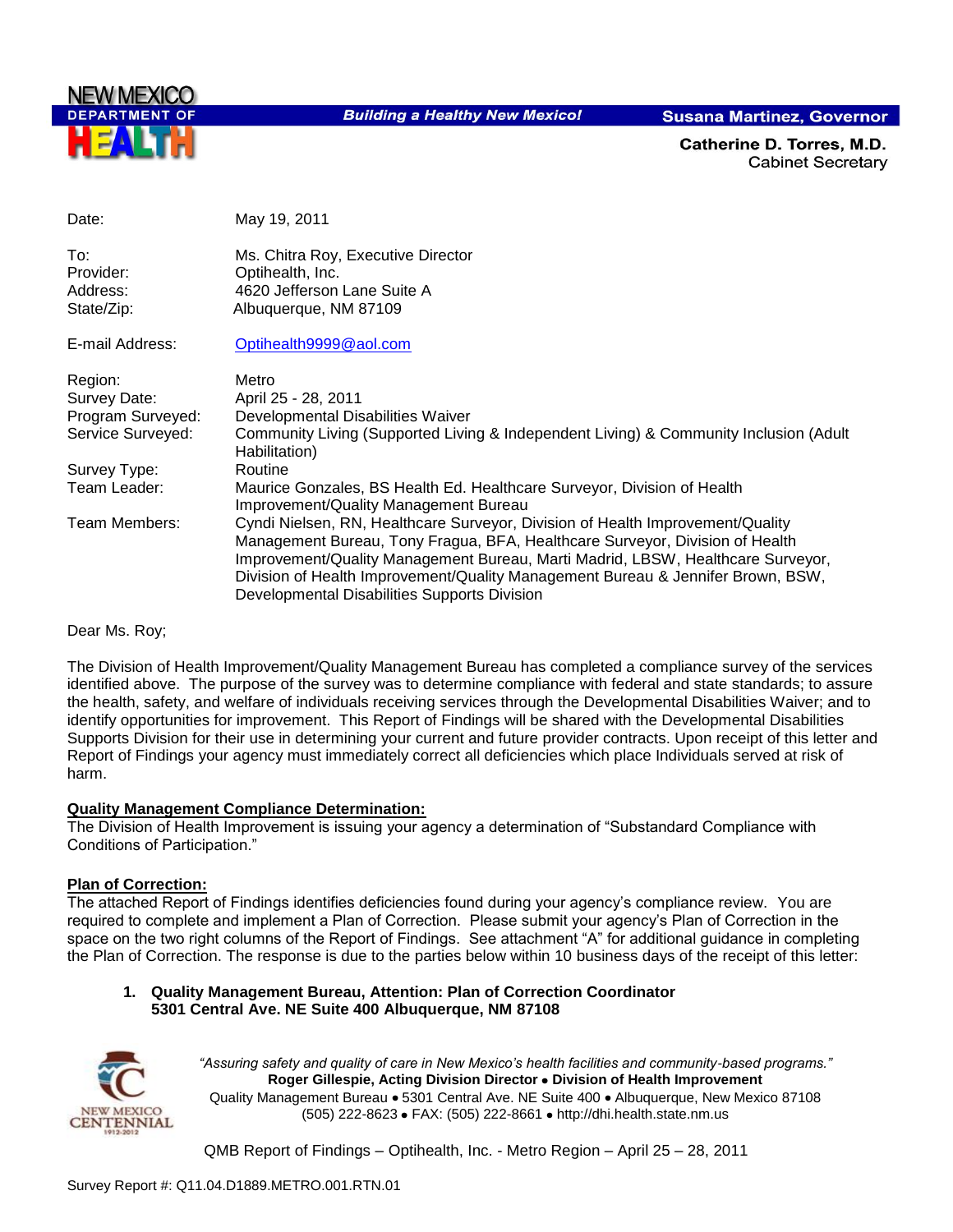#### **2. Developmental Disabilities Supports Division Regional Office for region of service surveyed**

Upon notification from QMB that your Plan of Correction has been approved, you must implement all remedies and corrective actions within 45 business days. If your Plan of Correction is denied, you must resubmit a revised plan as soon as possible for approval, as all remedies must still be completed within 45 business days of the receipt of this letter.

Failure to submit, complete or implement your Plan of Correction within the 45 day required time frames may result in the imposition of a \$200 per day Civil Monetary Penalty until it is received, completed and/or implemented.

#### **Request for Informal Reconsideration of Findings (IRF):**

If you disagree with a finding of deficient practice, you have 10 business days upon receipt of this notice to request an IRF. Submit your request for an IRF in writing to:

> QMB Deputy Bureau Chief 5301 Central Ave NE Suite #400 Albuquerque, NM 87108 Attention: IRF request

See Attachment "C" for additional guidance in completing the request for Informal Reconsideration of Findings. The request for an IRF will not delay the implementation of your Plan of Correction which must be completed within 45 business days. Providers may not appeal the nature or interpretation of the standard or regulation, the team composition or sampling methodology. If the IRF approves the modification or removal of a finding, you will be advised of any changes.

Please call the Plan of Correction Coordinator at 505-222-8647 if you have questions about the Report of Findings or Plan of Correction. Thank you for your cooperation and for the work you perform.

Sincerely,

Maurice Gonzales, BS Health Ed.

Maurice Gonzales, BS Health Ed. Team Lead/Healthcare Surveyor Division of Health Improvement Quality Management Bureau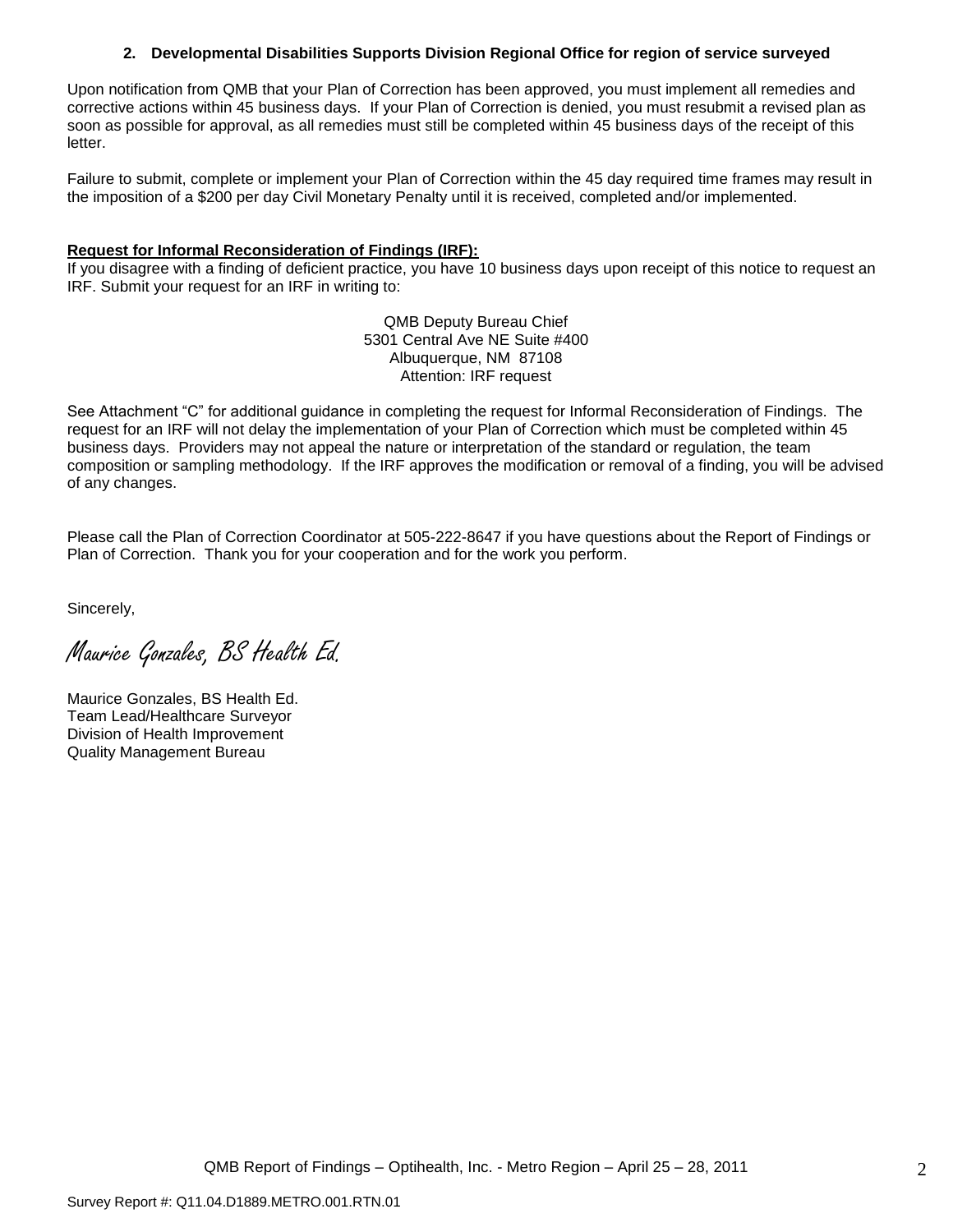#### **Survey Process Employed:**

Entrance Conference Date: April 25, 2011

Present: **Optihealth, Inc.** Jeanette Benjamin, Residential Coordinator

**DOH/DHI/QMB**

Maurice Gonzales, BS Health Ed. Team Lead/Healthcare Surveyor Cyndi Nielson, RN, Healthcare Surveyor Tony Fragua, BFA, Healthcare Surveyor Marti Madrid, LBSW, Healthcare Surveyor

**DDSD - Metro Regional Office** 

Jennifer Brown, BSW

Exit Conference Date: April 28, 2011

Present: **Optihealth, Inc.**

Chitra Roy, Executive Director Jeanette Benjamin, Residential Coordinator Annette Webb, Manager Lisa Pope, Manager Vanita Green, Manager Faith Monte, Manager Lisa Granado, House Lead

#### **DOH/DHI/QMB**

Maurice Gonzales, BS Health Ed. Team Lead/Healthcare Surveyor Cyndi Nielson, RN, Healthcare Surveyor Tony Fragua, BFA, Healthcare Surveyor Marti Madrid, LBSW, Healthcare Surveyor

#### **DDSD - Metro Regional Office**

Jennifer Brown, BSW

| <b>Total Homes Visited</b>                 | Number: | 7                                                                                                                                                   |
|--------------------------------------------|---------|-----------------------------------------------------------------------------------------------------------------------------------------------------|
| <b>Supported Homes Visited</b><br>❖        | Number: | 7                                                                                                                                                   |
| <b>Administrative Locations Visited</b>    | Number: | 1                                                                                                                                                   |
| <b>Total Sample Size</b>                   | Number: | 8<br>1 - Jackson Class Members<br>7 - Non- <i>Jackson</i> Class Members<br>7 - Supported Living<br>1 - Independent Living<br>4 - Adult Habilitation |
| Persons Served Interviewed                 | Number: | 7                                                                                                                                                   |
| Persons Served Observed                    | Number: | 1 (One Individual did not want to be interviewed)                                                                                                   |
| Records Reviewed (Persons Served)          | Number: | 8                                                                                                                                                   |
| Direct Service Professionals Interviewed   | Number: | 10                                                                                                                                                  |
| Direct Service Professionals Record Review | Number: | 82                                                                                                                                                  |
| Service Coordinator Record Review          | Number: | $\overline{2}$                                                                                                                                      |

QMB Report of Findings – Optihealth, Inc. - Metro Region – April 25 – 28, 2011

Survey Report #: Q11.04.D1889.METRO.001.RTN.01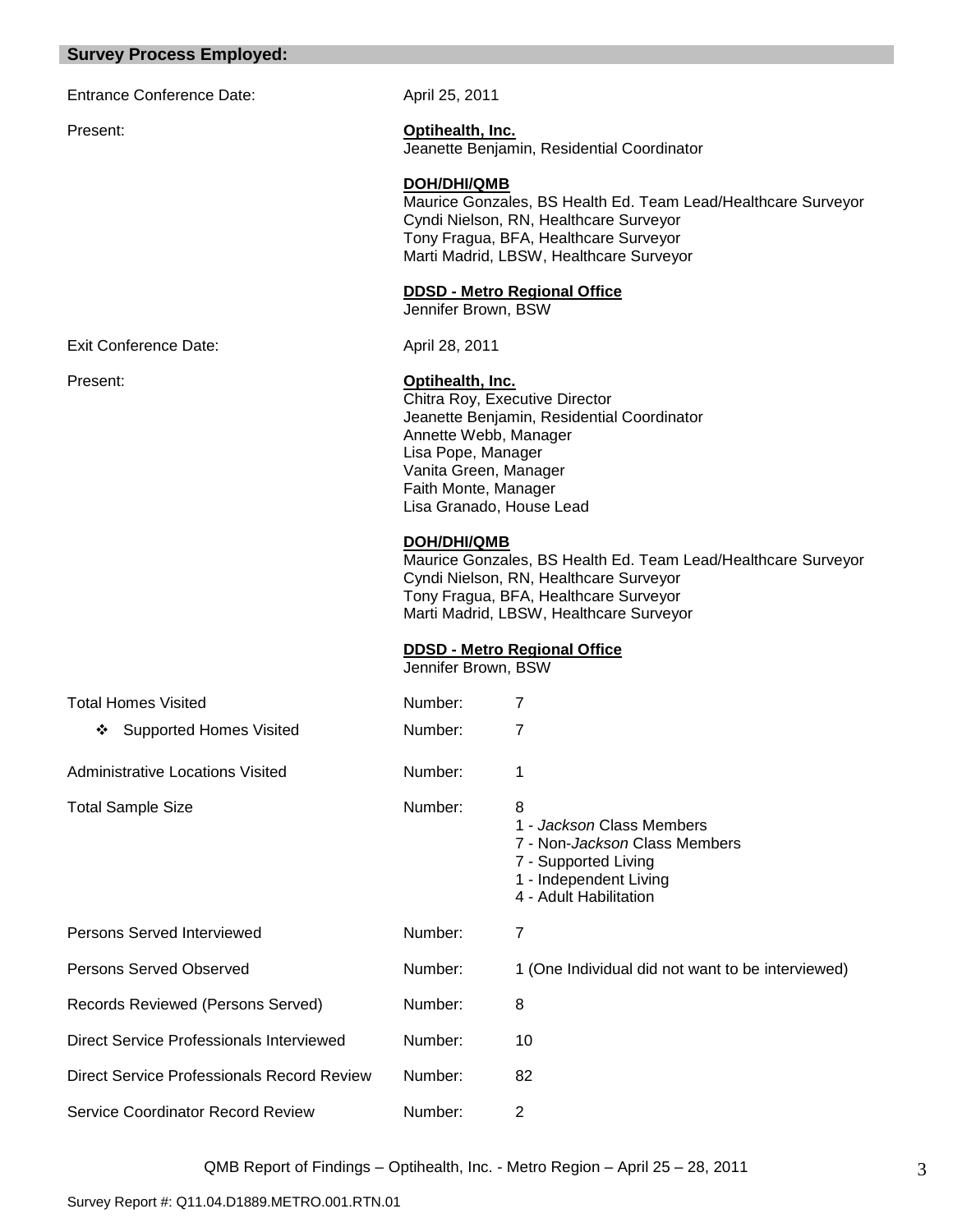Administrative Files Reviewed

- Billing Records  $\bullet$
- Medical Records  $\bullet$
- Incident Management Records  $\bullet$
- Personnel Files  $\bullet$
- Training Records  $\bullet$
- Agency Policy and Procedure  $\bullet$
- Caregiver Criminal History Screening Records  $\bullet$
- Employee Abuse Registry  $\bullet$
- Human Rights Notes and/or Meeting Minutes  $\bullet$
- Evacuation Drills  $\bullet$
- Quality Assurance / Improvement Plan  $\bullet$
- CC: Distribution List: DOH Division of Health Improvement
	- DOH Developmental Disabilities Supports Division
	- DOH Office of Internal Audit
	- HSD Medical Assistance Division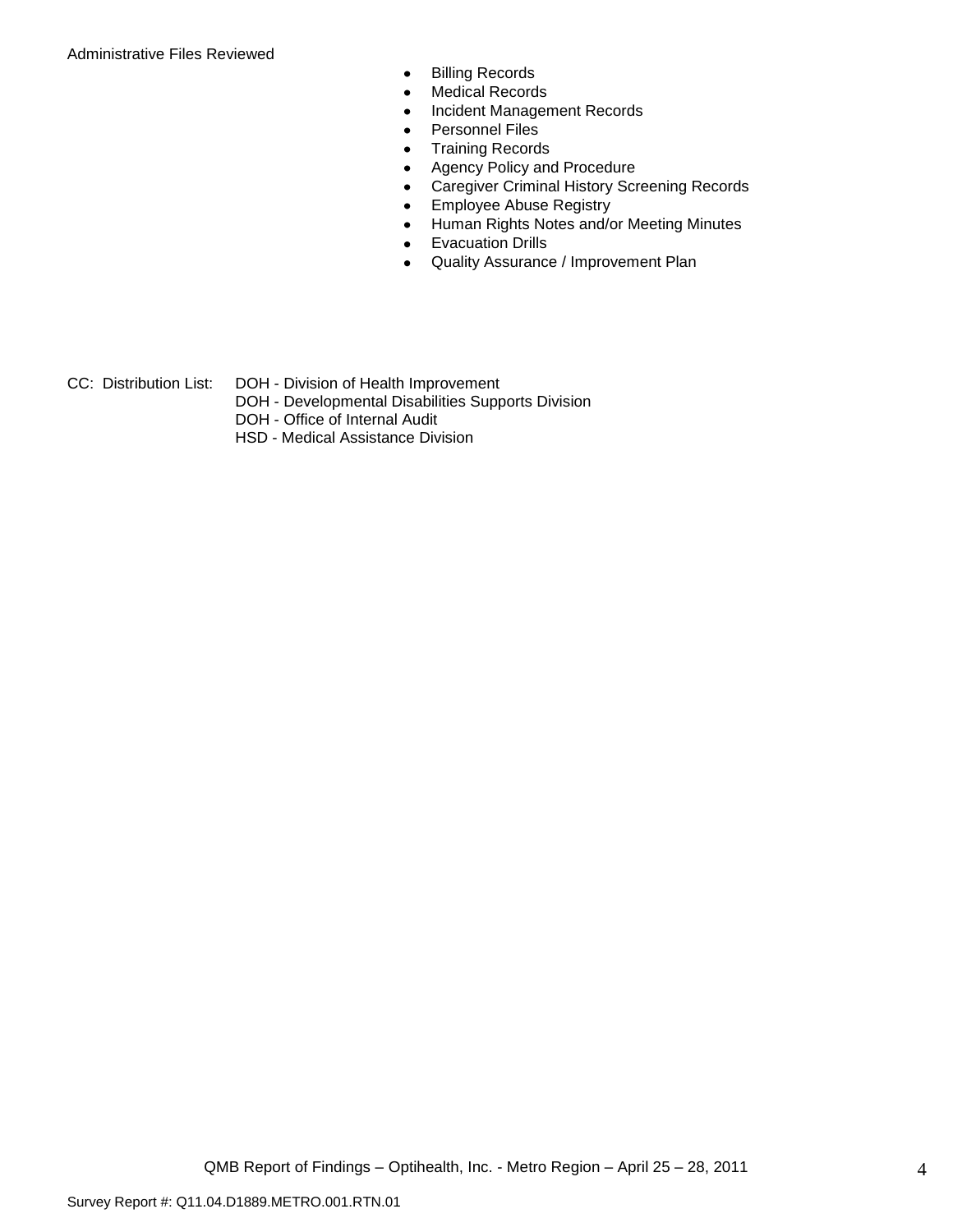#### **Attachment A**

# **Provider Instructions for Completing the QMB Plan of Correction (POC) Process**

#### *Introduction:*

After a QMB Compliance Review, your QMB Report of Findings will be sent to you via US mail.

Each provider must develop and implement a Plan of Correction (POC) that identifies specific quality assurance and quality improvement activities the agency will implement to correct deficiencies and prevent continued non compliance.

Agencies must submit their Plan of Correction within 10 business days from the date you receive the QMB Report of Findings. (Providers who do not submit a POC within 10 days will be referred to the Internal Review Committee [IRC] for sanctions).

If you have questions about the Plan of Correction process, call the QMB Plan of Correction Coordinator at 505-222-8647 or email at George.Perrault@state.nm.us. Requests for technical assistance must be requested through your DDSD Regional Office.

If you wish to dispute a finding on the official Report of Findings, you must file an Informal Reconsideration of Findings (IRF) request within ten (10) days of receiving your report. The POC process cannot resolve disputes regarding findings. Please note that you must still submit a POC for findings that are in question (see Attachment "C").

## *Instructions for Completing Agency POC:*

#### *Required Content*

Your Plan of Correction should provide a step-by-step description of the methods to correct each deficient practice to prevent recurrence and information that ensures the regulation cited is in compliance. The remedies noted in your POC are expected to be added to your Agency"s required, annual Quality Assurance Plan. (see page 3, DDW standards, effective; April 1, 2007, Chapter 1, Section I Continuous Quality Management System)

If a deficiency has already been corrected, the plan should state how it was corrected, the completion date (date the correction was accomplished), and how possible recurrence of the deficiency will be prevented.

The Plan of Correction you submit needs to address *each deficiency* in the two right hand columns with:

- 1. How the corrective action will be accomplished for all cited deficiencies in the report of findings;
- 2. How your Agency will identify all other individuals having the potential to be affected by the same deficient practice;
- 3. What measures will be put into place or what systemic changes will be made to ensure that the deficient practice will not reoccur and corrective action is sustained;
- 4. How your Agency plans to monitor corrective actions utilizing its continuous Quality Assurance/Quality Improvement Plan to assure solutions in the plan of correction are achieved and sustained, including (if appropriate):
	- Details about how and when Consumer, Personnel and Residential files are audited by Agency  $\bullet$ personnel to ensure they contain required documents;
	- Information about how Medication Administration Records are reviewed to verify they contain all  $\bullet$ required information before they are distributed, as they are being used, and after they are completed;
	- Your processes for ensuring that all staff are trained in Core Competencies, Incident Reporting, and Individual-Specific service requirements, etc;
	- How accuracy in Billing documentation is assured;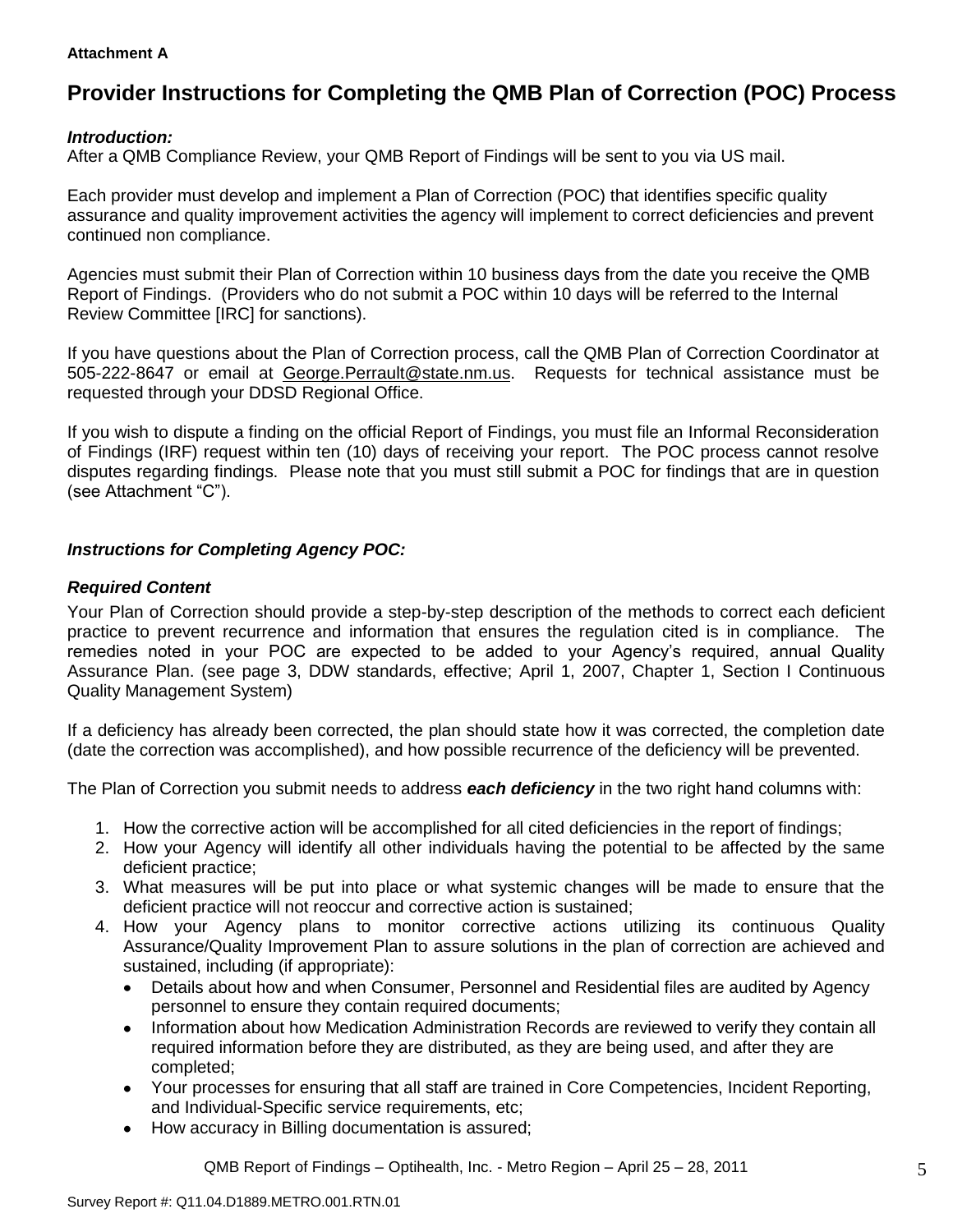- How health, safety is assured;  $\bullet$
- For Case Management Providers, how ISPs are reviewed to verify they meet requirements, how the timeliness of LOC packet submissions and consumer visits are tracked;
- $\bullet$ Your process for gathering, analyzing and responding to Quality data, and
- Details about Quality Targets in various areas, current status, Root Cause Analyses about why Targets were not met, and remedies implemented.
- 5. The individual"s title responsible for the Plan of Correction and completion date.

*Note:* **Instruction or in-service of staff alone may not be a sufficient plan of correction.** This is a good first step toward correction, but additional steps should be taken to ensure the deficiency is corrected and will not recur.

#### *Completion Dates*

The plan of correction must include a **completion date** (entered in the far right-hand column). Be sure the date is **realistic** in the amount of time your Agency will need to correct the deficiency; not to exceed 45 days.

Direct care issues should be corrected immediately and monitored appropriately. Some deficiencies may require a staged plan to accomplish total correction. Deficiencies requiring replacement of equipment, etc., may require more time to accomplish correction but should show reasonable time frames.

## *Plan of Correction Submission Requirements*

- 1. Your Plan of Correction must be completed on the official QMB Survey Report of Findings/Plan of Correction Form and received by QMB within ten (10) business days from the date you received the report of findings.
- 2. If you have questions about the POC process, call the POC Coordinator, George Perrault at 505-222- 8647 for assistance.
- 3. For Technical Assistance (TA) in developing or implementing your POC, contact your local DDSD Regional Office.
- 4. Submit your POC to George Perrault, POC Coordinator in any of the following ways:
	- a. Electronically at [George.Perrault@state.nm.us](mailto:George.Perrault@state.nm.us)
	- b. Faxed to 505-222-8661, or
	- c. Mailed to QMB, 5301 Central Avenue SW, Suite 400, Albuquerque, NM 87108
- 5. Do not send supporting documentation to QMB until after your POC has been approved by QMB.
- 6. QMB will notify you when your POC has been "approve" or "denied."
	- a. Whether your POC is "approved," or "denied," you will have a maximum of 45 business days from the date of receipt of your Report of Findings to correct all survey deficiencies.
	- b. If your POC is "Denied" it must be revised and resubmitted as soon as possible, as the 45 business day limit is in effect.
	- c. If your POC is "Denied" a second time your agency may be referred to the Internal Review Committee.
	- d. You will receive written confirmation that your POC has been approved by QMB and a final deadline for completion of your POC.
- 7. Failure to submit your POC within 10 days without prior approval of an extension by QMB will result in a referral to the Internal Review Committee and the possible implementation of monetary penalties and/or sanctions.
- 8. Revisions, Modifications or Extensions to your Plan of Correction (post QMB approval) must be made in writing and submitted to the Plan of Correction Coordinator at QMB, prior to the due date and are approved on a case-by-case basis. No changes may be made to your POC or the timeframes for implementation without written approval of the POC Coordinator.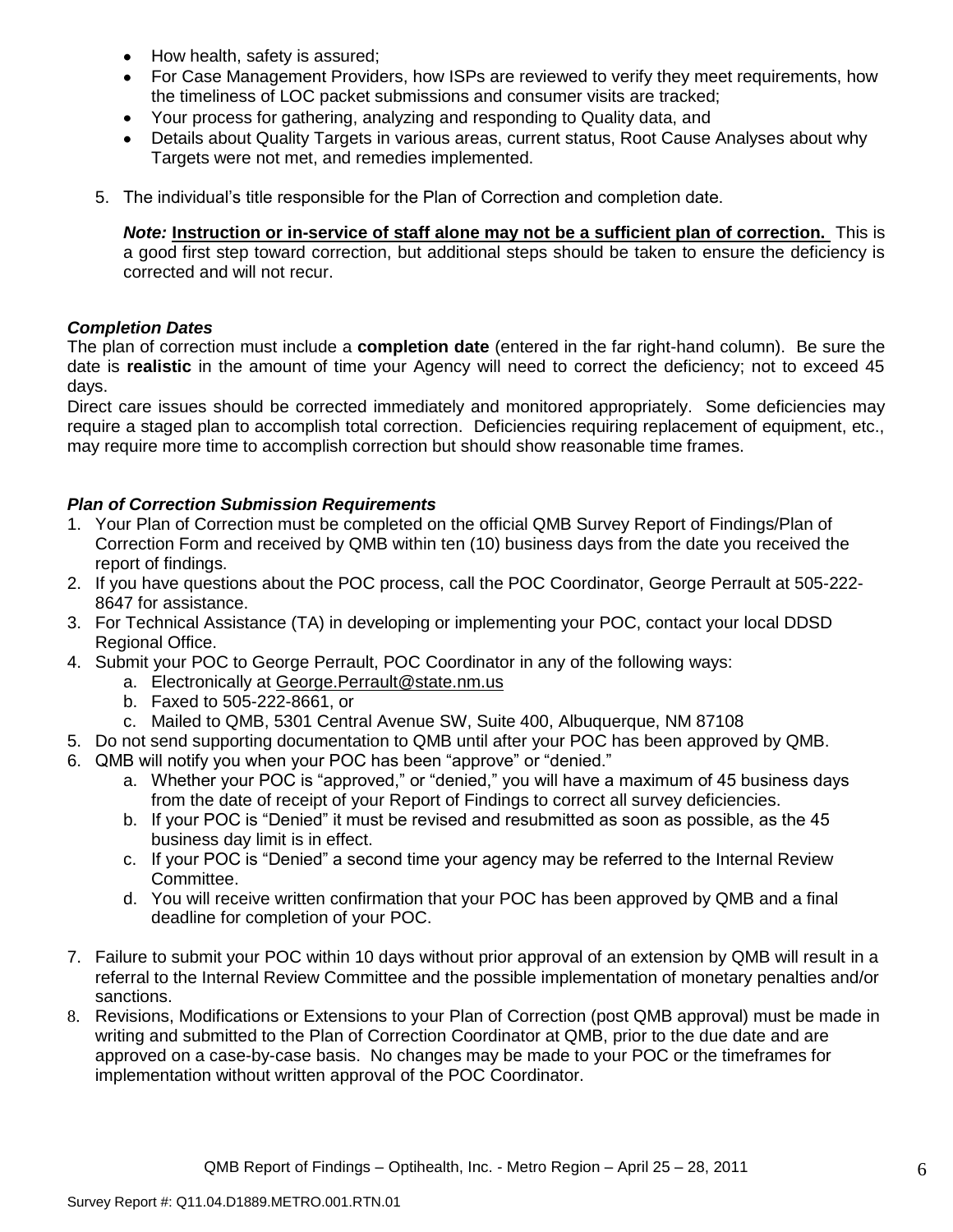## *POC Document Submission Requirements*

Once your POC has been approved by the QMB Plan of Correction Coordinator you must submit copies of documents as evidence that all deficiencies have been corrected, as follows.

- 1. Your internal documents are due within a *maximum* of 45 business days of receipt of your Report of Findings.
- 2. You may submit your documents by postal mail, fax, or electronically on disc or scanned and attached to e-mails.
- 3. All submitted documents *must be annotated*: please be sure the tag numbers and Identification numbers are indicated on each document submitted. Documents which are not annotated with the Tag number and Identification number may not be accepted.
- 4. Do not submit original documents; hard copies or scanned and electronically submitted copies are fine. Originals must be maintained in the agency file(s) per DDSD Standards.
- 5. In lieu of some documents, you may submit copies of file or home audit forms that clearly indicate cited deficiencies have been corrected, other attestations of correction must be approved by the Plan of Correction Coordinator prior to their submission.
- 6. For billing deficiencies, you must submit:
	- a. Evidence of an internal audit of billing documentation for a sample of individuals and timeframes;
	- b. Copies of "void and adjust" forms submitted to correct all over-billed or unjustified units billed identified during your internal audit.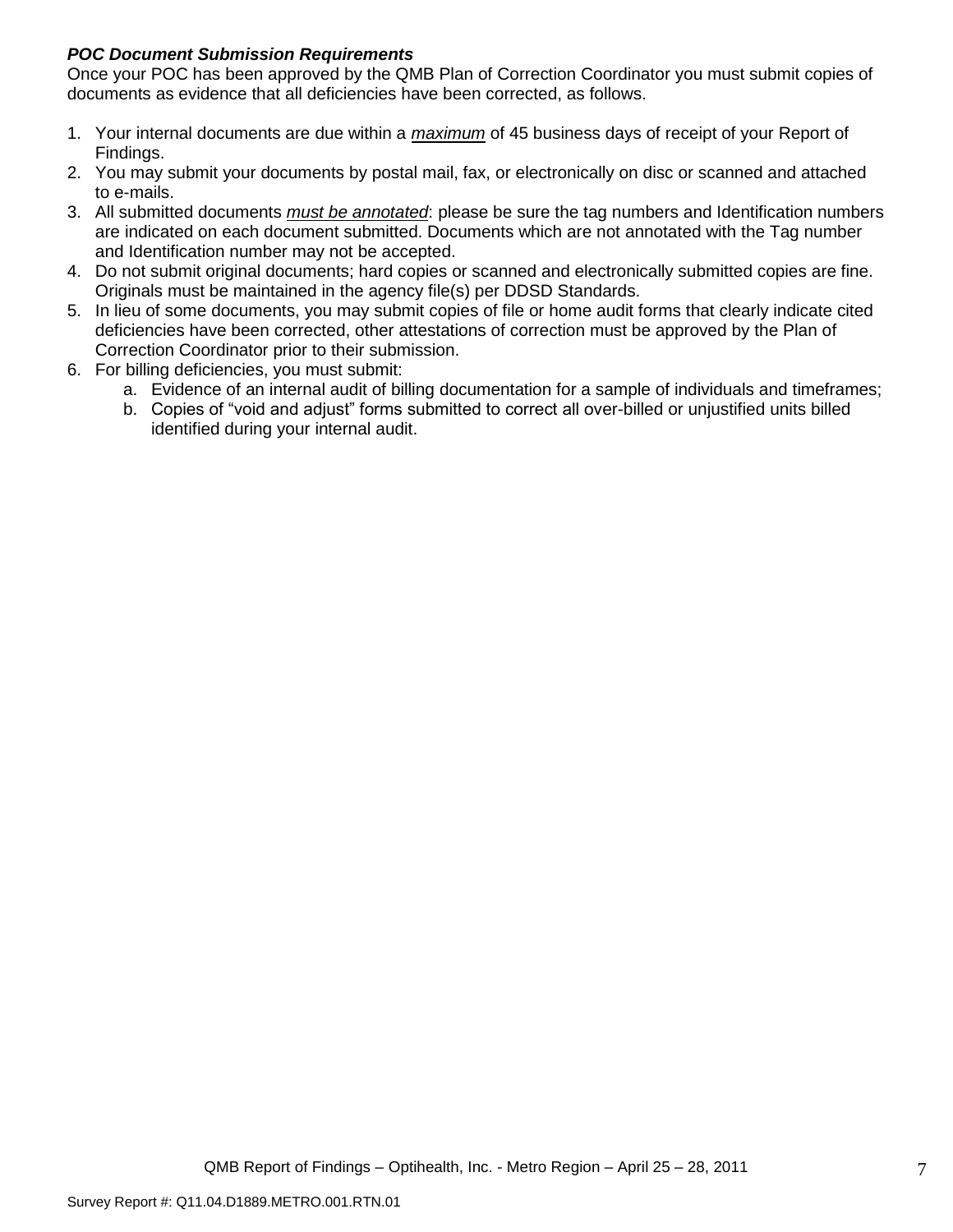Each deficiency in your Report of Findings is scored on a Scope and Severity Scale. The culmination of each deficiency"s Scope and Severity is used to determine degree of compliance to standards and regulations and level of QMB Compliance Determination.

|                 |                      |                                                             |                                  | <b>SCOPE</b>                    |                                             |
|-----------------|----------------------|-------------------------------------------------------------|----------------------------------|---------------------------------|---------------------------------------------|
|                 |                      |                                                             | <b>Isolated</b><br>$01\% - 15\%$ | <b>Pattern</b><br>$16\% - 79\%$ | <b>Widespread</b><br>$80\% - 100\%$         |
|                 | High Impact          | Immediate Jeopardy to<br>individual health and or<br>safety | J.                               | K.                              | L.                                          |
|                 |                      | Actual harm                                                 | G.                               | н.                              | L                                           |
| <b>SEVERITY</b> | Medium<br>Impact     | No Actual Harm<br>Potential for more than                   | D.                               | Ε.                              | $F.$ (3 or<br>more)                         |
|                 |                      | minimal harm                                                | $D.$ (2 or<br>less)              |                                 | $F.$ (no<br>conditions of<br>participation) |
|                 | <b>Impact</b><br>Low | No Actual Harm<br>Minimal potential for<br>harm.            | А.                               | <b>B.</b>                       | C.                                          |

## **Scope and Severity Definitions:**

• Isolated:

A deficiency that is limited to 1% to 15% of the sample, usually impacting few individuals in the sample.

• Pattern:

A deficiency that impacts a number or group of individuals from 16% to 79% of the sample is defined as a pattern finding. Pattern findings suggest the need for system wide corrective actions.

• Widespread:

A deficiency that impacts most or all (80% to 100%) of the individuals in the sample is defined as widespread or pervasive. Widespread findings suggest the need for system wide corrective actions as well as the need to implement a Continuous Quality Improvement process to improve or build infrastructure. Widespread findings could be referred to the Internal Review Committee for review and possible actions or sanctions.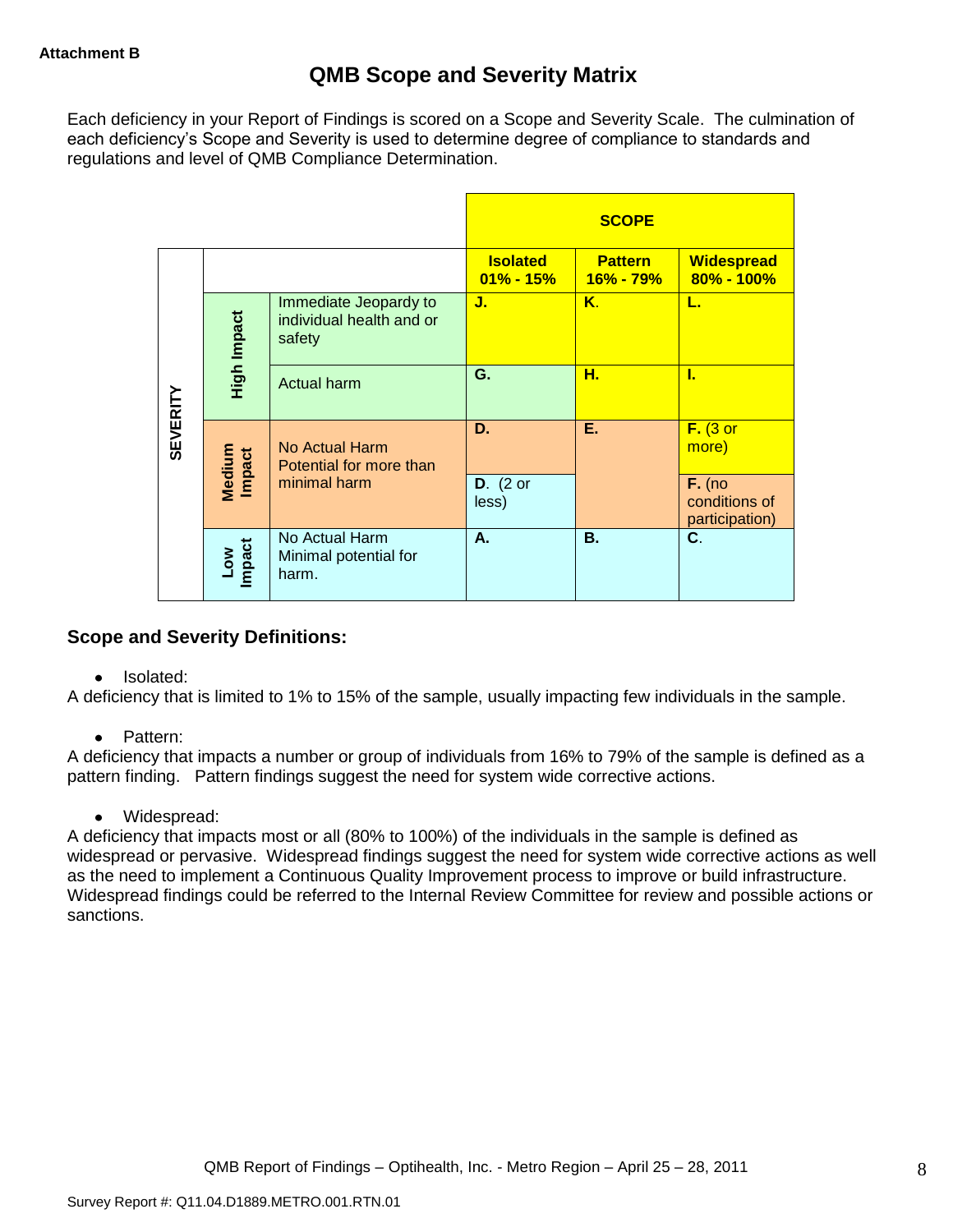# **QMB Determinations of Compliance**

"Substantial Compliance with Conditions of Participation"

The QMB determination of "Substantial Compliance with Conditions of Participation" indicates that a provider is in substantial compliance with all "Conditions of Participation" and other standards and regulations. The agency has obtained a level of compliance such that there is a minimal potential for harm to individuals" health and safety. To qualify for a determination of Substantial Compliance with Conditions of Participation, the provider must be in compliance with all Conditions of Participation.

"Non-Compliance with Conditions of Participation"

The QMB determination of "Non-Compliance with Conditions of Participation" indicates that a provider is out of compliance with one (1) or more "Conditions of Participation." This non-compliance, if not corrected, is likely to result in a serious negative outcome or the potential for more than minimal harm to individuals' health and safety.

Providers receiving a repeat determination of 'Non-Compliance' may be referred by QMB to the Internal Review Committee (IRC) for consideration of remedies and possible actions.

"Sub-Standard Compliance with Conditions of Participation":

The QMB determination of "Sub-Standard Compliance with Conditions of Participation" indicates a provider is significantly out of compliance with Conditions of Participation and/or has:

- Multiple findings of widespread non-compliance with any standard or regulation with a significant potential for more than minimal harm.
- Any finding of actual harm or Immediate Jeopardy.

Providers receiving a repeat determination of 'Substandard Compliance' will be referred by QMB to the Internal Review Committee (IRC) for consideration of remedies and possible actions.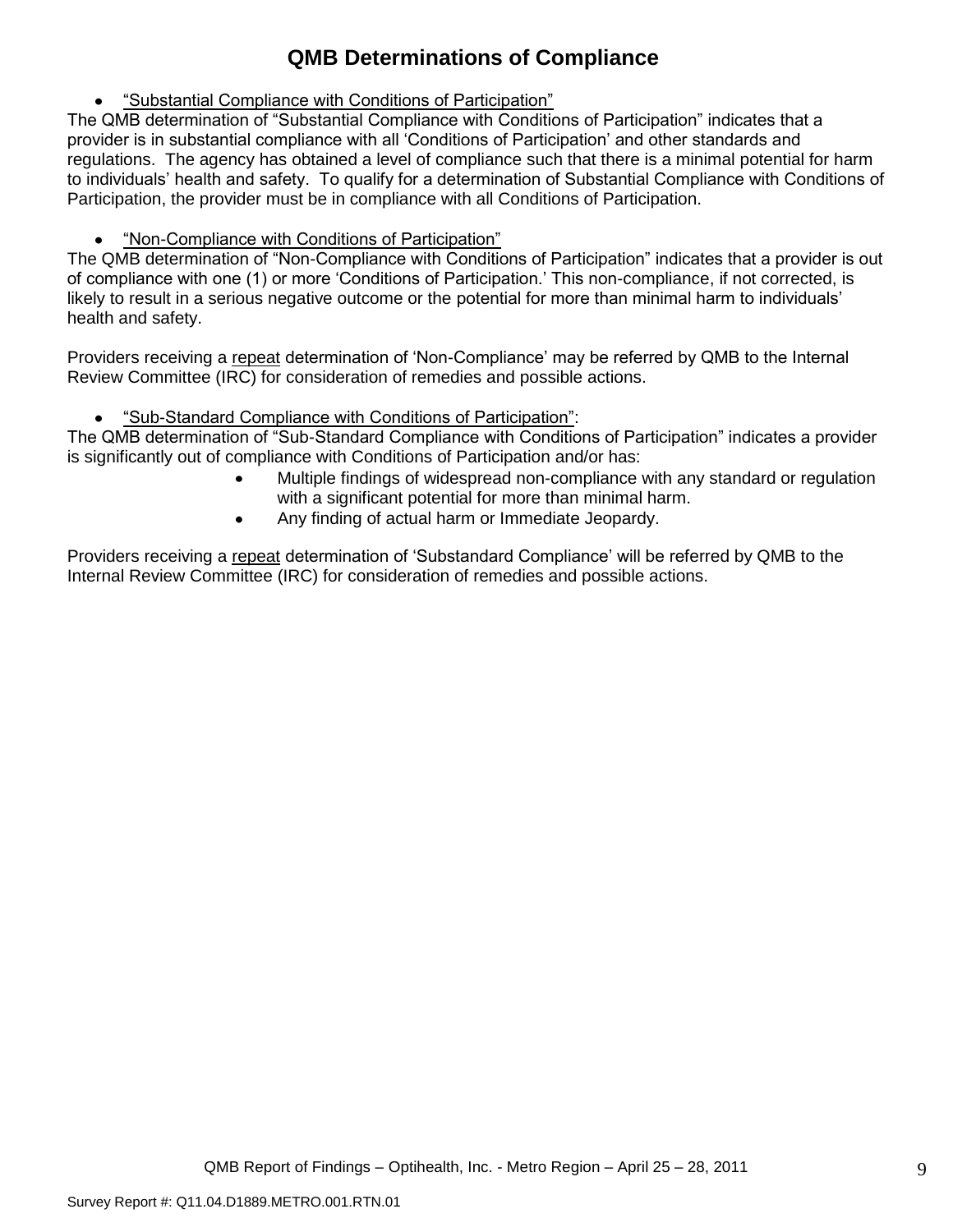# **Guidelines for the Provider Informal Reconsideration of Finding (IRF) Process**

#### **Introduction:**

Throughout the QMB Survey process, surveyors are openly communicating with providers. Open communication means that surveyors have clarified issues and/or requested missing information before completing the review. Regardless, there may still be instances where the provider disagrees with a specific finding. Providers may use the following process to informally dispute a finding.

#### **Instructions:**

- 1. The Informal Reconsideration of the Finding (IRF) request must be in writing to the QMB Deputy Bureau Chief **within 10 working days** of receipt of the final report.
- 2. The written request for an IRF must be completed on the QMB Request for Informal Reconsideration of Finding Form available on the QMB website:<http://dhi.health.state.nm.us/qmb>
- 3. The written request for an IRF must specify in detail the request for reconsideration and why the finding is inaccurate.
- 4. The IRF request must include all supporting documentation or evidence.

#### **The following limitations apply to the IRF process:**

- The request for an IRF and all supporting evidence must be received within 10 days.
- Findings based on evidence requested during the survey and not provided may not be subject to reconsideration.
- The supporting documentation must be new evidence not previously reviewed or requested by the survey team.
- Providers must continue to complete their Plan of Correction during the IRF process  $\bullet$
- Providers may not request an IRF to challenge the sampling methodology.
- Providers may not request an IRF based on disagreement with the nature of the standard or  $\bullet$ regulation.
- Providers may not request an IRF to challenge the team composition.
- Providers may not request an IRF to challenge the QMB compliance determination or the length of  $\bullet$ their DDSD provider contract.

A Provider forfeits the right to an IRF if the request is not made within 10 working days of receiving the report and/or does not include all supporting documentation or evidence to show compliance with the standards and regulations.

QMB has 30 working days to complete the review and notify the provider of the decision. The request will be reviewed by the IRF committee. The Provider will be notified in writing of the ruling; no face to face meeting will be conducted.

When a Provider requests that a finding be reconsidered, it does not stop or delay the Plan of Correction process. **Providers must continue to complete the Plan of Correction, including the finding in dispute regardless of the IRF status.** If a finding is removed or modified, it will be noted and removed or modified from the Report of Findings. It should be noted that in some cases a Plan of Correction may be completed prior to the IRF process being completed. The provider will be notified in writing on the decisions of the IRF committee.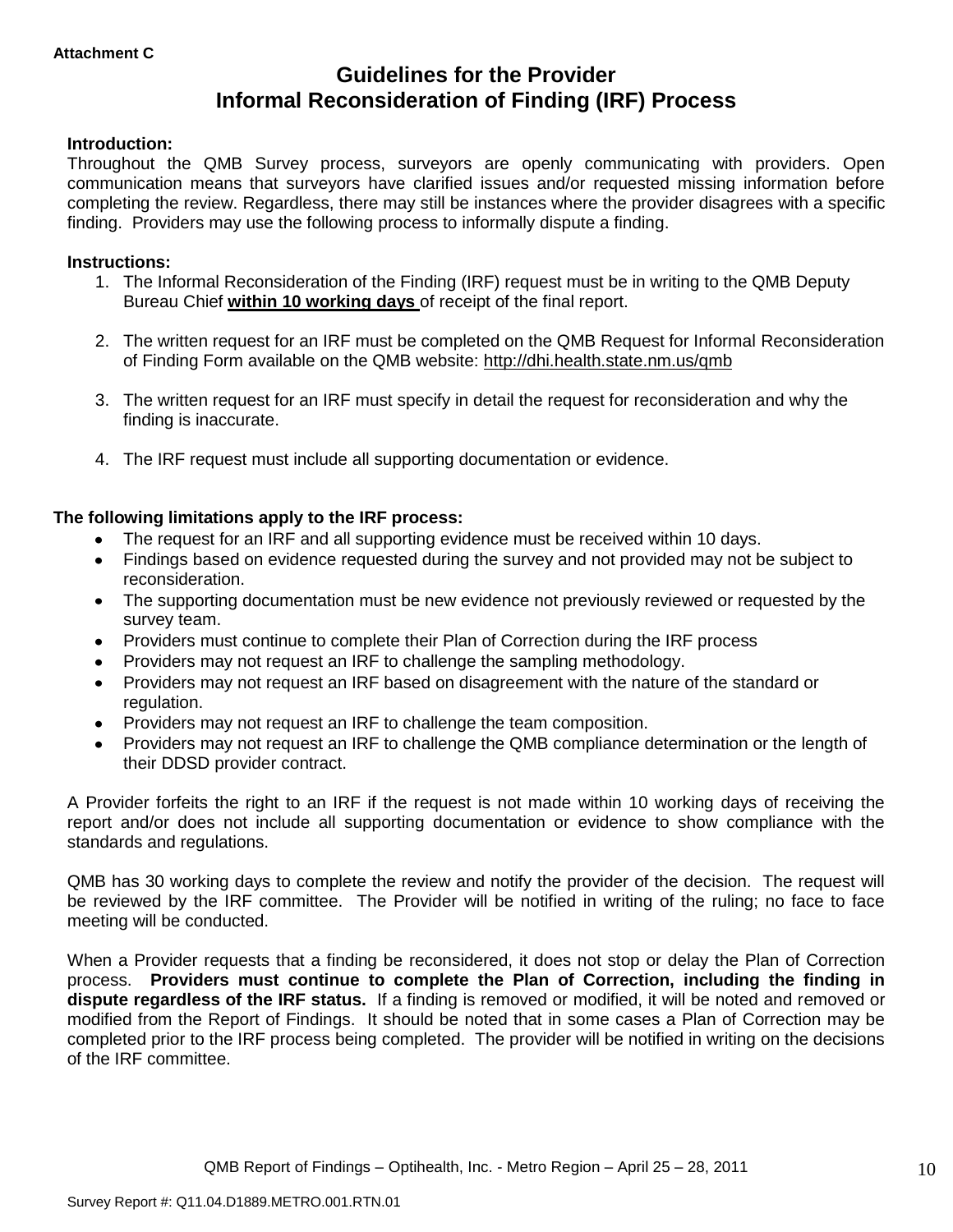| Agency:                 | <b>Optihealth, Inc. - Metro Region</b>                                                              |
|-------------------------|-----------------------------------------------------------------------------------------------------|
| Program:                | Developmental Disabilities Waiver                                                                   |
| Service:                | Community Living (Supported Living & Independent Living) & Community Inclusion (Adult Habilitation) |
| <b>Monitoring Type:</b> | <b>Routine Survey</b>                                                                               |
| Date of Survey:         | April 25 - 28, 2011                                                                                 |

| <b>Standard of Care</b>                                                                                                                                                                                                                                                                                                                                                                                                                                                                                                                                                                                                                                                                                                                                                                                                                         | <b>Deficiency</b>                                                                                                                                                                                                                                                                                                 | <b>Agency Plan of Correction and</b><br><b>Responsible Party</b> | <b>Date</b><br><b>Due</b> |
|-------------------------------------------------------------------------------------------------------------------------------------------------------------------------------------------------------------------------------------------------------------------------------------------------------------------------------------------------------------------------------------------------------------------------------------------------------------------------------------------------------------------------------------------------------------------------------------------------------------------------------------------------------------------------------------------------------------------------------------------------------------------------------------------------------------------------------------------------|-------------------------------------------------------------------------------------------------------------------------------------------------------------------------------------------------------------------------------------------------------------------------------------------------------------------|------------------------------------------------------------------|---------------------------|
| Tag #1A06 Provider Agency Policy and                                                                                                                                                                                                                                                                                                                                                                                                                                                                                                                                                                                                                                                                                                                                                                                                            | <b>Scope and Severity Rating: A</b>                                                                                                                                                                                                                                                                               |                                                                  |                           |
| <b>Procedure Requirements</b>                                                                                                                                                                                                                                                                                                                                                                                                                                                                                                                                                                                                                                                                                                                                                                                                                   |                                                                                                                                                                                                                                                                                                                   |                                                                  |                           |
| Developmental Disabilities (DD) Waiver Service<br>Standards effective 4/1/2007<br><b>CHAPTER 1. II. PROVIDER AGENCY</b><br><b>REQUIREMENTS:</b> The objective of these standards<br>is to establish Provider Agency policy, procedure<br>and reporting requirements for DD Medicaid Waiver<br>program. These requirements apply to all such<br>Provider Agency staff, whether directly employed or<br>subcontracting with the Provider Agency. Additional<br>Provider Agency requirements and personnel<br>qualifications may be applicable for specific service                                                                                                                                                                                                                                                                                | Based on interview, the Agency failed to ensure<br>Agency Personnel were aware of the Agency's On-<br>Call Policy & Procedures for 1 of 10 Agency<br>Personnel.<br>When DSP were asked if the agency had an on-<br>call procedure, the following was reported:<br>• DSP #107 stated, "Don't know" (Individual #7) |                                                                  |                           |
| standards.<br><b>B. Provider Agency Policy and Procedure</b><br>Requirements: All Provider Agencies, in addition<br>to requirements under each specific service<br>standard shall at a minimum develop, implement<br>and maintain, at the designated Provider Agency<br>main office, documentation of policies and<br>procedures for the following:<br>(1) Coordination of Provider Agency staff serving<br>individuals within the program which delineates<br>the specific roles of agency staff, including<br>expectations for coordination with<br>interdisciplinary team members who do not<br>work for the provider agency;<br>Response to individual emergency medical<br>(2)<br>situations, including staff training for<br>emergency response and on-call systems as<br>indicated; and<br>Agency protocols for disaster planning<br>(3) |                                                                                                                                                                                                                                                                                                                   |                                                                  |                           |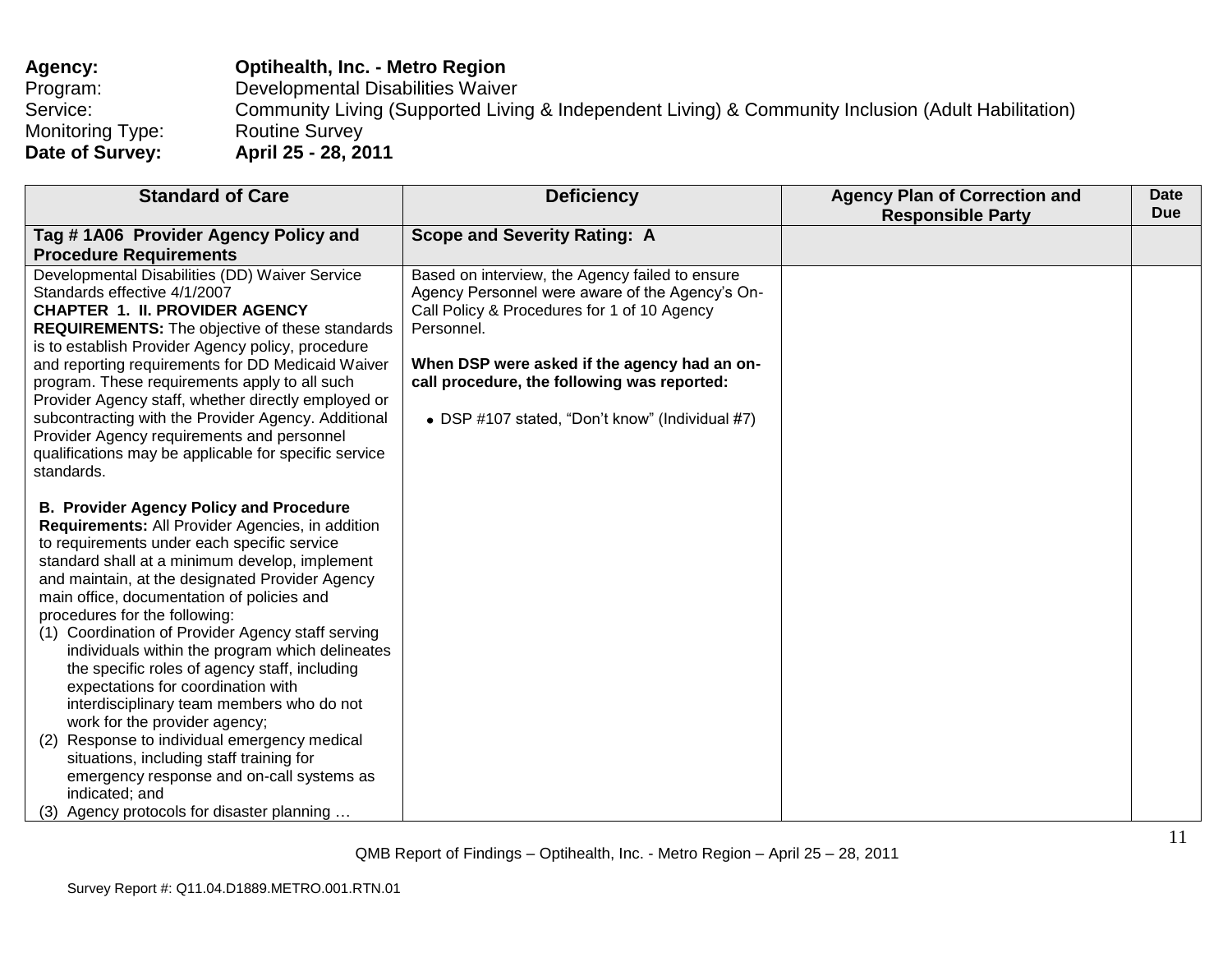| Tag #1A08 Agency Case File                              | <b>Scope and Severity Rating: B</b>                  |  |
|---------------------------------------------------------|------------------------------------------------------|--|
| Developmental Disabilities (DD) Waiver Service          | Based on record review, the Agency failed to         |  |
| Standards effective 4/1/2007                            | maintain at the administrative office a confidential |  |
| <b>CHAPTER 1 II. PROVIDER AGENCY</b>                    | case file for 4 of 8 individuals.                    |  |
| <b>REQUIREMENTS:</b> The objective of these standards   |                                                      |  |
| is to establish Provider Agency policy, procedure       | Review of the Agency individual case files found the |  |
| and reporting requirements for DD Medicaid Waiver       | following items were not found, incomplete, and/or   |  |
| program. These requirements apply to all such           | not current:                                         |  |
| Provider Agency staff, whether directly employed or     |                                                      |  |
| subcontracting with the Provider Agency. Additional     | • Positive Behavioral Plan (#5)                      |  |
| Provider Agency requirements and personnel              |                                                      |  |
| qualifications may be applicable for specific service   | • Positive Behavioral Crisis Plan (#5)               |  |
| standards.                                              |                                                      |  |
| D. Provider Agency Case File for the Individual:        | • Speech Therapy Plan (#3 & 8)                       |  |
| All Provider Agencies shall maintain at the             |                                                      |  |
| administrative office a confidential case file for each | • Occupational Therapy Plan (#1, 3 & 8)              |  |
| individual. Case records belong to the individual       |                                                      |  |
| receiving services and copies shall be provided to      |                                                      |  |
| the receiving agency whenever an individual             |                                                      |  |
| changes providers. The record must also be made         |                                                      |  |
| available for review when requested by DOH, HSD         |                                                      |  |
| or federal government representatives for oversight     |                                                      |  |
| purposes. The individual's case file shall include      |                                                      |  |
| the following requirements:                             |                                                      |  |
| (1) Emergency contact information, including the        |                                                      |  |
| individual's address, telephone number, names           |                                                      |  |
| and telephone numbers of relatives, or guardian         |                                                      |  |
| or conservator, physician's name(s) and                 |                                                      |  |
| telephone number(s), pharmacy name, address             |                                                      |  |
| and telephone number, and health plan if                |                                                      |  |
| appropriate;                                            |                                                      |  |
| (2) The individual's complete and current ISP, with     |                                                      |  |
| all supplemental plans specific to the individual,      |                                                      |  |
| and the most current completed Health                   |                                                      |  |
| Assessment Tool (HAT);                                  |                                                      |  |
| (3) Progress notes and other service delivery           |                                                      |  |
| documentation;                                          |                                                      |  |
| (4) Crisis Prevention/Intervention Plans, if there are  |                                                      |  |
| any for the individual;                                 |                                                      |  |
| (5) A medical history, which shall include at least     |                                                      |  |
| demographic data, current and past medical              |                                                      |  |
| diagnoses including the cause (if known) of the         |                                                      |  |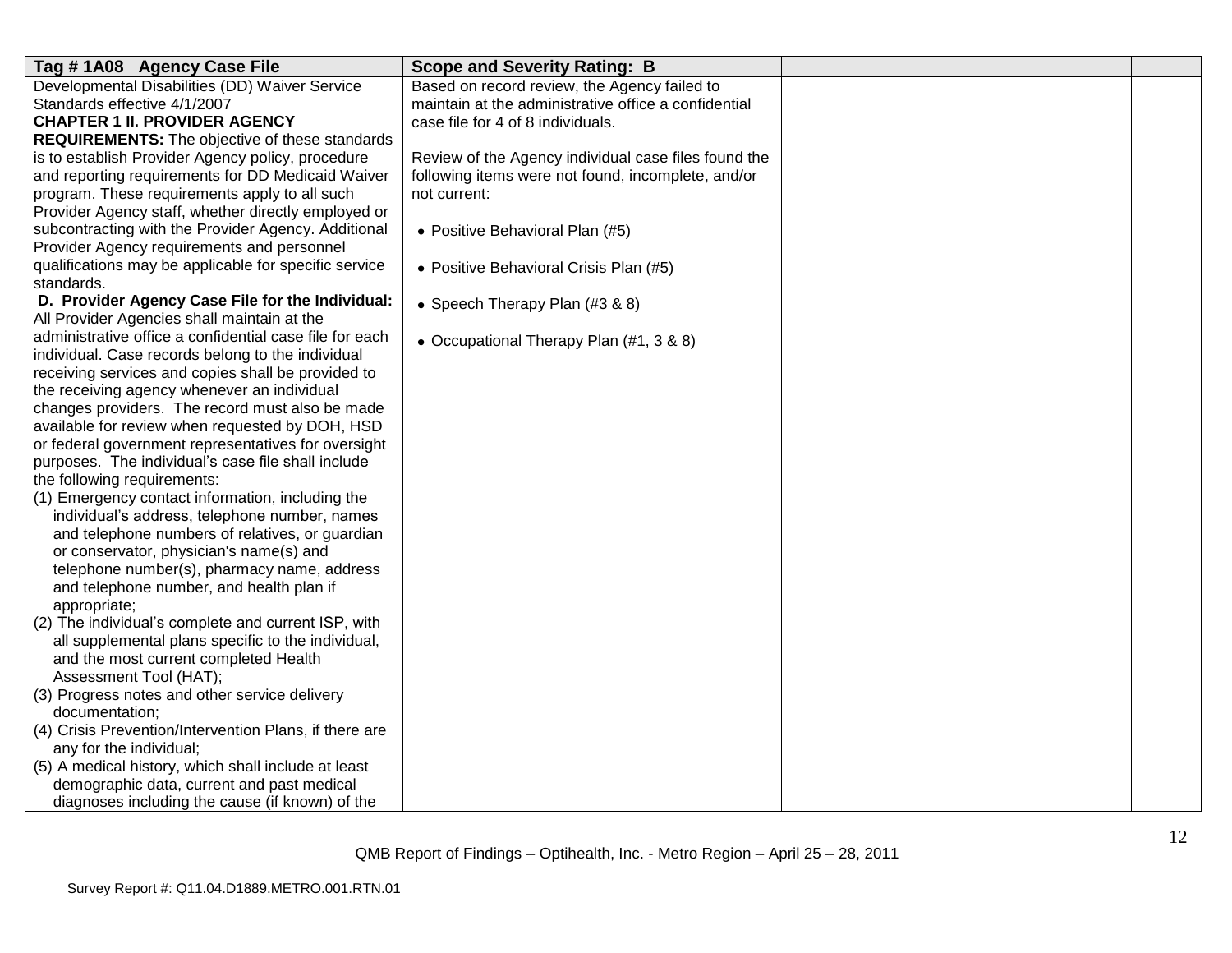| developmental disability, psychiatric diagnoses,<br>allergies (food, environmental, medications),<br>immunizations, and most recent physical exam;<br>(6) When applicable, transition plans completed for<br>individuals at the time of discharge from Fort<br>Stanton Hospital or Los Lunas Hospital and<br>Training School; and<br>(7) Case records belong to the individual receiving<br>services and copies shall be provided to the<br>individual upon request.<br>(8) The receiving Provider Agency shall be provided<br>at a minimum the following records whenever an<br>individual changes provider agencies:<br>(a) Complete file for the past 12 months;<br>(b) ISP and quarterly reports from the current<br>and prior ISP year;<br>(c) Intake information from original admission to<br>services; and<br>(d) When applicable, the Individual Transition<br>Plan at the time of discharge from Los Lunas<br>Hospital and Training School or Ft. Stanton<br>Hospital. |  |  |
|----------------------------------------------------------------------------------------------------------------------------------------------------------------------------------------------------------------------------------------------------------------------------------------------------------------------------------------------------------------------------------------------------------------------------------------------------------------------------------------------------------------------------------------------------------------------------------------------------------------------------------------------------------------------------------------------------------------------------------------------------------------------------------------------------------------------------------------------------------------------------------------------------------------------------------------------------------------------------------|--|--|
|                                                                                                                                                                                                                                                                                                                                                                                                                                                                                                                                                                                                                                                                                                                                                                                                                                                                                                                                                                                  |  |  |
|                                                                                                                                                                                                                                                                                                                                                                                                                                                                                                                                                                                                                                                                                                                                                                                                                                                                                                                                                                                  |  |  |
|                                                                                                                                                                                                                                                                                                                                                                                                                                                                                                                                                                                                                                                                                                                                                                                                                                                                                                                                                                                  |  |  |
|                                                                                                                                                                                                                                                                                                                                                                                                                                                                                                                                                                                                                                                                                                                                                                                                                                                                                                                                                                                  |  |  |
|                                                                                                                                                                                                                                                                                                                                                                                                                                                                                                                                                                                                                                                                                                                                                                                                                                                                                                                                                                                  |  |  |
|                                                                                                                                                                                                                                                                                                                                                                                                                                                                                                                                                                                                                                                                                                                                                                                                                                                                                                                                                                                  |  |  |
|                                                                                                                                                                                                                                                                                                                                                                                                                                                                                                                                                                                                                                                                                                                                                                                                                                                                                                                                                                                  |  |  |
|                                                                                                                                                                                                                                                                                                                                                                                                                                                                                                                                                                                                                                                                                                                                                                                                                                                                                                                                                                                  |  |  |
|                                                                                                                                                                                                                                                                                                                                                                                                                                                                                                                                                                                                                                                                                                                                                                                                                                                                                                                                                                                  |  |  |
|                                                                                                                                                                                                                                                                                                                                                                                                                                                                                                                                                                                                                                                                                                                                                                                                                                                                                                                                                                                  |  |  |
|                                                                                                                                                                                                                                                                                                                                                                                                                                                                                                                                                                                                                                                                                                                                                                                                                                                                                                                                                                                  |  |  |
|                                                                                                                                                                                                                                                                                                                                                                                                                                                                                                                                                                                                                                                                                                                                                                                                                                                                                                                                                                                  |  |  |
|                                                                                                                                                                                                                                                                                                                                                                                                                                                                                                                                                                                                                                                                                                                                                                                                                                                                                                                                                                                  |  |  |
|                                                                                                                                                                                                                                                                                                                                                                                                                                                                                                                                                                                                                                                                                                                                                                                                                                                                                                                                                                                  |  |  |
|                                                                                                                                                                                                                                                                                                                                                                                                                                                                                                                                                                                                                                                                                                                                                                                                                                                                                                                                                                                  |  |  |
|                                                                                                                                                                                                                                                                                                                                                                                                                                                                                                                                                                                                                                                                                                                                                                                                                                                                                                                                                                                  |  |  |
|                                                                                                                                                                                                                                                                                                                                                                                                                                                                                                                                                                                                                                                                                                                                                                                                                                                                                                                                                                                  |  |  |
|                                                                                                                                                                                                                                                                                                                                                                                                                                                                                                                                                                                                                                                                                                                                                                                                                                                                                                                                                                                  |  |  |
|                                                                                                                                                                                                                                                                                                                                                                                                                                                                                                                                                                                                                                                                                                                                                                                                                                                                                                                                                                                  |  |  |
|                                                                                                                                                                                                                                                                                                                                                                                                                                                                                                                                                                                                                                                                                                                                                                                                                                                                                                                                                                                  |  |  |
|                                                                                                                                                                                                                                                                                                                                                                                                                                                                                                                                                                                                                                                                                                                                                                                                                                                                                                                                                                                  |  |  |
|                                                                                                                                                                                                                                                                                                                                                                                                                                                                                                                                                                                                                                                                                                                                                                                                                                                                                                                                                                                  |  |  |
|                                                                                                                                                                                                                                                                                                                                                                                                                                                                                                                                                                                                                                                                                                                                                                                                                                                                                                                                                                                  |  |  |
|                                                                                                                                                                                                                                                                                                                                                                                                                                                                                                                                                                                                                                                                                                                                                                                                                                                                                                                                                                                  |  |  |
|                                                                                                                                                                                                                                                                                                                                                                                                                                                                                                                                                                                                                                                                                                                                                                                                                                                                                                                                                                                  |  |  |
|                                                                                                                                                                                                                                                                                                                                                                                                                                                                                                                                                                                                                                                                                                                                                                                                                                                                                                                                                                                  |  |  |
|                                                                                                                                                                                                                                                                                                                                                                                                                                                                                                                                                                                                                                                                                                                                                                                                                                                                                                                                                                                  |  |  |
|                                                                                                                                                                                                                                                                                                                                                                                                                                                                                                                                                                                                                                                                                                                                                                                                                                                                                                                                                                                  |  |  |
|                                                                                                                                                                                                                                                                                                                                                                                                                                                                                                                                                                                                                                                                                                                                                                                                                                                                                                                                                                                  |  |  |
|                                                                                                                                                                                                                                                                                                                                                                                                                                                                                                                                                                                                                                                                                                                                                                                                                                                                                                                                                                                  |  |  |
|                                                                                                                                                                                                                                                                                                                                                                                                                                                                                                                                                                                                                                                                                                                                                                                                                                                                                                                                                                                  |  |  |
|                                                                                                                                                                                                                                                                                                                                                                                                                                                                                                                                                                                                                                                                                                                                                                                                                                                                                                                                                                                  |  |  |
|                                                                                                                                                                                                                                                                                                                                                                                                                                                                                                                                                                                                                                                                                                                                                                                                                                                                                                                                                                                  |  |  |
|                                                                                                                                                                                                                                                                                                                                                                                                                                                                                                                                                                                                                                                                                                                                                                                                                                                                                                                                                                                  |  |  |
|                                                                                                                                                                                                                                                                                                                                                                                                                                                                                                                                                                                                                                                                                                                                                                                                                                                                                                                                                                                  |  |  |
|                                                                                                                                                                                                                                                                                                                                                                                                                                                                                                                                                                                                                                                                                                                                                                                                                                                                                                                                                                                  |  |  |
|                                                                                                                                                                                                                                                                                                                                                                                                                                                                                                                                                                                                                                                                                                                                                                                                                                                                                                                                                                                  |  |  |
|                                                                                                                                                                                                                                                                                                                                                                                                                                                                                                                                                                                                                                                                                                                                                                                                                                                                                                                                                                                  |  |  |
|                                                                                                                                                                                                                                                                                                                                                                                                                                                                                                                                                                                                                                                                                                                                                                                                                                                                                                                                                                                  |  |  |
|                                                                                                                                                                                                                                                                                                                                                                                                                                                                                                                                                                                                                                                                                                                                                                                                                                                                                                                                                                                  |  |  |
|                                                                                                                                                                                                                                                                                                                                                                                                                                                                                                                                                                                                                                                                                                                                                                                                                                                                                                                                                                                  |  |  |
|                                                                                                                                                                                                                                                                                                                                                                                                                                                                                                                                                                                                                                                                                                                                                                                                                                                                                                                                                                                  |  |  |
|                                                                                                                                                                                                                                                                                                                                                                                                                                                                                                                                                                                                                                                                                                                                                                                                                                                                                                                                                                                  |  |  |
|                                                                                                                                                                                                                                                                                                                                                                                                                                                                                                                                                                                                                                                                                                                                                                                                                                                                                                                                                                                  |  |  |
|                                                                                                                                                                                                                                                                                                                                                                                                                                                                                                                                                                                                                                                                                                                                                                                                                                                                                                                                                                                  |  |  |
|                                                                                                                                                                                                                                                                                                                                                                                                                                                                                                                                                                                                                                                                                                                                                                                                                                                                                                                                                                                  |  |  |
|                                                                                                                                                                                                                                                                                                                                                                                                                                                                                                                                                                                                                                                                                                                                                                                                                                                                                                                                                                                  |  |  |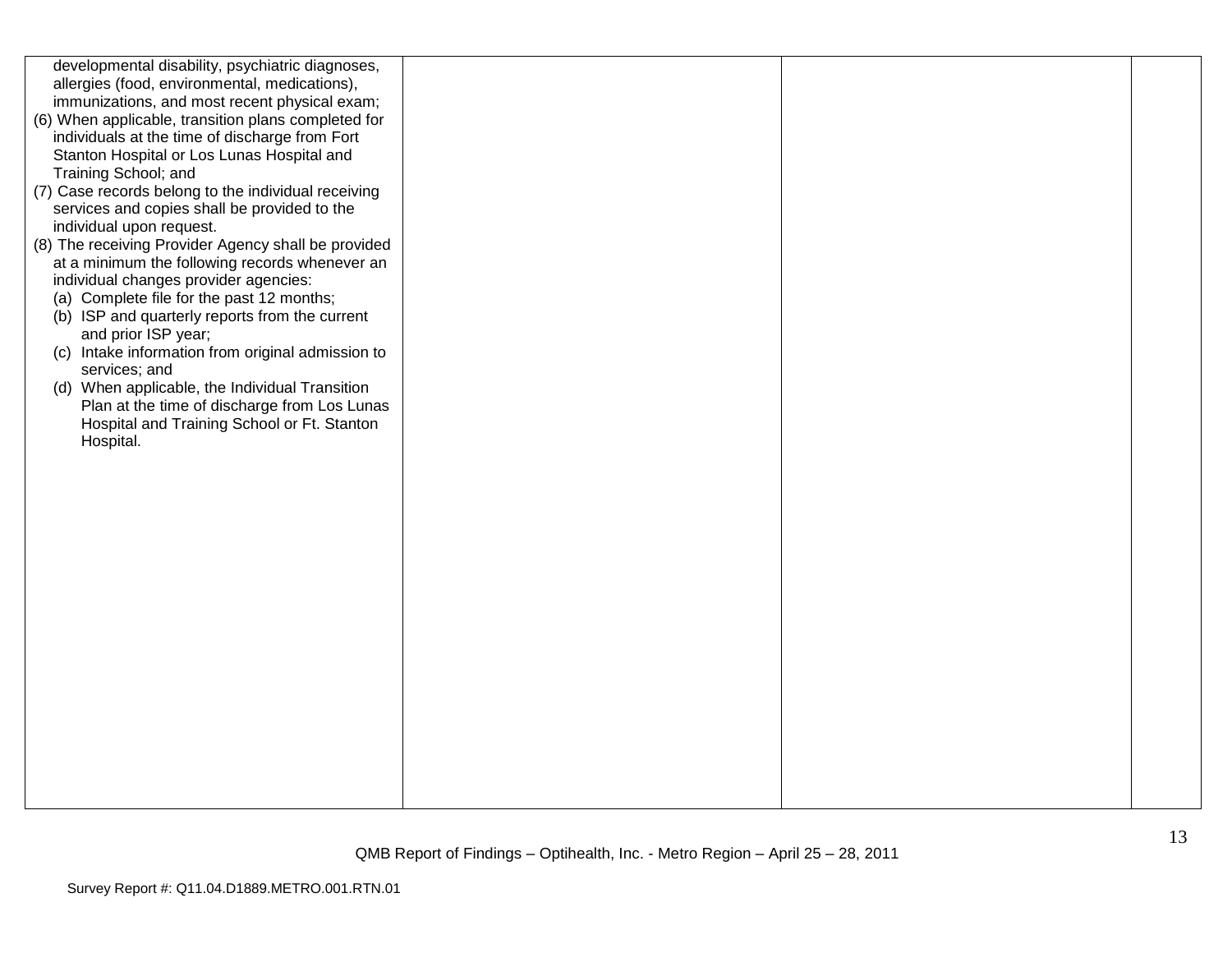| Tag #1A09 Medication Delivery (MAR) -                                                             | <b>Scope and Severity Rating: E</b>                               |  |
|---------------------------------------------------------------------------------------------------|-------------------------------------------------------------------|--|
| <b>Routine Medication</b>                                                                         |                                                                   |  |
| Developmental Disabilities (DD) Waiver Service                                                    | Medication Administration Records (MAR) were                      |  |
| Standards effective 4/1/2007                                                                      | reviewed for the months of December 2010,                         |  |
| <b>CHAPTER 1 II. PROVIDER AGENCY</b>                                                              | January, February & April 2011.                                   |  |
| <b>REQUIREMENTS:</b> The objective of these standards                                             |                                                                   |  |
| is to establish Provider Agency policy, procedure                                                 | Based on record review, 3 of 8 individuals had                    |  |
| and reporting requirements for DD Medicaid Waiver                                                 | Medication Administration Records, which contained                |  |
| program. These requirements apply to all such                                                     | missing medications entries and/or other errors:                  |  |
| Provider Agency staff, whether directly employed or                                               |                                                                   |  |
| subcontracting with the Provider Agency. Additional                                               | Individual #3                                                     |  |
| Provider Agency requirements and personnel                                                        | February 2011                                                     |  |
| qualifications may be applicable for specific service                                             | Medication Administration Records contained                       |  |
| standards.                                                                                        | missing entries. No documentation found                           |  |
| Е.<br><b>Medication Delivery: Provider Agencies</b>                                               | indicating reason for missing entries:                            |  |
| that provide Community Living, Community                                                          | • Reglan 10 mg (3 times daily) – Blank $2/22$                     |  |
| Inclusion or Private Duty Nursing services shall                                                  | (2PM)                                                             |  |
| have written policies and procedures regarding                                                    |                                                                   |  |
| medication(s) delivery and tracking and reporting of<br>medication errors in accordance with DDSD | Individual #8                                                     |  |
| Medication Assessment and Delivery Policy and                                                     | January 2011<br>Medication Administration Records did not contain |  |
| Procedures, the Board of Nursing Rules and Board                                                  |                                                                   |  |
| of Pharmacy standards and regulations.                                                            | the diagnosis for which the medication is<br>prescribed:          |  |
|                                                                                                   |                                                                   |  |
| (2) When required by the DDSD Medication                                                          | • Maalox 1 teaspoon (3 times daily)                               |  |
| Assessment and Delivery Policy, Medication                                                        | February 2011                                                     |  |
| Administration Records (MAR) shall be maintained                                                  | Medication Administration Records did not contain                 |  |
| and include:                                                                                      | the diagnosis for which the medication is                         |  |
| (a) The name of the individual, a transcription of                                                | prescribed:                                                       |  |
| the physician's written or licensed health care                                                   | • Maalox 1 teaspoon (3 times daily)                               |  |
| provider's prescription including the brand                                                       |                                                                   |  |
| and generic name of the medication,                                                               | Individual #4                                                     |  |
| diagnosis for which the medication is                                                             | April 2011                                                        |  |
| prescribed;                                                                                       | Medication Administration Records contained                       |  |
| (b) Prescribed dosage, frequency and                                                              | missing entries. No documentation found                           |  |
| method/route of administration, times and                                                         | indicating reason for missing entries:                            |  |
| dates of administration;                                                                          | • Carbamazepine 200 mg (2 times daily) - Blank                    |  |
| (c) Initials of the individual administering or                                                   | 4/25 (8AM)                                                        |  |
| assisting with the medication;                                                                    |                                                                   |  |
| (d) Explanation of any medication irregularity;                                                   |                                                                   |  |
| (e) Documentation of any allergic reaction or                                                     |                                                                   |  |
| adverse medication effect; and                                                                    |                                                                   |  |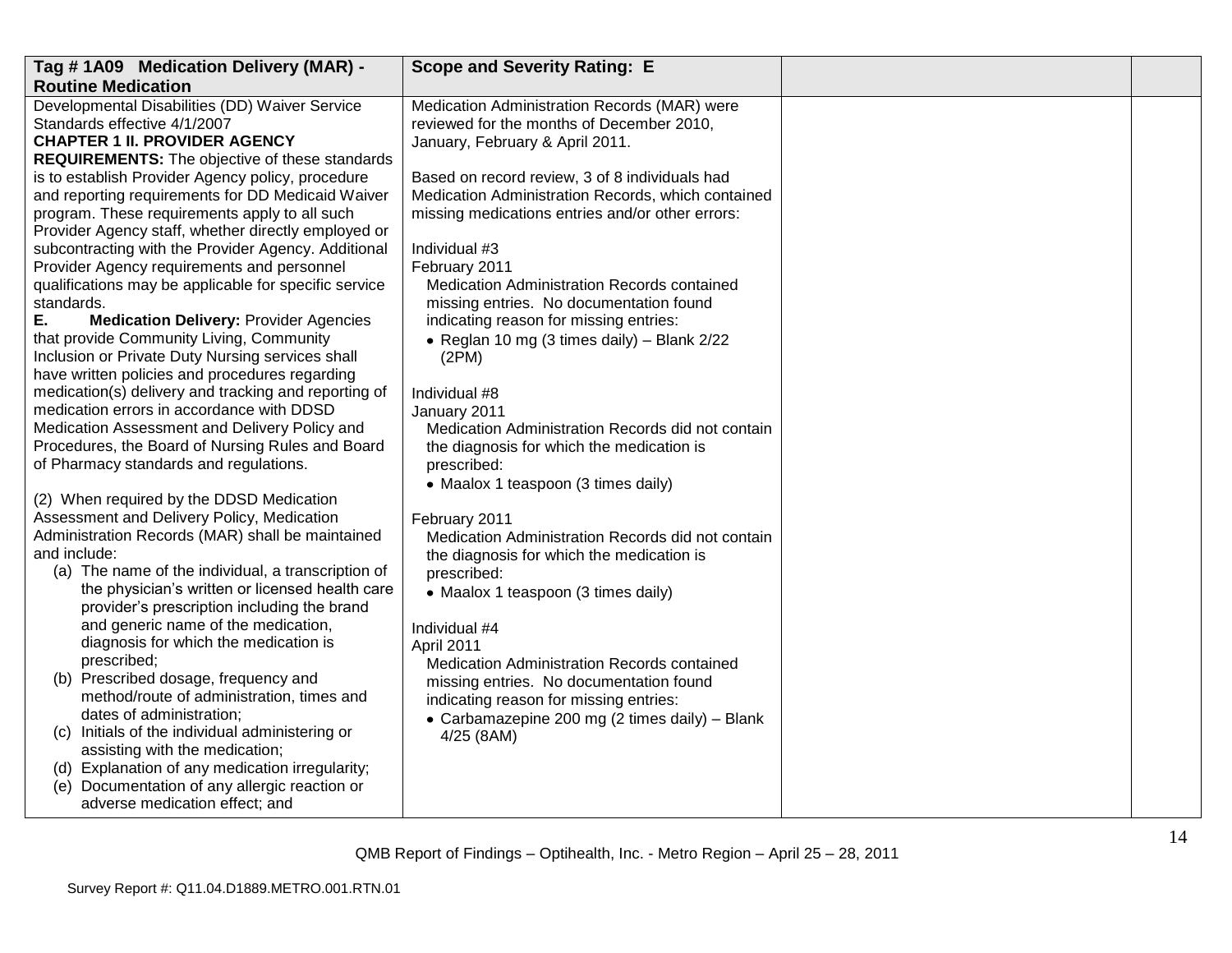| For PRN medication, an explanation for the<br>(f)   |  |  |
|-----------------------------------------------------|--|--|
| use of the PRN medication shall include             |  |  |
| observable signs/symptoms or                        |  |  |
| circumstances in which the medication is to         |  |  |
| be used, and documentation of effectiveness         |  |  |
| of PRN medication administered.                     |  |  |
| (3) The Provider Agency shall also maintain a       |  |  |
| signature page that designates the full name that   |  |  |
| corresponds to each initial used to document        |  |  |
| administered or assisted delivery of each dose;     |  |  |
| (4) MARs are not required for individuals           |  |  |
| participating in Independent Living who self-       |  |  |
| administer their own medications;                   |  |  |
| (5) Information from the prescribing pharmacy       |  |  |
| regarding medications shall be kept in the home and |  |  |
| community inclusion service locations and shall     |  |  |
| include the expected desired outcomes of            |  |  |
| administrating the medication, signs and symptoms   |  |  |
| of adverse events and interactions with other       |  |  |
| medications;                                        |  |  |
|                                                     |  |  |
| NMAC 16.19.11.8 MINIMUM STANDARDS:                  |  |  |
| A. MINIMUM STANDARDS FOR THE                        |  |  |
| DISTRIBUTION, STORAGE, HANDLING AND                 |  |  |
| <b>RECORD KEEPING OF DRUGS:</b>                     |  |  |
|                                                     |  |  |
| (d) The facility shall have a Medication            |  |  |
| Administration Record (MAR) documenting             |  |  |
| medication administered to residents, including     |  |  |
| over-the-counter medications. This                  |  |  |
| documentation shall include:                        |  |  |
| Name of resident;<br>(i)                            |  |  |
| (ii)<br>Date given;                                 |  |  |
| Drug product name;<br>(iii)                         |  |  |
| Dosage and form;<br>(iv)                            |  |  |
| Strength of drug;<br>(v)                            |  |  |
| Route of administration;<br>(vi)                    |  |  |
| (vii) How often medication is to be taken;          |  |  |
| (viii) Time taken and staff initials;               |  |  |
| Dates when the medication is discontinued<br>(ix)   |  |  |
| or changed;                                         |  |  |
| The name and initials of all staff<br>(x)           |  |  |
|                                                     |  |  |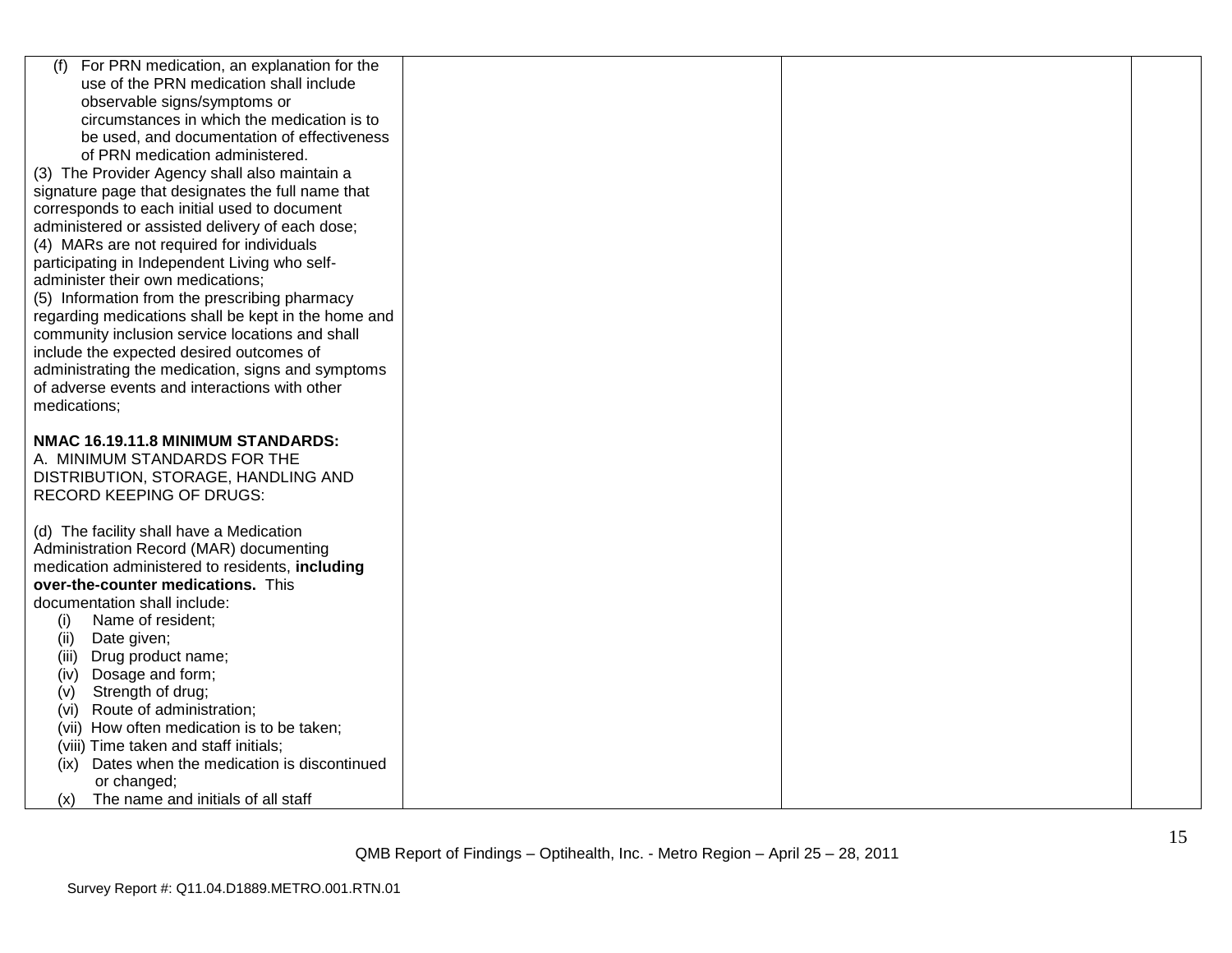| administering medications.                                        |  |  |
|-------------------------------------------------------------------|--|--|
|                                                                   |  |  |
| <b>Model Custodial Procedure Manual</b>                           |  |  |
|                                                                   |  |  |
| <b>D. Administration of Drugs</b>                                 |  |  |
| Unless otherwise stated by practitioner, patients will            |  |  |
| not be allowed to administer their own medications.               |  |  |
| Document the practitioner's order authorizing the                 |  |  |
| self-administration of medications.                               |  |  |
|                                                                   |  |  |
| All PRN (As needed) medications shall have                        |  |  |
| complete detail instructions regarding the                        |  |  |
| administering of the medication. This shall include:              |  |  |
| $\triangleright$ symptoms that indicate the use of the            |  |  |
| medication,                                                       |  |  |
| exact dosage to be used, and<br>$\blacktriangleright$             |  |  |
| the exact amount to be used in a 24 hour<br>$\blacktriangleright$ |  |  |
| period.                                                           |  |  |
|                                                                   |  |  |
|                                                                   |  |  |
|                                                                   |  |  |
|                                                                   |  |  |
|                                                                   |  |  |
|                                                                   |  |  |
|                                                                   |  |  |
|                                                                   |  |  |
|                                                                   |  |  |
|                                                                   |  |  |
|                                                                   |  |  |
|                                                                   |  |  |
|                                                                   |  |  |
|                                                                   |  |  |
|                                                                   |  |  |
|                                                                   |  |  |
|                                                                   |  |  |
|                                                                   |  |  |
|                                                                   |  |  |
|                                                                   |  |  |
|                                                                   |  |  |
|                                                                   |  |  |
|                                                                   |  |  |
|                                                                   |  |  |
|                                                                   |  |  |
|                                                                   |  |  |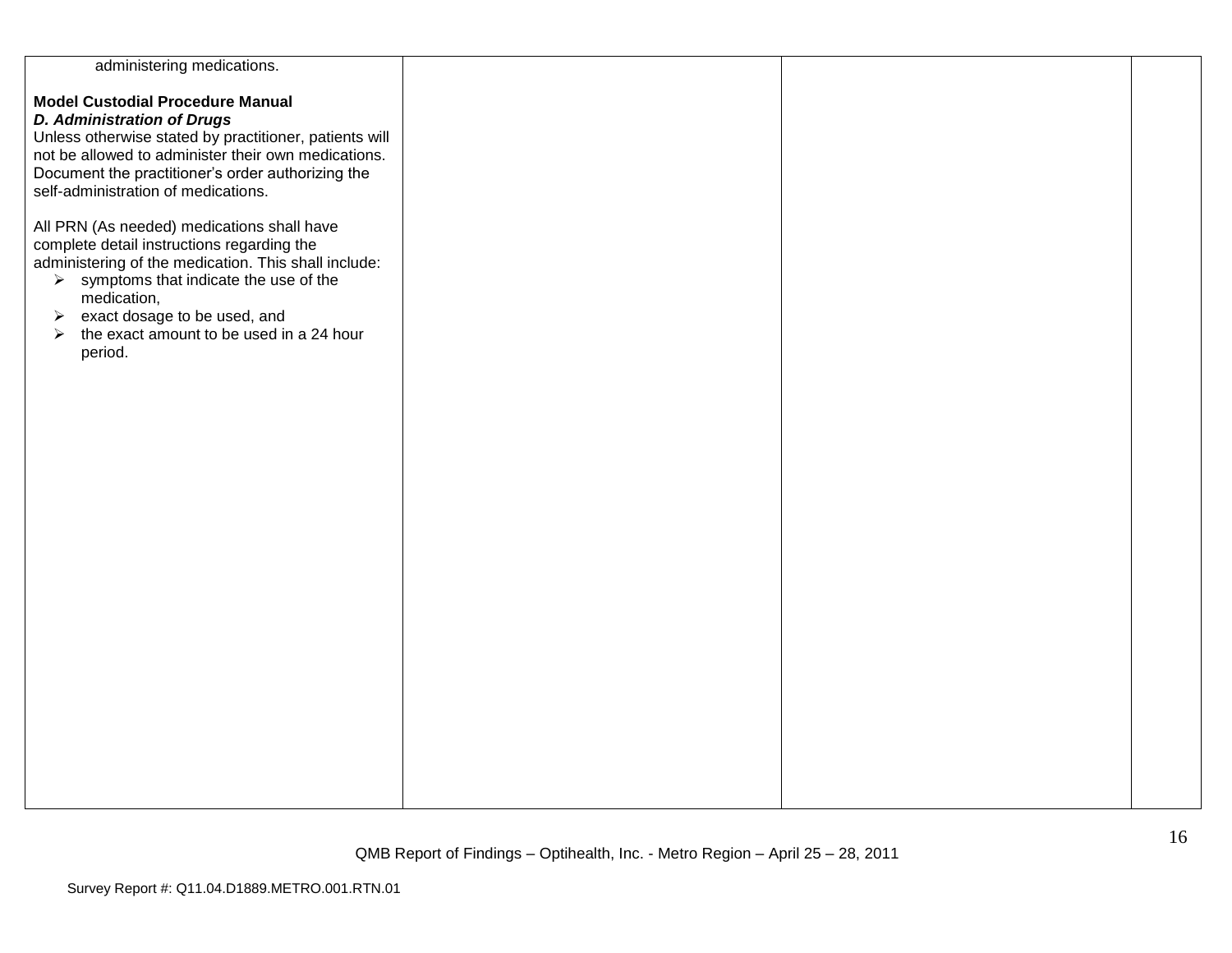| Tag #1A09.1 Medication Delivery - PRN                                                       | <b>Scope and Severity Rating: E</b>                                                                 |  |
|---------------------------------------------------------------------------------------------|-----------------------------------------------------------------------------------------------------|--|
| <b>Medication</b>                                                                           |                                                                                                     |  |
| Developmental Disabilities (DD) Waiver Service                                              | Based on record review, the Agency failed to                                                        |  |
| Standards effective 4/1/2007<br><b>CHAPTER 1 II. PROVIDER AGENCY</b>                        | maintain PRN Medication Administration Records<br>which contained all elements required by standard |  |
| <b>REQUIREMENTS:</b> The objective of these standards                                       | for 2 of 8 Individuals.                                                                             |  |
| is to establish Provider Agency policy, procedure                                           |                                                                                                     |  |
| and reporting requirements for DD Medicaid Waiver                                           | Individual #2                                                                                       |  |
| program. These requirements apply to all such                                               | December 2010                                                                                       |  |
| Provider Agency staff, whether directly employed or                                         | No Effectiveness was noted on the Medication                                                        |  |
| subcontracting with the Provider Agency. Additional                                         | Administration Record for the following PRN                                                         |  |
| Provider Agency requirements and personnel                                                  | medication:                                                                                         |  |
| qualifications may be applicable for specific service<br>standards.                         | • Tylenol 650 mg – PRN – 12/21 (given 1 time)                                                       |  |
| E. Medication Delivery: Provider Agencies that                                              | Individual #7                                                                                       |  |
| provide Community Living, Community Inclusion or                                            | December 2010                                                                                       |  |
| Private Duty Nursing services shall have written                                            | No Effectiveness was noted on the Medication                                                        |  |
| policies and procedures regarding medication(s)                                             | Administration Record for the following PRN                                                         |  |
| delivery and tracking and reporting of medication                                           | medication:                                                                                         |  |
| errors in accordance with DDSD Medication<br>Assessment and Delivery Policy and Procedures, | • Ibuprofen 600 mg - PRN - 12/21 (given 1 time)                                                     |  |
| the Board of Nursing Rules and Board of Pharmacy                                            |                                                                                                     |  |
| standards and regulations.                                                                  |                                                                                                     |  |
|                                                                                             |                                                                                                     |  |
| (2) When required by the DDSD Medication                                                    |                                                                                                     |  |
| Assessment and Delivery Policy, Medication                                                  |                                                                                                     |  |
| Administration Records (MAR) shall be maintained<br>and include:                            |                                                                                                     |  |
| (a) The name of the individual, a transcription of                                          |                                                                                                     |  |
| the physician's written or licensed health care                                             |                                                                                                     |  |
| provider's prescription including the brand                                                 |                                                                                                     |  |
| and generic name of the medication,                                                         |                                                                                                     |  |
| diagnosis for which the medication is                                                       |                                                                                                     |  |
| prescribed;                                                                                 |                                                                                                     |  |
| (b) Prescribed dosage, frequency and                                                        |                                                                                                     |  |
| method/route of administration, times and<br>dates of administration;                       |                                                                                                     |  |
| (c) Initials of the individual administering or                                             |                                                                                                     |  |
| assisting with the medication;                                                              |                                                                                                     |  |
| (d) Explanation of any medication irregularity;                                             |                                                                                                     |  |
| Documentation of any allergic reaction or<br>(e)                                            |                                                                                                     |  |
| adverse medication effect; and                                                              |                                                                                                     |  |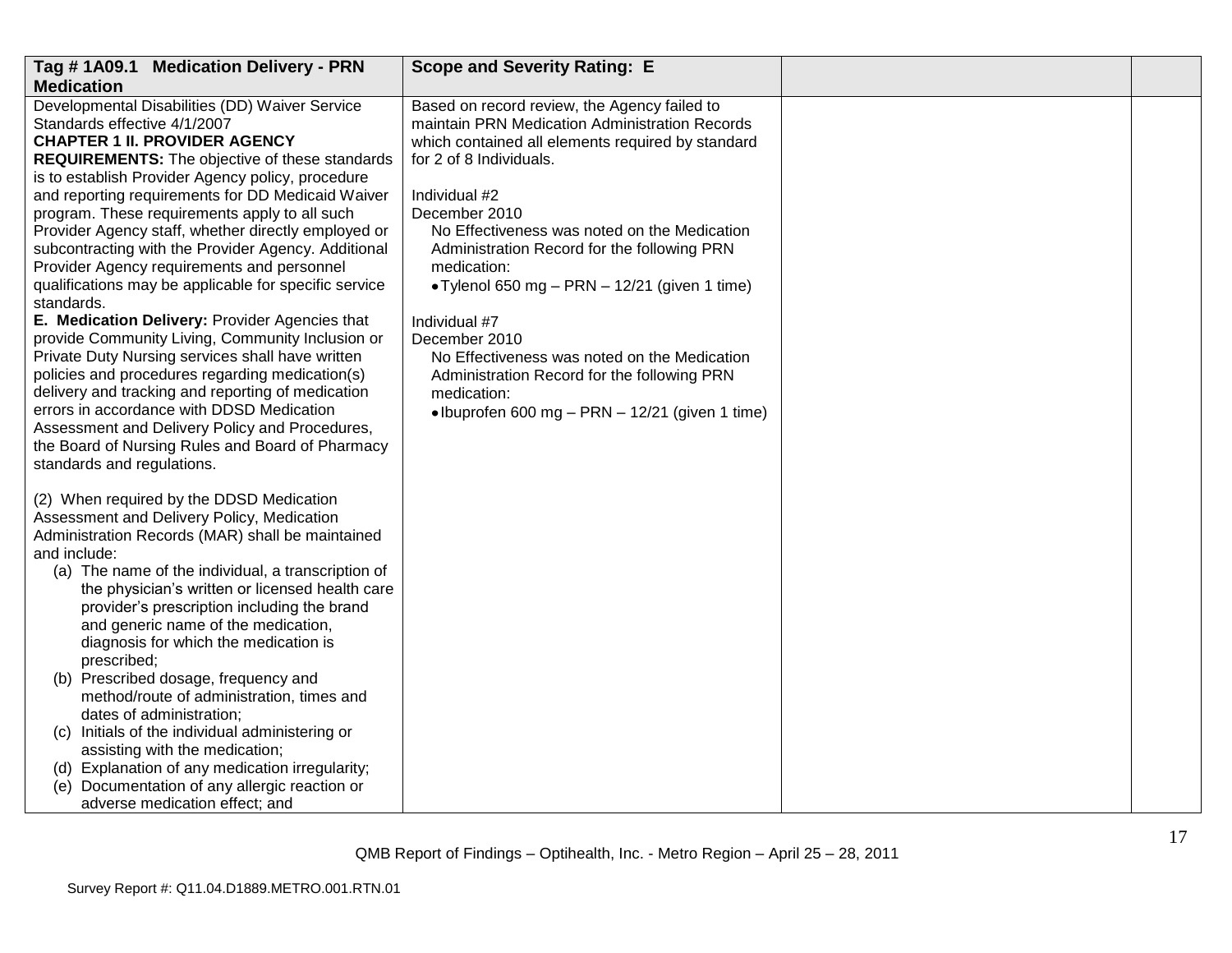| (f)<br>For PRN medication, an explanation for the                           |  |  |
|-----------------------------------------------------------------------------|--|--|
| use of the PRN medication shall include<br>observable signs/symptoms or     |  |  |
| circumstances in which the medication is to                                 |  |  |
| be used, and documentation of effectiveness                                 |  |  |
| of PRN medication administered.                                             |  |  |
|                                                                             |  |  |
| (3) The Provider Agency shall also maintain a                               |  |  |
| signature page that designates the full name that                           |  |  |
| corresponds to each initial used to document                                |  |  |
| administered or assisted delivery of each dose;                             |  |  |
|                                                                             |  |  |
| (4) MARs are not required for individuals                                   |  |  |
| participating in Independent Living who self-                               |  |  |
| administer their own medications;                                           |  |  |
| (5) Information from the prescribing pharmacy                               |  |  |
| regarding medications shall be kept in the home and                         |  |  |
| community inclusion service locations and shall                             |  |  |
| include the expected desired outcomes of                                    |  |  |
| administrating the medication, signs and symptoms                           |  |  |
| of adverse events and interactions with other                               |  |  |
| medications;                                                                |  |  |
|                                                                             |  |  |
| NMAC 16.19.11.8 MINIMUM STANDARDS:                                          |  |  |
| A. MINIMUM STANDARDS FOR THE                                                |  |  |
| DISTRIBUTION, STORAGE, HANDLING AND                                         |  |  |
| <b>RECORD KEEPING OF DRUGS:</b><br>(d) The facility shall have a Medication |  |  |
| Administration Record (MAR) documenting                                     |  |  |
| medication administered to residents, including                             |  |  |
| over-the-counter medications. This                                          |  |  |
| documentation shall include:                                                |  |  |
| (i)<br>Name of resident;                                                    |  |  |
| Date given;<br>(ii)                                                         |  |  |
| Drug product name;<br>(iii)                                                 |  |  |
| Dosage and form;<br>(iv)                                                    |  |  |
| Strength of drug;<br>(V)                                                    |  |  |
| (vi) Route of administration;                                               |  |  |
| (vii) How often medication is to be taken;                                  |  |  |
| (viii) Time taken and staff initials;                                       |  |  |
| Dates when the medication is discontinued<br>(ix)                           |  |  |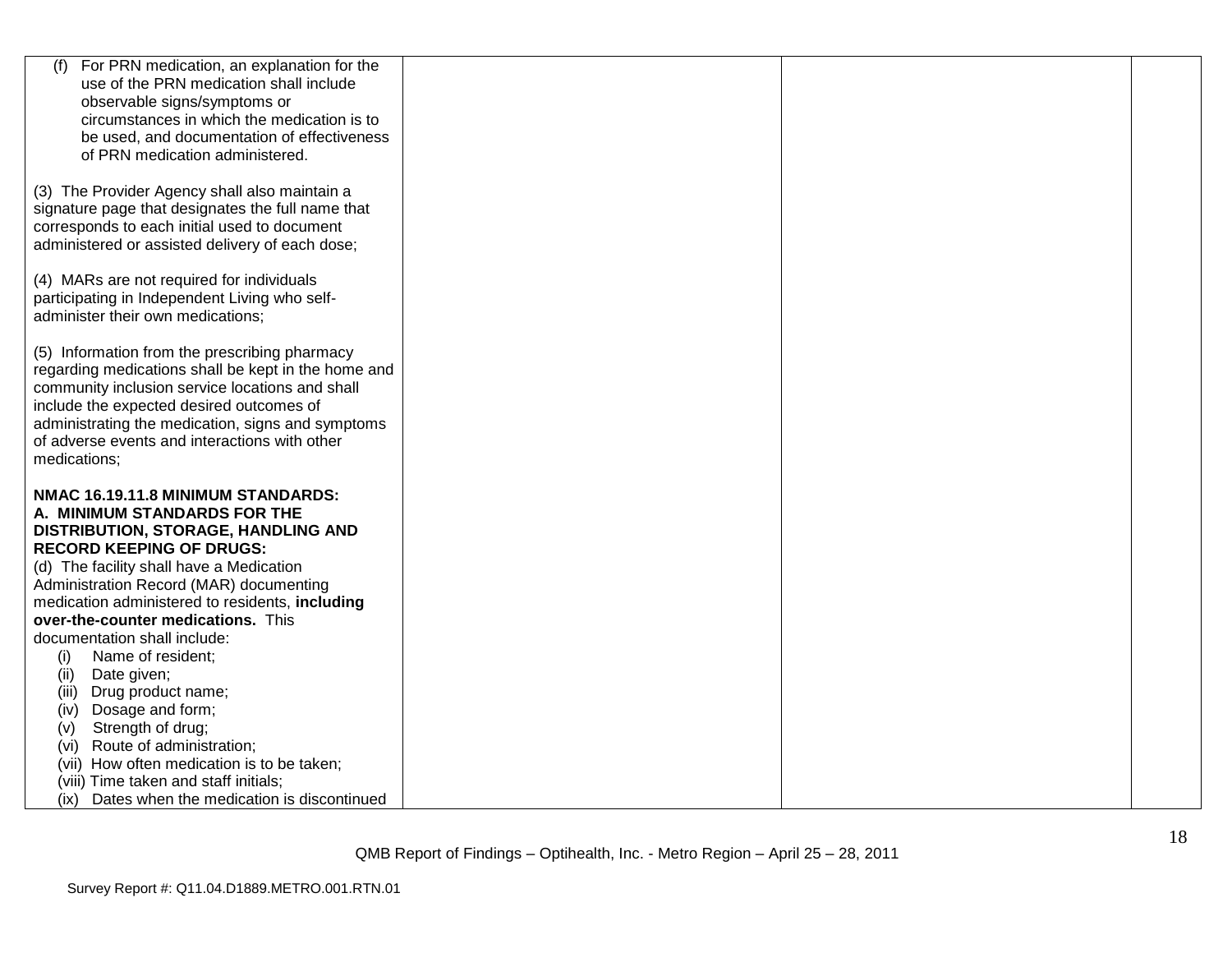| or changed;                       |                                                        |  |  |
|-----------------------------------|--------------------------------------------------------|--|--|
| (x)                               | The name and initials of all staff                     |  |  |
|                                   | administering medications.                             |  |  |
|                                   |                                                        |  |  |
|                                   | <b>Model Custodial Procedure Manual</b>                |  |  |
| <b>D. Administration of Drugs</b> |                                                        |  |  |
|                                   | Unless otherwise stated by practitioner, patients will |  |  |
|                                   |                                                        |  |  |
|                                   | not be allowed to administer their own medications.    |  |  |
|                                   | Document the practitioner's order authorizing the      |  |  |
|                                   | self-administration of medications.                    |  |  |
|                                   |                                                        |  |  |
|                                   | All PRN (As needed) medications shall have             |  |  |
|                                   | complete detail instructions regarding the             |  |  |
|                                   | administering of the medication. This shall include:   |  |  |
| ➤                                 | symptoms that indicate the use of the                  |  |  |
| medication,                       |                                                        |  |  |
| ➤                                 | exact dosage to be used, and                           |  |  |
|                                   | the exact amount to be used in a 24 hour               |  |  |
| period.                           |                                                        |  |  |
|                                   |                                                        |  |  |
| <b>Department of Health</b>       |                                                        |  |  |
|                                   | <b>Developmental Disabilities Supports Division</b>    |  |  |
|                                   | (DDSD) Medication Assessment and Delivery              |  |  |
|                                   |                                                        |  |  |
| Policy - Eff. November 1, 2006    |                                                        |  |  |
| <b>F. PRN Medication</b>          |                                                        |  |  |
|                                   | 3. Prior to self-administration, self-administration   |  |  |
|                                   | with physical assist or assisting with delivery of PRN |  |  |
|                                   | medications, the direct support staff must contact     |  |  |
|                                   | the agency nurse to describe observed symptoms         |  |  |
|                                   | and thus assure that the PRN medication is being       |  |  |
|                                   | used according to instructions given by the ordering   |  |  |
|                                   | PCP. In cases of fever, respiratory distress           |  |  |
|                                   | (including coughing), severe pain, vomiting,           |  |  |
|                                   | diarrhea, change in responsiveness/level of            |  |  |
|                                   | consciousness, the nurse must strongly consider        |  |  |
|                                   | the need to conduct a face-to-face assessment to       |  |  |
|                                   | assure that the PRN does not mask a condition          |  |  |
|                                   | better treated by seeking medical attention. This      |  |  |
|                                   | does not apply to home based/family living settings    |  |  |
|                                   | where the provider is related by affinity or by        |  |  |
|                                   |                                                        |  |  |
| consanguinity to the individual.  |                                                        |  |  |
|                                   |                                                        |  |  |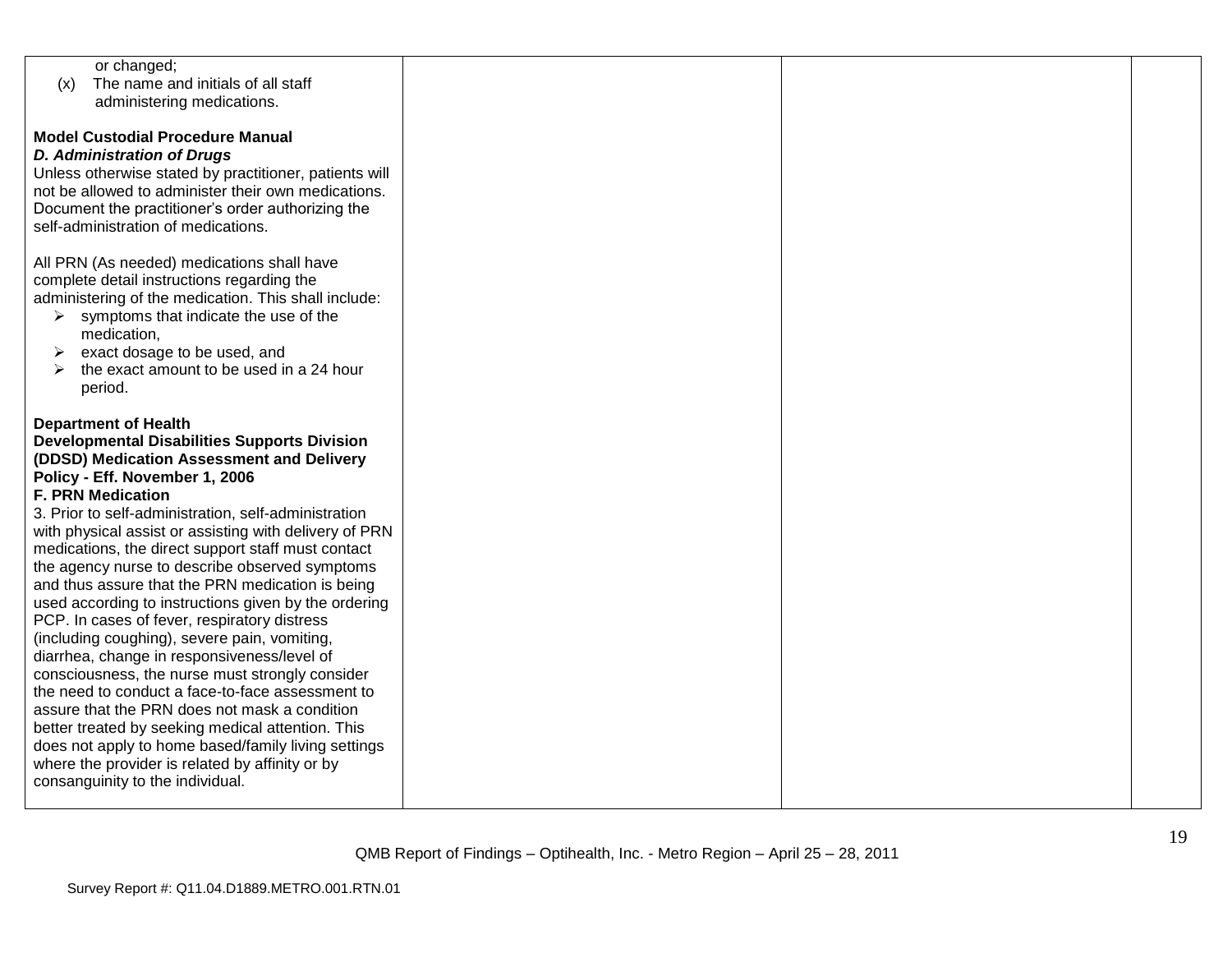| 4. The agency nurse shall review the utilization of                                                   |  |  |
|-------------------------------------------------------------------------------------------------------|--|--|
| PRN medications routinely. Frequent or escalating                                                     |  |  |
| use of PRN medications must be reported to the                                                        |  |  |
| PCP and discussed by the Interdisciplinary for                                                        |  |  |
| changes to the overall support plan (see Section H                                                    |  |  |
| of this policy).                                                                                      |  |  |
|                                                                                                       |  |  |
| H. Agency Nurse Monitoring                                                                            |  |  |
| 1. Regardless of the level of assistance with                                                         |  |  |
| medication delivery that is required by the individual                                                |  |  |
| or the route through which the medication is                                                          |  |  |
| delivered, the agency nurses must monitor the                                                         |  |  |
| individual's response to the effects of their routine                                                 |  |  |
| and PRN medications. The frequency and type of                                                        |  |  |
| monitoring must be based on the nurse's                                                               |  |  |
| assessment of the individual and consideration of                                                     |  |  |
| the individual's diagnoses, health status, stability,                                                 |  |  |
| utilization of PRN medications and level of support                                                   |  |  |
| required by the individual's condition and the skill                                                  |  |  |
| level and needs of the direct care staff. Nursing                                                     |  |  |
| monitoring should be based on prudent nursing                                                         |  |  |
| practice and should support the safety and                                                            |  |  |
| independence of the individual in the community                                                       |  |  |
| setting. The health care plan shall reflect the                                                       |  |  |
| planned monitoring of the individual's response to                                                    |  |  |
| medication.                                                                                           |  |  |
|                                                                                                       |  |  |
| <b>Department of Health Developmental Disabilities</b>                                                |  |  |
| <b>Supports Division (DDSD) - Procedure Title:</b>                                                    |  |  |
| <b>Medication Assessment and Delivery Procedure</b>                                                   |  |  |
| Eff Date: November 1, 2006                                                                            |  |  |
| C. 3. Prior to delivery of the PRN, direct support<br>staff must contact the agency nurse to describe |  |  |
| observed symptoms and thus assure that the PRN                                                        |  |  |
| is being used according to instructions given by the                                                  |  |  |
| ordering PCP. In cases of fever, respiratory distress                                                 |  |  |
| (including coughing), severe pain, vomiting,                                                          |  |  |
| diarrhea, change in responsiveness/level of                                                           |  |  |
| consciousness, the nurse must strongly consider                                                       |  |  |
| the need to conduct a face-to-face assessment to                                                      |  |  |
| assure that the PRN does not mask a condition                                                         |  |  |
| better treated by seeking medical attention.                                                          |  |  |
|                                                                                                       |  |  |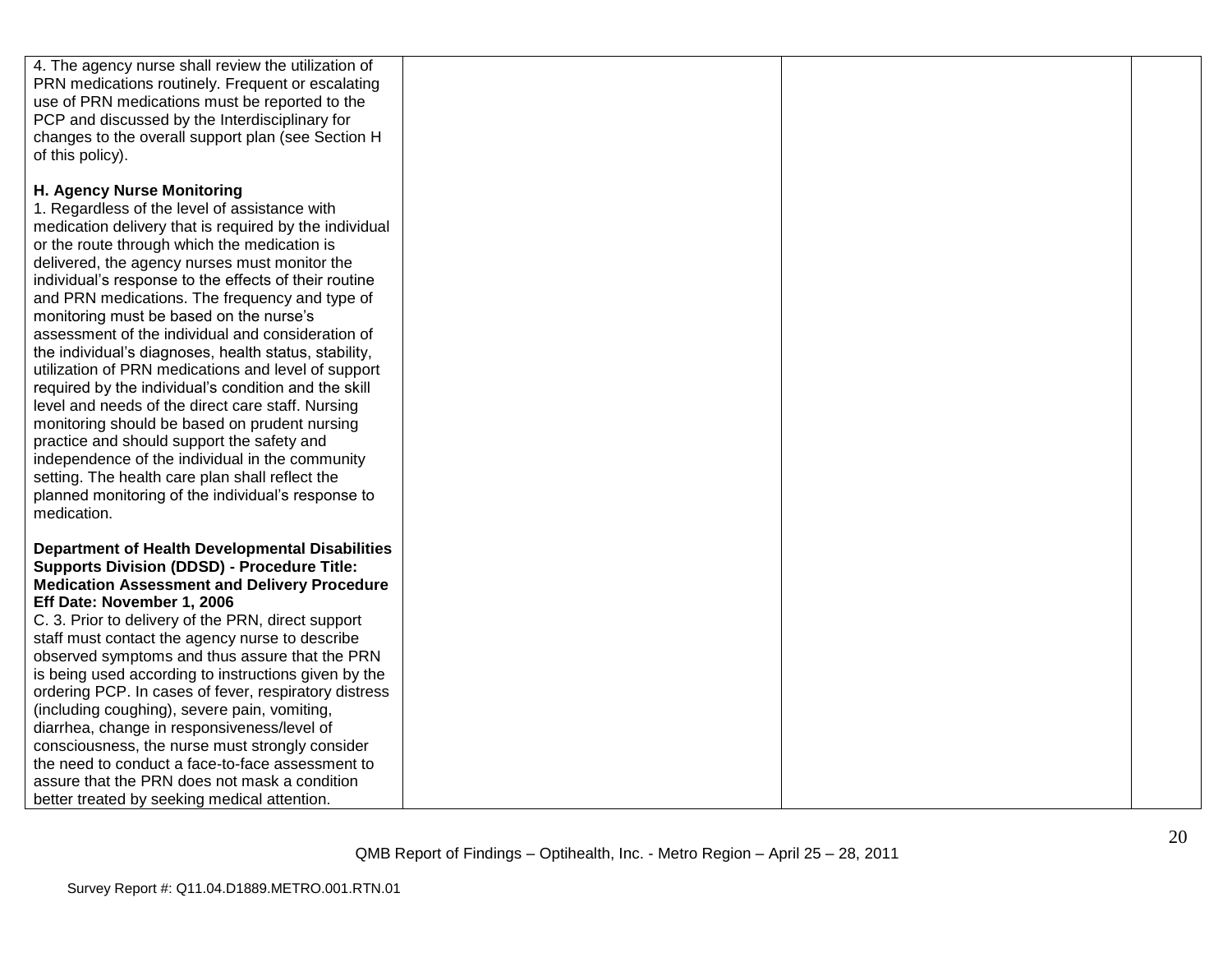| (References: Psychotropic Medication Use Policy,<br>Section D, page 5 Use of PRN Psychotropic<br>Medications; and, Human Rights Committee<br>Requirements Policy, Section B, page 4<br>Interventions Requiring Review and Approval - Use<br>of PRN Medications). |  |  |
|------------------------------------------------------------------------------------------------------------------------------------------------------------------------------------------------------------------------------------------------------------------|--|--|
| a. Document conversation with nurse including all<br>reported signs and symptoms, advice given and<br>action taken by staff.                                                                                                                                     |  |  |
| 4. Document on the MAR each time a PRN<br>medication is used and describe its effect on the<br>individual (e.g., temperature down, vomiting<br>lessened, anxiety increased, the condition is the<br>same, improved, or worsened, etc.).                          |  |  |
|                                                                                                                                                                                                                                                                  |  |  |
|                                                                                                                                                                                                                                                                  |  |  |
|                                                                                                                                                                                                                                                                  |  |  |
|                                                                                                                                                                                                                                                                  |  |  |
|                                                                                                                                                                                                                                                                  |  |  |
|                                                                                                                                                                                                                                                                  |  |  |
|                                                                                                                                                                                                                                                                  |  |  |
|                                                                                                                                                                                                                                                                  |  |  |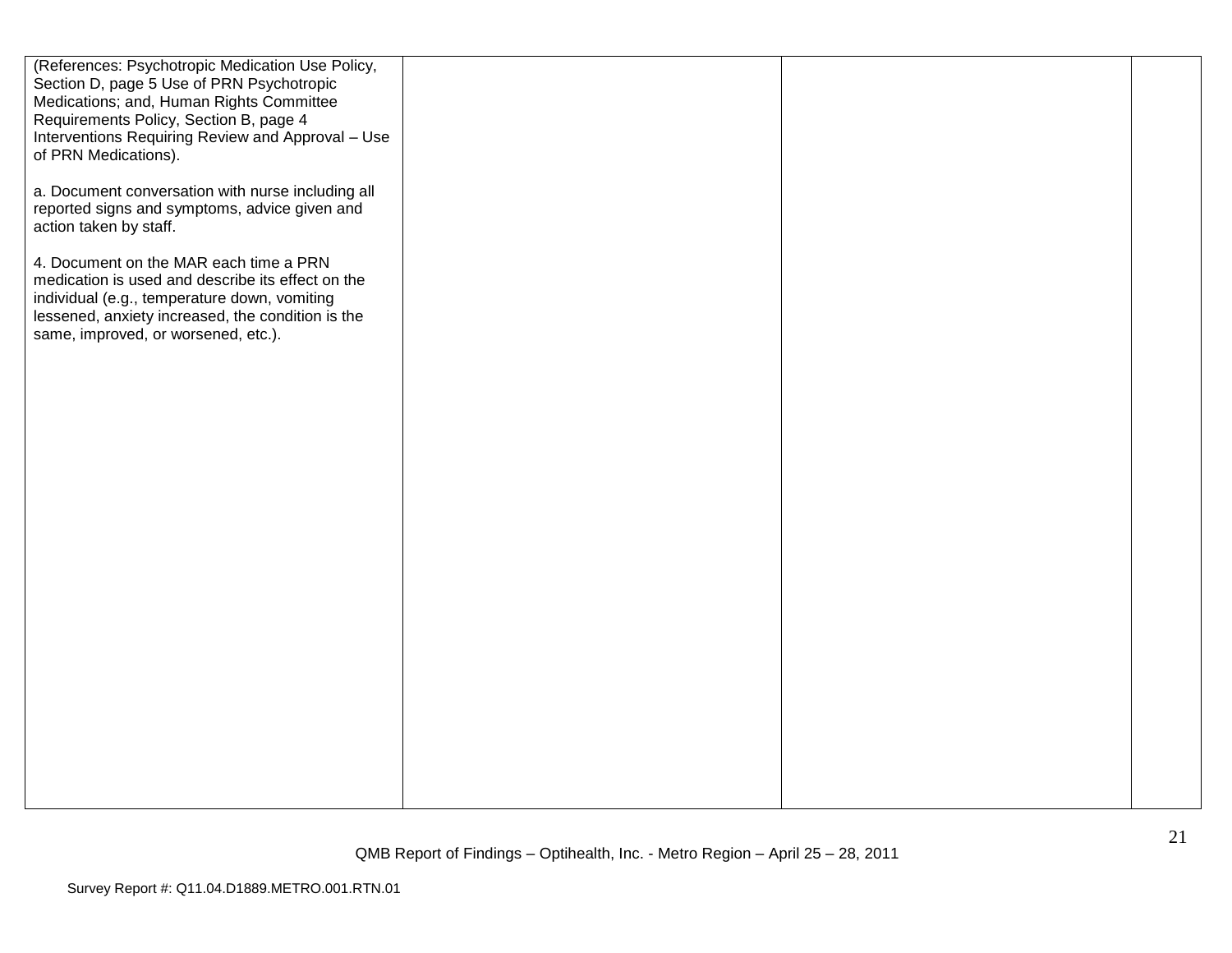| Tag #1A11.1 (CoP) Transportation Training              | <b>Scope and Severity Rating: E</b>                    |  |
|--------------------------------------------------------|--------------------------------------------------------|--|
| Developmental Disabilities (DD) Waiver Service         | Based on record review, the Agency failed to           |  |
| Standards effective 4/1/2007                           | provide staff training regarding the safe operation of |  |
| <b>CHAPTER 1 II. PROVIDER AGENCY</b>                   | the vehicle, assisting passengers and safe lifting     |  |
| REQUIREMENTS: The objective of these standards         | procedures for 35 of 82 Direct Service                 |  |
| is to establish Provider Agency policy, procedure      | Professionals.                                         |  |
| and reporting requirements for DD Medicaid Waiver      |                                                        |  |
| program. These requirements apply to all such          | No documented evidence was found of the following      |  |
| Provider Agency staff, whether directly employed or    | required training:                                     |  |
| subcontracting with the Provider Agency. Additional    |                                                        |  |
| Provider Agency requirements and personnel             | • Transportation (DSP #42, 43, 44, 49, 55, 57, 63,     |  |
| qualifications may be applicable for specific service  | 65, 66, 68, 70, 72, 74, 75, 77, 80, 81, 83, 84, 87,    |  |
| standards                                              | 92, 93, 94, 96, 99, 100, 101, 105, 109, 110, 111,      |  |
|                                                        | 117, 119, 120 & 121)                                   |  |
| Department of Health (DOH) Developmental               |                                                        |  |
| <b>Disabilities Supports Division (DDSD) Policy</b>    |                                                        |  |
| <b>Training Requirements for Direct Service Agency</b> |                                                        |  |
| Staff Policy Eff Date: March 1, 2007                   |                                                        |  |
| <b>II. POLICY STATEMENTS:</b>                          |                                                        |  |
| I. Staff providing direct services shall complete      |                                                        |  |
| safety training within the first thirty (30) days of   |                                                        |  |
| employment and before working alone with an            |                                                        |  |
| individual receiving services. The training shall      |                                                        |  |
| address at least the following:                        |                                                        |  |
| 1. Operating a fire extinguisher                       |                                                        |  |
| 2. Proper lifting procedures                           |                                                        |  |
| 3. General vehicle safety precautions (e.g., pre-      |                                                        |  |
| trip inspection, removing keys from the ignition       |                                                        |  |
| when not in the driver's seat)                         |                                                        |  |
| 4. Assisting passengers with cognitive and/or          |                                                        |  |
| physical impairments (e.g., general guidelines for     |                                                        |  |
| supporting individuals who may be unaware of           |                                                        |  |
| safety issues involving traffic or those who           |                                                        |  |
| require physical assistance to enter/exit a            |                                                        |  |
| vehicle)                                               |                                                        |  |
| 5. Operating wheelchair lifts (if applicable to the    |                                                        |  |
| staff's role)                                          |                                                        |  |
| 6. Wheelchair tie-down procedures (if applicable       |                                                        |  |
| to the staff's role)                                   |                                                        |  |
| 7. Emergency and evacuation procedures (e.g.,          |                                                        |  |
| roadside emergency, fire emergency)                    |                                                        |  |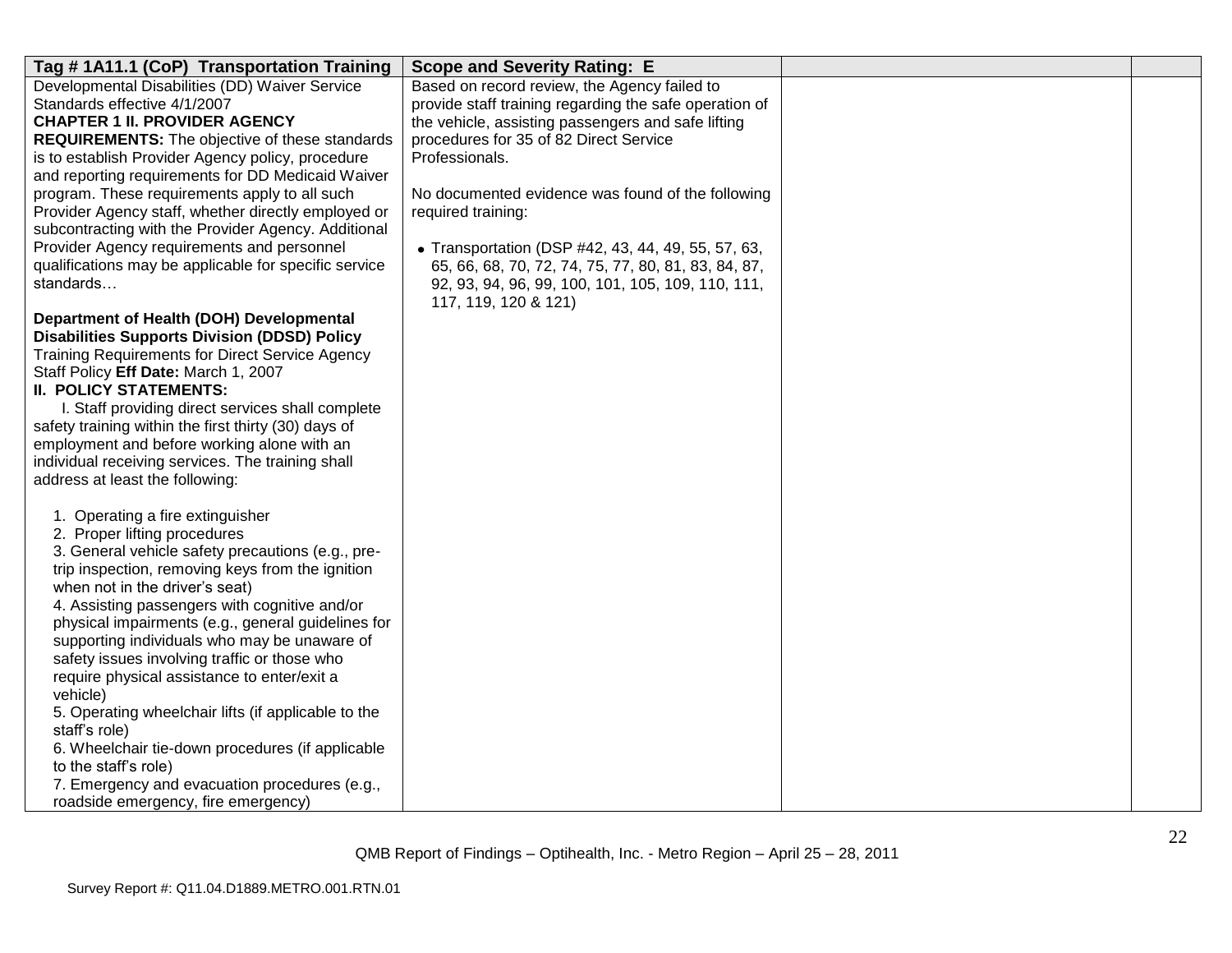| Tag # 1A15.2 & 5109 - Healthcare                      | <b>Scope and Severity Rating: E</b>                 |  |
|-------------------------------------------------------|-----------------------------------------------------|--|
| <b>Documentation</b>                                  |                                                     |  |
| Developmental Disabilities (DD) Waiver Service        | Based on record review, the Agency failed to        |  |
| Standards effective 4/1/2007                          | maintain the required documentation in the          |  |
| <b>CHAPTER 1. III. PROVIDER AGENCY</b>                | Individuals Agency Record as required per standard  |  |
| DOCUMENTATION OF SERVICE DELIVERY AND                 | for 2 of 8 individual                               |  |
| <b>LOCATION - Healthcare Documentation by</b>         |                                                     |  |
| <b>Nurses For Community Living Services,</b>          | The following were not found, incomplete and/or not |  |
| <b>Community Inclusion Services and Private Duty</b>  | current:                                            |  |
| <b>Nursing Services: Nursing services must be</b>     |                                                     |  |
| available as needed and documented for Provider       | • Health Assessment Tool (#4 & 5)                   |  |
| Agencies delivering Community Living Services,        |                                                     |  |
| Community Inclusion Services and Private Duty         | • Medication Administration Assessment Tool (#4     |  |
| Nursing Services.                                     | 8.5                                                 |  |
| Chapter 1. III. E. (1 - 4) (1) Documentation of       |                                                     |  |
| nursing assessment activities                         |                                                     |  |
| (a) The following hierarchy shall be used to          |                                                     |  |
| determine which provider agency is responsible for    |                                                     |  |
| completion of the HAT and MAAT and related            |                                                     |  |
| subsequent planning and training:                     |                                                     |  |
| (i) Community living services provider agency;        |                                                     |  |
| (ii) Private duty nursing provider agency;            |                                                     |  |
| (iii) Adult habilitation provider agency;             |                                                     |  |
| (iv) Community access provider agency; and            |                                                     |  |
| (v) Supported employment provider agency.             |                                                     |  |
| (b) The provider agency must arrange for their        |                                                     |  |
| nurse to complete the Health Assessment Tool          |                                                     |  |
| (HAT) and the Medication Administration               |                                                     |  |
| Assessment Tool (MAAT) on at least an annual          |                                                     |  |
| basis for each individual receiving community living, |                                                     |  |
| community inclusion or private duty nursing           |                                                     |  |
| services, unless the provider agency arranges for     |                                                     |  |
| the individual's Primary Care Practitioner (PCP) to   |                                                     |  |
| voluntarily complete these assessments in lieu of     |                                                     |  |
| the agency nurse. Agency nurses may also              |                                                     |  |
| complete these assessments in collaboration with      |                                                     |  |
| the Primary Care Practitioner if they believe such    |                                                     |  |
| consultation is necessary for an accurate             |                                                     |  |
| assessment. Family Living Provider Agencies have      |                                                     |  |
| the option of having the subcontracted caregiver      |                                                     |  |
| complete the HAT instead of the nurse or PCP, if      |                                                     |  |
| the caregiver is comfortable doing so. However, the   |                                                     |  |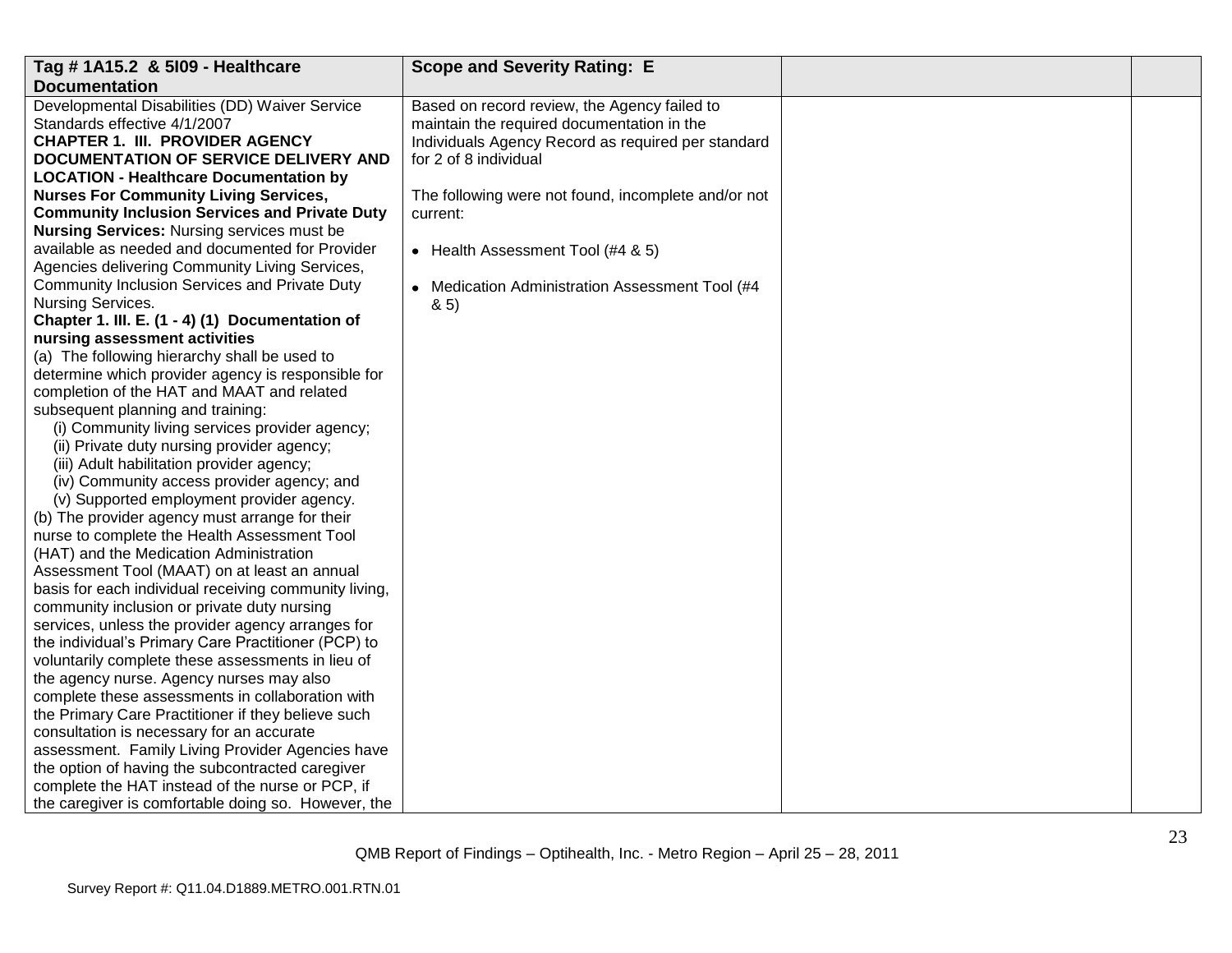| agency nurse must be available to assist the          |  |  |
|-------------------------------------------------------|--|--|
| caregiver upon request.                               |  |  |
| (c) For newly allocated individuals, the HAT and the  |  |  |
| MAAT must be completed within seventy-two (72)        |  |  |
| hours of admission into direct services or two weeks  |  |  |
| following the initial ISP, whichever comes first.     |  |  |
| (d) For individuals already in services, the HAT and  |  |  |
| the MAAT must be completed at least fourteen (14)     |  |  |
| days prior to the annual ISP meeting and submitted    |  |  |
| to all members of the interdisciplinary team. The     |  |  |
| HAT must also be completed at the time of any         |  |  |
| significant change in clinical condition and upon     |  |  |
| return from any hospitalizations. In addition to      |  |  |
| annually, the MAAT must be completed at the time      |  |  |
| of any significant change in clinical condition, when |  |  |
| a medication regime or route change requires          |  |  |
| delivery by licensed or certified staff, or when an   |  |  |
| individual has completed additional training          |  |  |
| designed to improve their skills to support self-     |  |  |
| administration (see DDSD Medication Assessment        |  |  |
| and Delivery Policy).                                 |  |  |
| (e) Nursing assessments conducted to determine        |  |  |
| current health status or to evaluate a change in      |  |  |
| clinical condition must be documented in a signed     |  |  |
| progress note that includes time and date as well as  |  |  |
| subjective information including the individual       |  |  |
| complaints, signs and symptoms noted by staff,        |  |  |
| family members or other team members; objective       |  |  |
| information including vital signs, physical           |  |  |
| examination, weight, and other pertinent data for the |  |  |
| given situation (e.g., seizure frequency, method in   |  |  |
| which temperature taken); assessment of the           |  |  |
| clinical status, and plan of action addressing        |  |  |
| relevant aspects of all active health problems and    |  |  |
| follow up on any recommendations of medical           |  |  |
| consultants.                                          |  |  |
| (2) Health related plans                              |  |  |
| (a) For individuals with chronic conditions that have |  |  |
| the potential to exacerbate into a life-threatening   |  |  |
| situation, a medical crisis prevention and            |  |  |
| intervention plan must be written by the nurse or     |  |  |
| other appropriately designated healthcare             |  |  |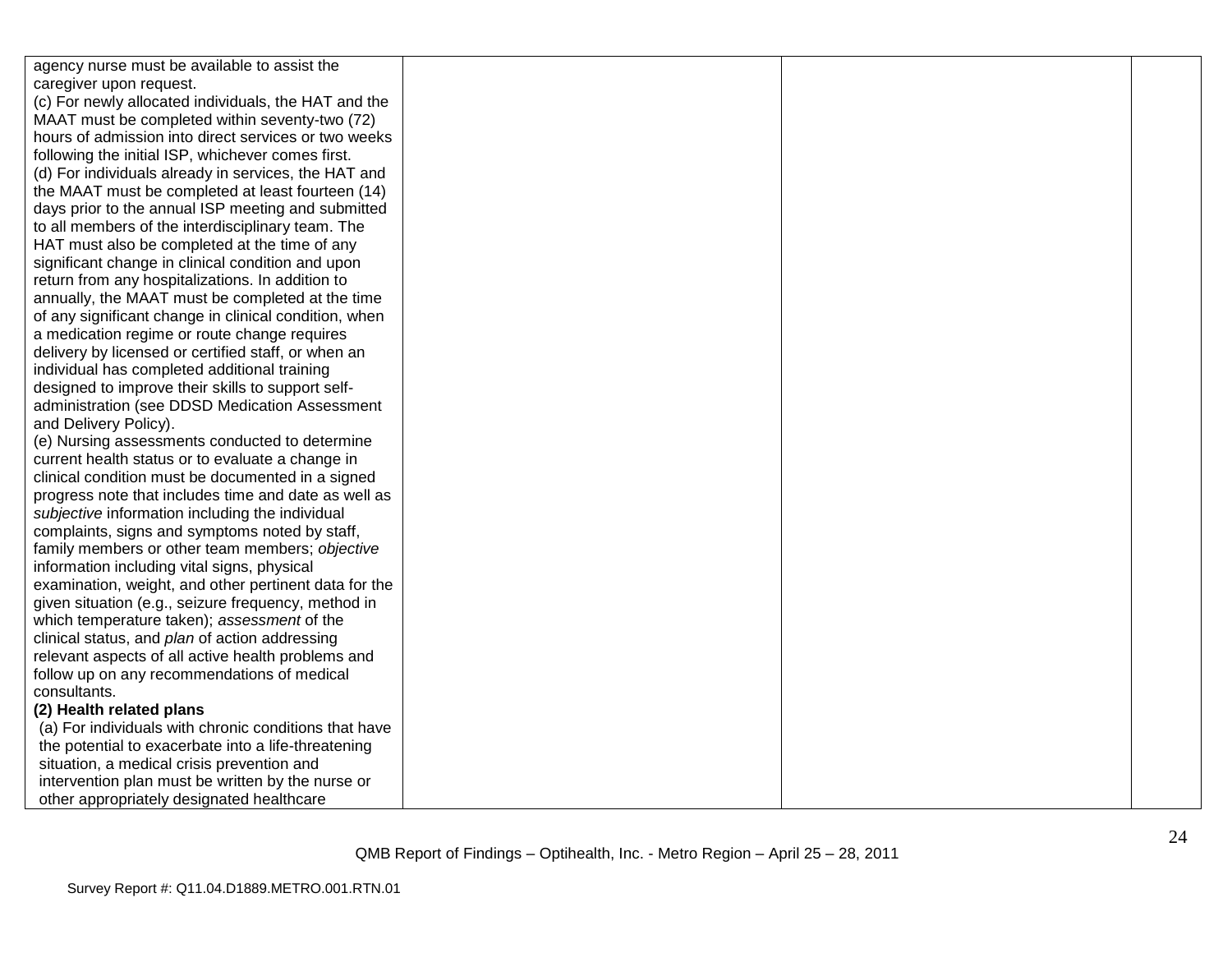| professional.                                          |  |  |
|--------------------------------------------------------|--|--|
| (b) Crisis prevention and intervention plans must be   |  |  |
| written in user-friendly language that is easily       |  |  |
| understood by those implementing the plan.             |  |  |
| (c) The nurse shall also document training             |  |  |
| regarding the crisis prevention and intervention       |  |  |
| plan delivered to agency staff and other team          |  |  |
| members, clearly indicating competency                 |  |  |
| determination for each trainee.                        |  |  |
| (d) If the individual receives services from separate  |  |  |
| agencies for community living and community            |  |  |
| inclusion services, nurses from each agency shall      |  |  |
| collaborate in the development of and training         |  |  |
| delivery for crisis prevention and intervention plans  |  |  |
| to assure maximum consistency across settings.         |  |  |
| (3) For all individuals with a HAT score of 4, 5 or 6, |  |  |
| the nurse shall develop a comprehensive healthcare     |  |  |
| plan that includes health related supports identified  |  |  |
| in the ISP (The healthcare plan is the equivalent of   |  |  |
| a nursing care plan; two separate documents are        |  |  |
| not required nor recommended):                         |  |  |
| (a) Each healthcare plan must include a statement      |  |  |
| of the person's healthcare needs and list              |  |  |
| measurable goals to be achieved through                |  |  |
| implementation of the healthcare plan. Needs           |  |  |
| statements may be based upon supports needed           |  |  |
| for the individual to maintain a current strength,     |  |  |
| ability or skill related to their health, prevention   |  |  |
| measures, and/or supports needed to remediate,         |  |  |
| minimize or manage an existing health condition.       |  |  |
| (b) Goals must be measurable and shall be revised      |  |  |
| when an individual has met the goal and has the        |  |  |
| potential to attain additional goals or no longer      |  |  |
| requires supports in order to maintain the goal.       |  |  |
| (c) Approaches described in the plan shall be          |  |  |
| individualized to reflect the individual's unique      |  |  |
| needs, provide guidance to the caregiver(s) and        |  |  |
| designed to support successful interactions. Some      |  |  |
| interventions may be carried out by staff, family      |  |  |
| members or other team members, and other               |  |  |
| interventions may be carried out directly by the       |  |  |
| nurse - persons responsible for each intervention      |  |  |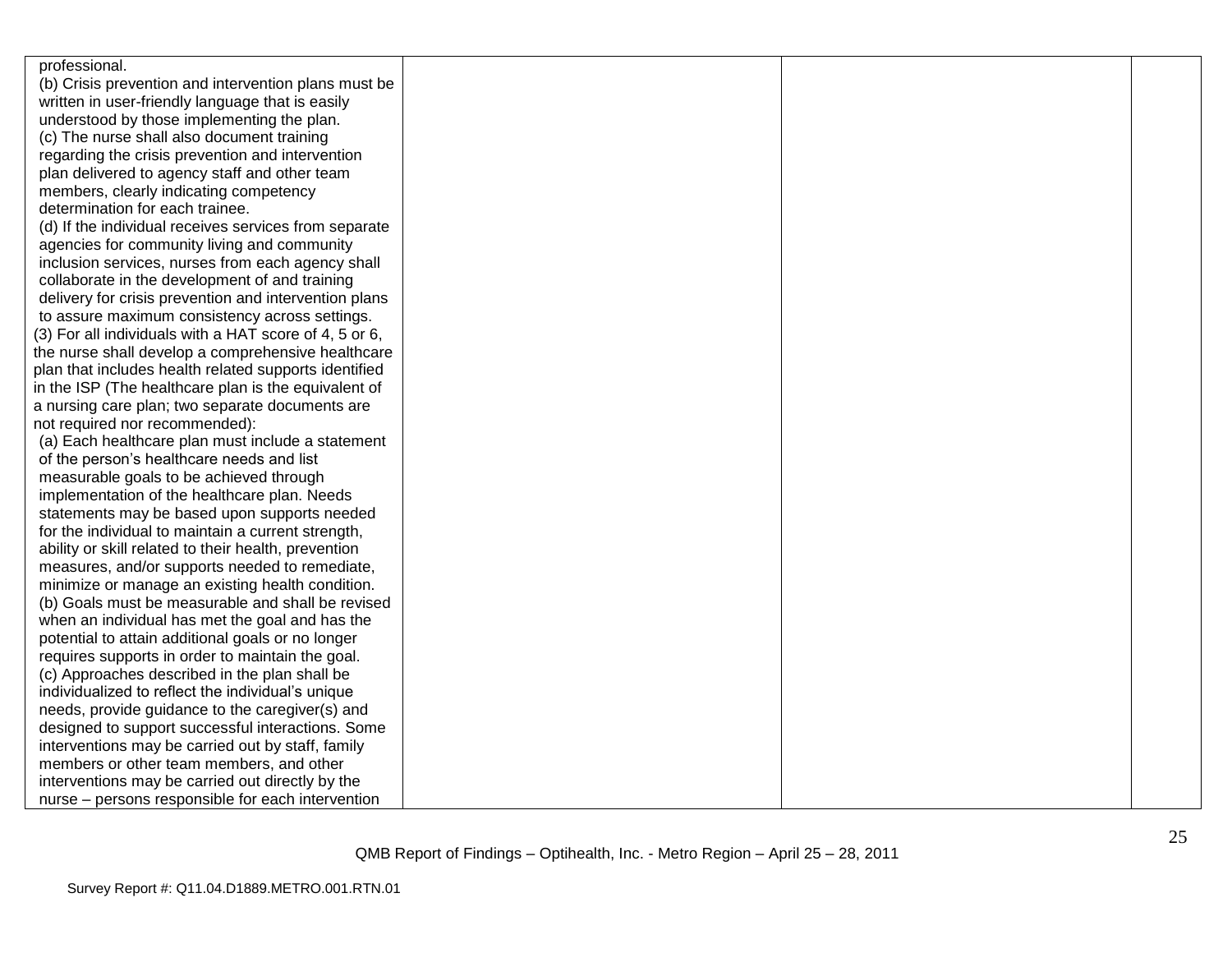shall be specified in the plan. (d) Healthcare plans shall be written in language that will be easily understood by the person(s) identified as implementing the interventions. (e) The nurse shall also document training on the healthcare plan delivered to agency staff and other team members, clearly indicating competency determination for each trainee. If the individual receives services from separate agencies for community living and community inclusion services, nurses from each agency shall collaborate in the development of and training delivery for healthcare plans to assure maximum consistency across settings.

(f) Healthcare plans must be updated to reflect relevant discharge orders whenever an individual returns to services following a hospitalization.

(g) All crisis prevention and intervention plans and healthcare plans shall include the individual's name and date on each page and shall be signed by the author.

(h) Crisis prevention and intervention plans as well as healthcare plans shall be reviewed by the nurse at least quarterly, and updated as needed.

#### **(4) General Nursing Documentation**

(a) The nurse shall complete legible and signed progress notes with date and time indicated that describe all interventions or interactions conducted with individuals served as well as all interactions with other healthcare providers serving the individual. All interactions shall be documented whether they occur by phone or in person. (b) For individuals with a HAT score of 4, 5 or 6, or who have identified health concerns in their ISP, the nurse shall provide the interdisciplinary team with a quarterly report that indicates current health status and progress to date on health related ISP desired outcomes and action plans as well as progress toward goals in the healthcare plan.

Developmental Disabilities (DD) Waiver Service Standards effective 4/1/2007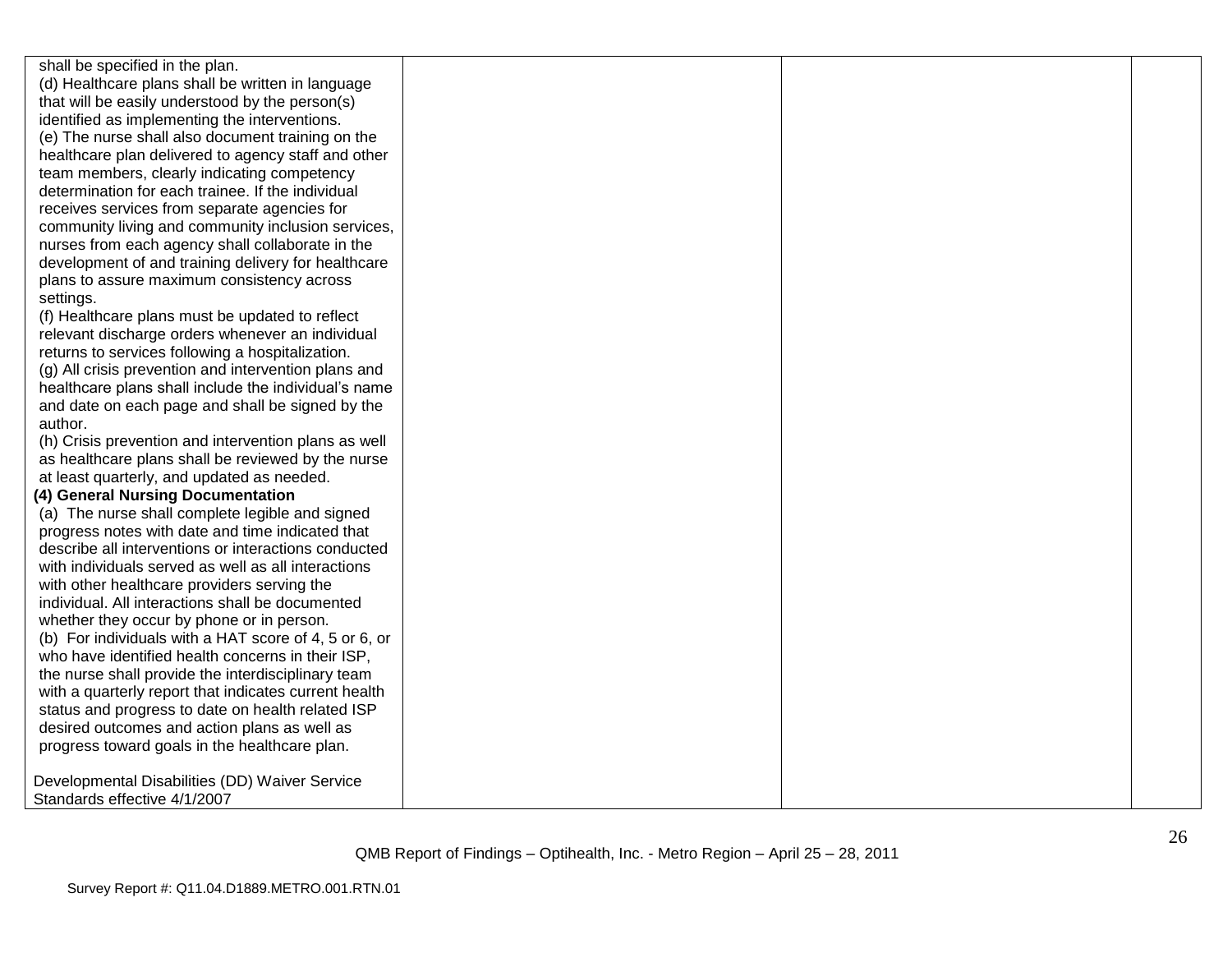# **CHAPTER 5 IV. COMMUNITY INCLUSION SERVICES PROVIDER AGENCY REQUIREMENTS B**. **IDT Coordination** (1) Community Inclusion Services Provider Agencies shall participate on the IDT as specified in the ISP Regulations (7.26.5 NMAC), and shall ensure direct support staff participation as needed to plan effectively for the individual; and (2) Coordinate with the IDT to ensure that each individual participating in Community Inclusion Services who has a score of 4, 5, or 6 on the HAT has a Health Care Plan developed by a licensed nurse, and if applicable, a Crisis Prevention/Intervention Plan.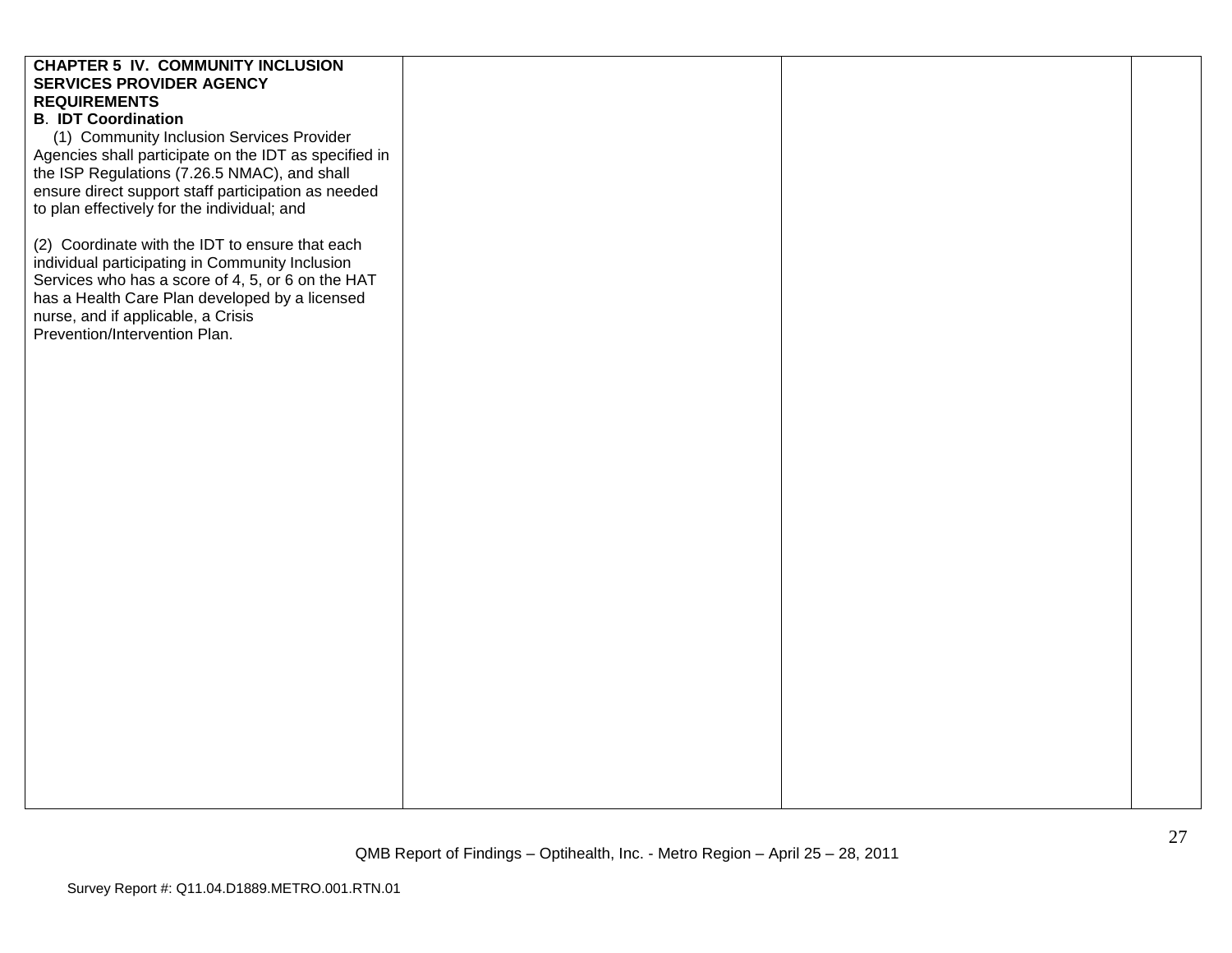| Tag #1A20 DSP Training Documents                                                                 | <b>Scope and Severity Rating: E</b>                 |  |
|--------------------------------------------------------------------------------------------------|-----------------------------------------------------|--|
| Developmental Disabilities (DD) Waiver Service                                                   | Based on record review, the Agency failed to ensure |  |
| Standards effective 4/1/2007                                                                     | that Orientation and Training requirements were met |  |
| <b>CHAPTER 1 IV. GENERAL REQUIREMENTS</b>                                                        | for 32 of 82 Direct Service Professionals.          |  |
| FOR PROVIDER AGENCY SERVICE                                                                      |                                                     |  |
| <b>PERSONNEL:</b> The objective of this section is to                                            | Review of Direct Service Professionals training     |  |
| establish personnel standards for DD Medicaid                                                    | records found no evidence of the following required |  |
| Waiver Provider Agencies for the following services:                                             | DOH/DDSD trainings and certification being          |  |
| Community Living Supports, Community Inclusion                                                   | completed:                                          |  |
| Services, Respite, Substitute Care and Personal                                                  |                                                     |  |
| Support Companion Services. These standards                                                      | • Foundation for Health & Wellness (DSP #74)        |  |
| apply to all personnel who provide services, whether                                             |                                                     |  |
| directly employed or subcontracting with the                                                     | • Person-Centered Planning (1-Day) (DSP #74)        |  |
| Provider Agency. Additional personnel requirements                                               |                                                     |  |
| and qualifications may be applicable for specific                                                | · First Aid (DSP #40, 42, 44, 49, 65, 71, 77, 83,   |  |
| service standards.                                                                               | 106, 118, 119 & 121)                                |  |
| C. Orientation and Training Requirements:                                                        |                                                     |  |
| Orientation and training for direct support staff and                                            | • CPR (DSP #40, 42, 49, 65, 71, 77, 83, 84, 85,     |  |
| his or her supervisors shall comply with the                                                     | 89, 106, 118, 119 & 121)                            |  |
| DDSD/DOH Policy Governing the Training                                                           |                                                     |  |
| Requirements for Direct Support Staff and Internal                                               | • Assisting With Medication Delivery (DSP #41, 53,  |  |
| Service Coordinators Serving Individuals with                                                    | 63, 70, 94, 100, 113 & 118)                         |  |
| Developmental Disabilities to include the following:                                             |                                                     |  |
| Each new employee shall receive appropriate<br>(1)                                               | • Participatory Communication & Choice Making       |  |
| orientation, including but not limited to, all<br>policies relating to fire prevention, accident | (DSP #93, 99, 113 & 117)                            |  |
|                                                                                                  |                                                     |  |
| prevention, incident management and<br>reporting, and emergency procedures; and                  | • Rights & Advocacy (DSP #65, 69, 111, 119 &        |  |
| Individual-specific training for each individual                                                 | 121)                                                |  |
| (2)<br>under his or her direct care, as described in the                                         |                                                     |  |
| individual service plan, prior to working alone                                                  | $\bullet$ Level 1 Health (DSP #43 & 111)            |  |
| with the individual.                                                                             |                                                     |  |
|                                                                                                  | • Positive Behavior Supports Strategies (DSP #49,   |  |
| Department of Health (DOH) Developmental                                                         | 92, 93, 112 & 117)                                  |  |
| <b>Disabilities Supports Division (DDSD) Policy -</b>                                            |                                                     |  |
| <b>Policy Title: Training Requirements for Direct</b>                                            | • Teaching & Support Strategies (DSP #43, 94, 96    |  |
| Service Agency Staff Policy - Eff. March 1, 2007 -                                               | & 117)                                              |  |
| <b>II. POLICY STATEMENTS:</b>                                                                    |                                                     |  |
| A. Individuals shall receive services from competent                                             |                                                     |  |
| and qualified staff.                                                                             |                                                     |  |
| B. Staff shall complete individual-specific (formerly                                            |                                                     |  |
| known as "Addendum B") training requirements in                                                  |                                                     |  |
|                                                                                                  |                                                     |  |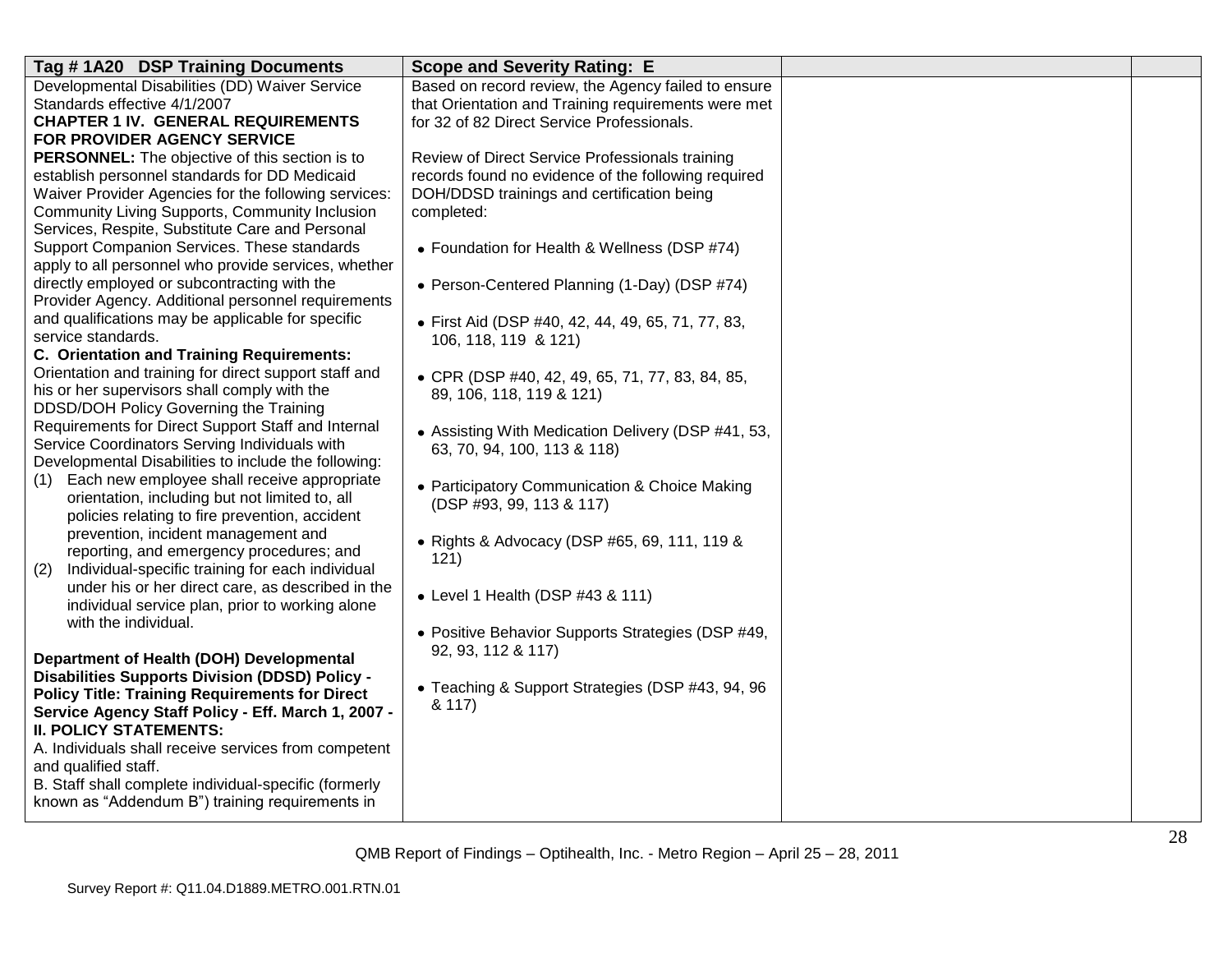| accordance with the specifications described in the                                  |  |  |
|--------------------------------------------------------------------------------------|--|--|
| individual service plan (ISP) of each individual                                     |  |  |
| served.                                                                              |  |  |
| C. Staff shall complete training on DOH-approved                                     |  |  |
| incident reporting procedures in accordance with 7                                   |  |  |
| NMAC 1.13.                                                                           |  |  |
| D. Staff providing direct services shall complete                                    |  |  |
| training in universal precautions on an annual basis.                                |  |  |
| The training materials shall meet Occupational                                       |  |  |
| Safety and Health Administration (OSHA)                                              |  |  |
| requirements.                                                                        |  |  |
| E. Staff providing direct services shall maintain                                    |  |  |
| certification in first aid and CPR. The training                                     |  |  |
| materials shall meet OSHA requirements/guidelines.                                   |  |  |
| F. Staff who may be exposed to hazardous                                             |  |  |
| chemicals shall complete relevant training in                                        |  |  |
|                                                                                      |  |  |
| accordance with OSHA requirements.<br>G. Staff shall be certified in a DDSD-approved |  |  |
|                                                                                      |  |  |
| behavioral intervention system (e.g., Mandt, CPI)                                    |  |  |
| before using physical restraint techniques. Staff                                    |  |  |
| members providing direct services shall maintain                                     |  |  |
| certification in a DDSD-approved behavioral                                          |  |  |
| intervention system if an individual they support has                                |  |  |
| a behavioral crisis plan that includes the use of                                    |  |  |
| physical restraint techniques.                                                       |  |  |
| H. Staff shall complete and maintain certification in                                |  |  |
| a DDSD-approved medication course in accordance                                      |  |  |
| with the DDSD Medication Delivery Policy M-001.                                      |  |  |
| I. Staff providing direct services shall complete                                    |  |  |
| safety training within the first thirty (30) days of                                 |  |  |
| employment and before working alone with an                                          |  |  |
| individual receiving services.                                                       |  |  |
|                                                                                      |  |  |
|                                                                                      |  |  |
|                                                                                      |  |  |
|                                                                                      |  |  |
|                                                                                      |  |  |
|                                                                                      |  |  |
|                                                                                      |  |  |
|                                                                                      |  |  |
|                                                                                      |  |  |
|                                                                                      |  |  |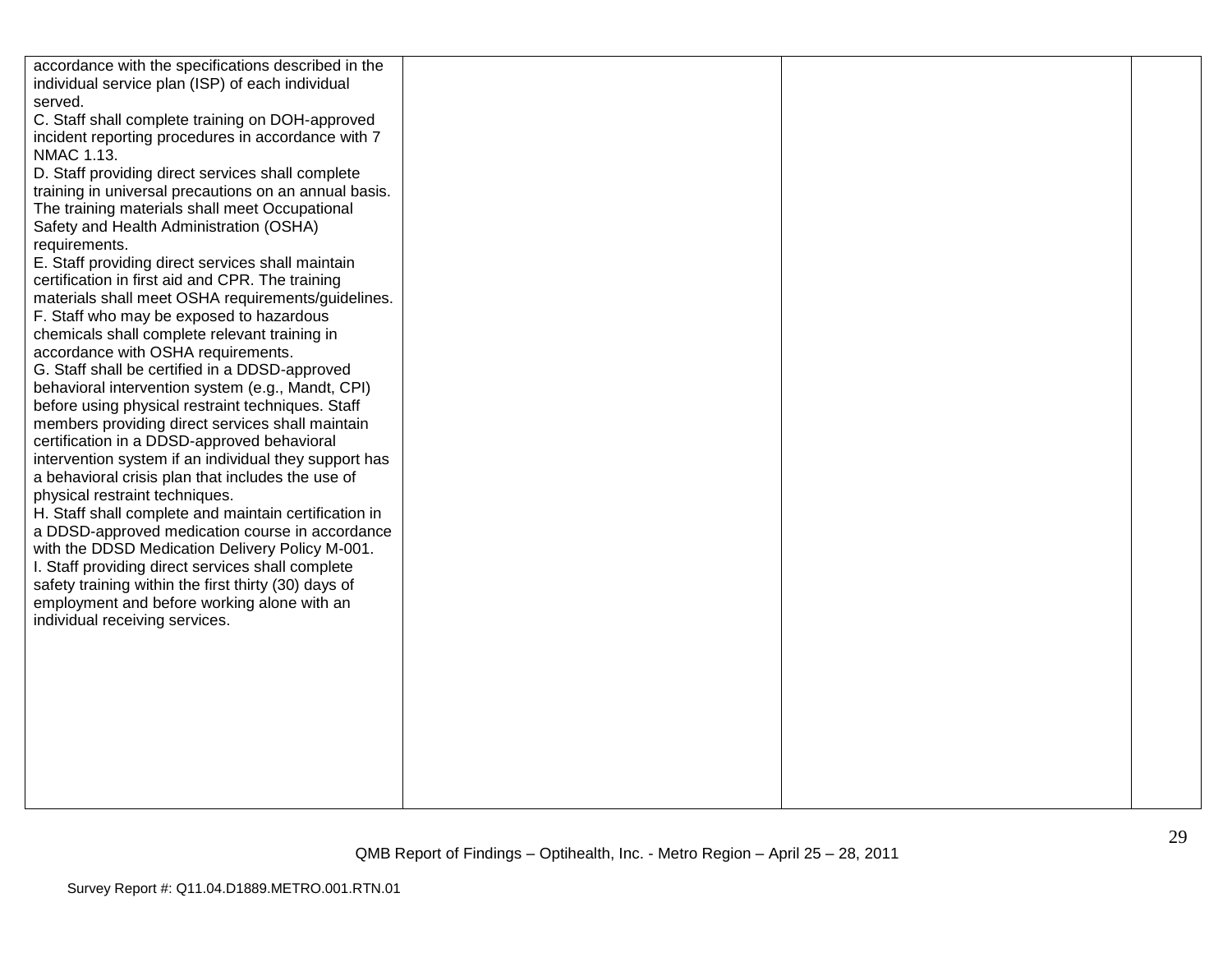| Tag #1A22 Staff Competence                                                                              | <b>Scope and Severity Rating: D</b>                                             |  |
|---------------------------------------------------------------------------------------------------------|---------------------------------------------------------------------------------|--|
| Developmental Disabilities (DD) Waiver Service                                                          | Based on interview, the Agency failed to ensure that                            |  |
| Standards effective 4/1/2007                                                                            | training competencies were met for 1 of 10 Direct                               |  |
| <b>CHAPTER 1 IV. GENERAL REQUIREMENTS</b>                                                               | Service Professionals.                                                          |  |
| FOR PROVIDER AGENCY SERVICE                                                                             |                                                                                 |  |
| <b>PERSONNEL:</b> The objective of this section is to                                                   | When DSP were asked if they received training                                   |  |
| establish personnel standards for DD Medicaid                                                           | on the Individual's Health Care Plans and what                                  |  |
| Waiver Provider Agencies for the following services:                                                    | the plan covered, the following was reported:                                   |  |
| <b>Community Living Supports, Community Inclusion</b>                                                   |                                                                                 |  |
| Services, Respite, Substitute Care and Personal                                                         | • DSP #112 stated, "Don't recall being trained" As                              |  |
| Support Companion Services. These standards                                                             | indicated by the Agency file, the Individual has                                |  |
| apply to all personnel who provide services, whether                                                    | Health Care Plans for nutrition, oral hygiene,                                  |  |
| directly employed or subcontracting with the                                                            | constipation/potential for impaction,                                           |  |
| Provider Agency. Additional personnel requirements<br>and qualifications may be applicable for specific | depression/ thought process, sleep pattern                                      |  |
| service standards.                                                                                      | disturbance and hypoxemia. (Individual #2)                                      |  |
| F. Qualifications for Direct Service Personnel:                                                         | When DSP were asked if they received training                                   |  |
| The following employment qualifications and                                                             | on the Individual's Crisis Plans and what the                                   |  |
| competency requirements are applicable to all                                                           | plan covered, the following was reported:                                       |  |
| Direct Service Personnel employed by a Provider                                                         |                                                                                 |  |
| Agency:                                                                                                 | • DSP #112 stated, "Don't recall being trained." As                             |  |
|                                                                                                         | indicated by the Agency, the Individual has Crisis                              |  |
| Direct service personnel shall be eighteen (18)<br>(1)                                                  | Plans for aspiration, hypoxemia, falls/skin                                     |  |
| years or older. Exception: Adult Habilitation can                                                       | integrity and constipation/potential for impaction.                             |  |
| employ direct care personnel under the age of                                                           | (Individual #2)                                                                 |  |
| eighteen 18 years, but the employee shall work                                                          |                                                                                 |  |
| directly under a supervisor, who is physically                                                          | When DSP were asked if they received training                                   |  |
| present at all times;                                                                                   | on the Individuals' Meal Time Plans and what                                    |  |
|                                                                                                         | the plan covered, the following was reported:                                   |  |
| Direct service personnel shall have the ability<br>(2)<br>to read and carry out the requirements in an  |                                                                                 |  |
| ISP;                                                                                                    | • DSP #112 reported being trained by the BT, PT,                                |  |
|                                                                                                         | Guardian and nurse. As indicated by the                                         |  |
| Direct service personnel shall be available to<br>(3)                                                   | Individual Specific Training section of the ISP, the                            |  |
| communicate in the language that is                                                                     | training for the Meal Time Plan is to be trained by<br>the SLP. (Individual #2) |  |
| functionally required by the individual or in the                                                       |                                                                                 |  |
| use of any specific augmentative                                                                        |                                                                                 |  |
| communication system utilized by the                                                                    |                                                                                 |  |
| individual;                                                                                             |                                                                                 |  |
|                                                                                                         |                                                                                 |  |
| Direct service personnel shall meet the<br>(4)                                                          |                                                                                 |  |
| qualifications specified by DDSD in the Policy                                                          |                                                                                 |  |
|                                                                                                         |                                                                                 |  |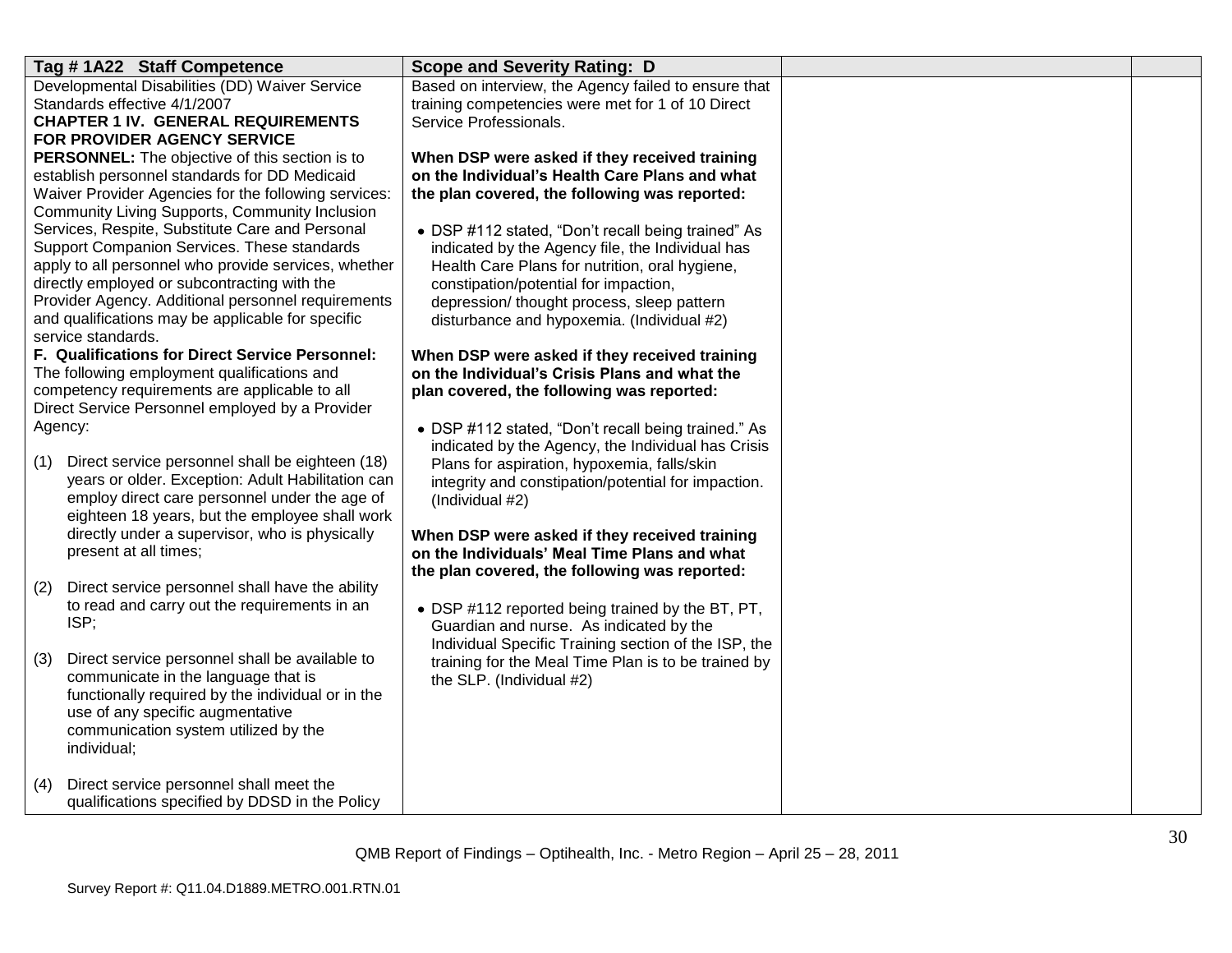|     | Governing the Training Requirements for Direct<br>Support Staff and Internal Service<br>Coordinators, Serving Individuals with<br>Developmental Disabilities; and                                                                                                                                                                                                                                                                                                                                                                                                                                                                                                                                                                                                               |  |  |
|-----|---------------------------------------------------------------------------------------------------------------------------------------------------------------------------------------------------------------------------------------------------------------------------------------------------------------------------------------------------------------------------------------------------------------------------------------------------------------------------------------------------------------------------------------------------------------------------------------------------------------------------------------------------------------------------------------------------------------------------------------------------------------------------------|--|--|
| (5) | Direct service Provider Agencies of Respite<br>Services, Substitute Care, Personal Support<br>Services, Nutritional Counseling, Therapists<br>and Nursing shall demonstrate basic<br>knowledge of developmental disabilities and<br>have training or demonstrable qualifications<br>related to the role he or she is performing and<br>complete individual specific training as required<br>in the ISP for each individual he or she support.                                                                                                                                                                                                                                                                                                                                   |  |  |
|     | (6) Report required personnel training status to the<br>DDSD Statewide Training Database as<br>specified in DDSD policies as related to<br>training requirements as follows:<br>(a) Initial comprehensive personnel status report<br>(name, date of hire, Social Security number<br>category) on all required personnel to be<br>submitted to DDSD Statewide Training<br>Database within the first ninety (90) calendar<br>days of providing services;<br>(b) Staff who do not wish to use his or her Social<br>Security Number may request an alternative<br>tracking number; and<br>(c) Quarterly personnel update reports sent to<br>DDSD Statewide Training Database to reflect<br>new hires, terminations, inter-provider<br>Agency position changes, and name<br>changes. |  |  |
|     | Department of Health (DOH) Developmental<br><b>Disabilities Supports Division (DDSD) Policy -</b><br><b>Policy Title: Training Requirements for Direct</b><br>Service Agency Staff Policy - Eff. March 1, 2007 -<br><b>II. POLICY STATEMENTS:</b><br>A. Individuals shall receive services from competent<br>and qualified staff.                                                                                                                                                                                                                                                                                                                                                                                                                                               |  |  |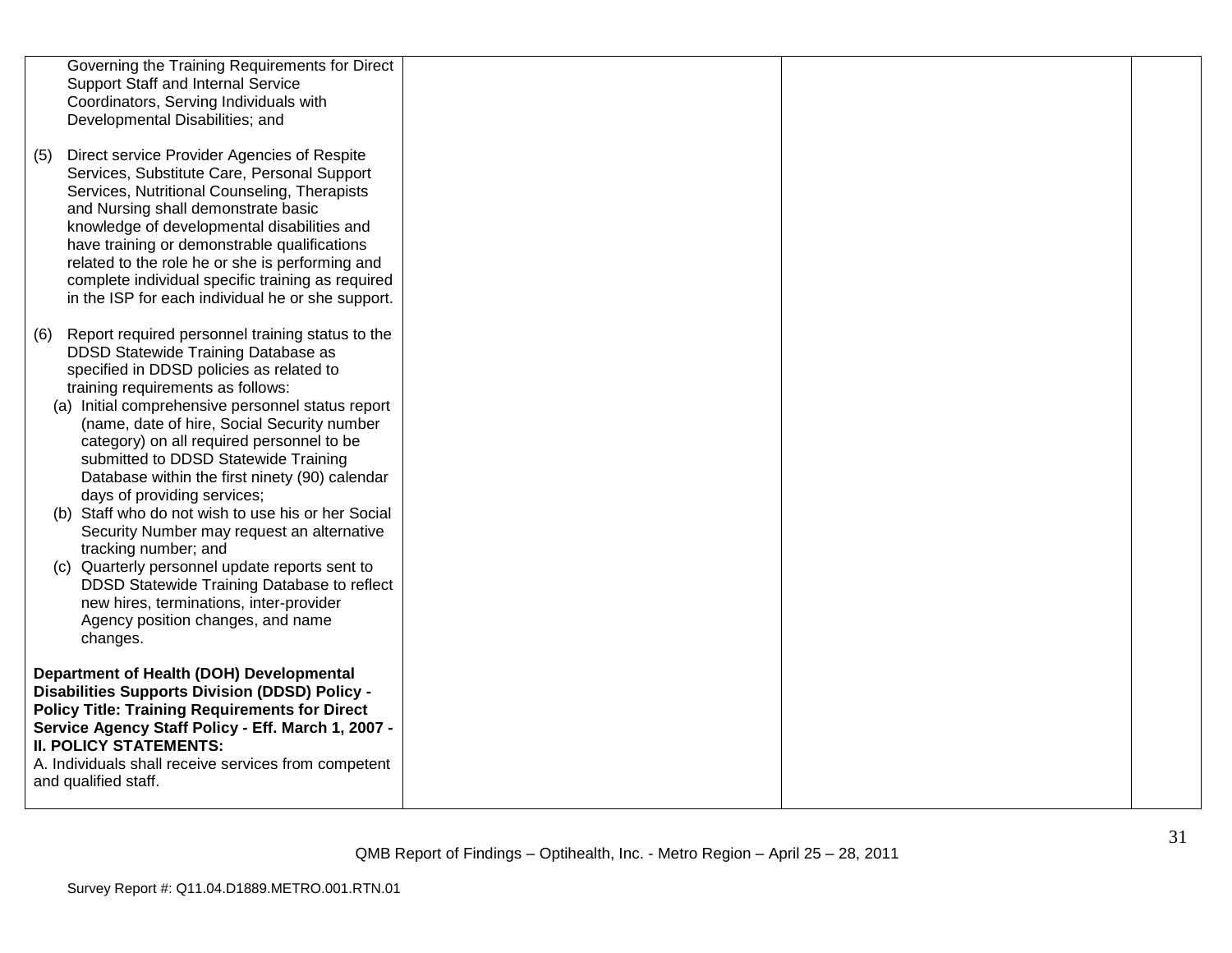| Tag #1A25 (CoP) CCHS                                                                                                                                                                                                                                                                                                                                                                                                                                                                                                                                                                                                                                                                                                                                                                                                                                                                                             | <b>Scope and Severity Rating: D</b>                                                                                                                                                                                                                                                                                                                                                                                            |  |
|------------------------------------------------------------------------------------------------------------------------------------------------------------------------------------------------------------------------------------------------------------------------------------------------------------------------------------------------------------------------------------------------------------------------------------------------------------------------------------------------------------------------------------------------------------------------------------------------------------------------------------------------------------------------------------------------------------------------------------------------------------------------------------------------------------------------------------------------------------------------------------------------------------------|--------------------------------------------------------------------------------------------------------------------------------------------------------------------------------------------------------------------------------------------------------------------------------------------------------------------------------------------------------------------------------------------------------------------------------|--|
| NMAC 7.1.9.8 CAREGIVER AND HOSPITAL<br><b>CAREGIVER EMPLOYMENT REQUIREMENTS:</b><br>F. Timely Submission: Care providers shall submit<br>all fees and pertinent application information for all<br>individuals who meet the definition of an applicant,<br>caregiver or hospital caregiver as described in<br>Subsections B, D and K of 7.1.9.7 NMAC, no later<br>than twenty (20) calendar days from the first day of<br>employment or effective date of a contractual<br>relationship with the care provider.                                                                                                                                                                                                                                                                                                                                                                                                  | Based on record review, the Agency failed to<br>maintain documentation indicating no "disqualifying<br>convictions" or documentation of the timely<br>submission of pertinent application information to<br>the Caregiver Criminal History Screening Program<br>was on file for 2 of 84 Agency Personnel.<br>The following Agency Personnel Files contained<br>no evidence of Caregiver Criminal History<br><b>Screenings:</b> |  |
| NMAC 7.1.9.9 CAREGIVERS OR HOSPITAL<br><b>CAREGIVERS AND APPLICANTS WITH</b><br><b>DISQUALIFYING CONVICTIONS:</b><br>A. Prohibition on Employment: A care provider<br>shall not hire or continue the employment or<br>contractual services of any applicant, caregiver or<br>hospital caregiver for whom the care provider has<br>received notice of a disqualifying conviction, except<br>as provided in Subsection B of this section.                                                                                                                                                                                                                                                                                                                                                                                                                                                                          | • #89 – Date of hire 10/13/2009<br>• #99 - Date of hire 9/18/2009                                                                                                                                                                                                                                                                                                                                                              |  |
| NMAC 7.1.9.11 DISQUALIFYING CONVICTIONS.<br>The following felony convictions disqualify an<br>applicant, caregiver or hospital caregiver from<br>employment or contractual services with a care<br>provider:<br>A. homicide;<br><b>B.</b> trafficking, or trafficking in controlled substances;<br>C. kidnapping, false imprisonment, aggravated<br>assault or aggravated battery;<br>D. rape, criminal sexual penetration, criminal sexual<br>contact, incest, indecent exposure, or other related<br>felony sexual offenses;<br>E. crimes involving adult abuse, neglect or financial<br>exploitation;<br>F. crimes involving child abuse or neglect;<br>G. crimes involving robbery, larceny, extortion,<br>burglary, fraud, forgery, embezzlement, credit card<br>fraud, or receiving stolen property; or<br>H. an attempt, solicitation, or conspiracy involving<br>any of the felonies in this subsection. |                                                                                                                                                                                                                                                                                                                                                                                                                                |  |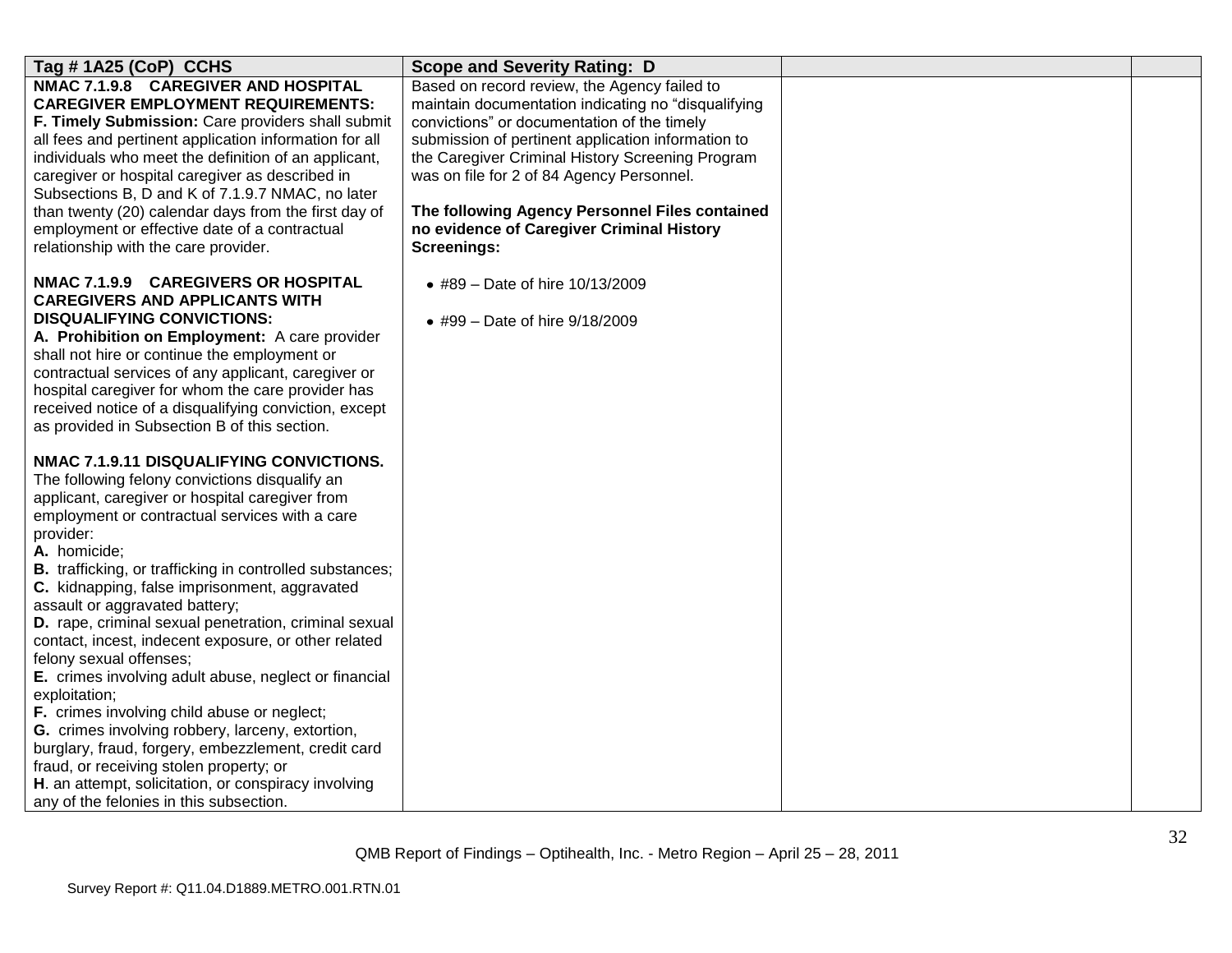| Tag # 1A26 (CoP) COR / EAR                                                     | <b>Scope and Severity Rating: D</b>                |  |
|--------------------------------------------------------------------------------|----------------------------------------------------|--|
| NMAC 7.1.12.8 REGISTRY ESTABLISHED;                                            | Based on record review, the Agency failed to       |  |
| PROVIDER INQUIRY REQUIRED: Upon the                                            | maintain documentation in the employee's           |  |
| effective date of this rule, the department has                                | personnel records that evidenced inquiry to the    |  |
| established and maintains an accurate and                                      | Employee Abuse Registry prior to employment for    |  |
| complete electronic registry that contains the name,                           | 12 of 84 Agency Personnel.                         |  |
| date of birth, address, social security number, and                            |                                                    |  |
| other appropriate identifying information of all                               | The following Agency personnel records             |  |
| persons who, while employed by a provider, have                                | contained no evidence of the Employee Abuse        |  |
| been determined by the department, as a result of                              | <b>Registry being completed:</b>                   |  |
| an investigation of a complaint, to have engaged in                            |                                                    |  |
| a substantiated registry-referred incident of abuse,                           | • #96 - Date of hire 8/19/2010                     |  |
| neglect or exploitation of a person receiving care or                          |                                                    |  |
| services from a provider. Additions and updates to                             | The following Agency Personnel records             |  |
| the registry shall be posted no later than two (2)                             | contained evidence that indicated the Employee     |  |
| business days following receipt. Only department                               | Abuse Registry was completed after hire:           |  |
| staff designated by the custodian may access,                                  |                                                    |  |
| maintain and update the data in the registry.                                  | $\bullet$ #42 - Date of hire 9/7/2010. Completed   |  |
| А.<br>Provider requirement to inquire of                                       | 3/30/2011.                                         |  |
| registry. A provider, prior to employing or                                    |                                                    |  |
| contracting with an employee, shall inquire of the                             | $\bullet$ #48 - Date of hire 4/2/2011. Completed   |  |
| registry whether the individual under consideration                            | 4/5/2011.                                          |  |
| for employment or contracting is listed on the                                 |                                                    |  |
| registry.                                                                      | $\bullet$ #51 - Date of hire 11/15/2007. Completed |  |
| В.<br>Prohibited employment. A provider may                                    | 2/2/2009.                                          |  |
| not employ or contract with an individual to be an                             |                                                    |  |
| employee if the individual is listed on the registry as                        | $\bullet$ #54 - Date of hire 5/7/2007. Completed   |  |
| having a substantiated registry-referred incident of                           | 2/12/2009.                                         |  |
| abuse, neglect or exploitation of a person receiving                           |                                                    |  |
| care or services from a provider.                                              | $\bullet$ #65 - Date of hire 3/27/2007. Completed  |  |
| Documentation of inquiry to registry.<br>D.                                    | 2/12/2009.                                         |  |
| The provider shall maintain documentation in the                               |                                                    |  |
| employee's personnel or employment records that                                | $\bullet$ #66 - Date of hire 1/13/2011. Completed  |  |
| evidences the fact that the provider made an inquiry                           | 3/30/2011.                                         |  |
| to the registry concerning that employee prior to                              |                                                    |  |
| employment. Such documentation must include                                    | $\bullet$ #68 - Date of hire 1/5/2011. Completed   |  |
| evidence, based on the response to such inquiry                                | 3/30/2011.                                         |  |
| received from the custodian by the provider, that the                          |                                                    |  |
| employee was not listed on the registry as having a                            | $\bullet$ #102 - Date of hire 3/10/2011. Completed |  |
| substantiated registry-referred incident of abuse,<br>neglect or exploitation. | 3/30/2011.                                         |  |
| Е.<br>Documentation for other staff. With                                      |                                                    |  |
|                                                                                | $\bullet$ #106 - Date of hire 1/29/2007. Completed |  |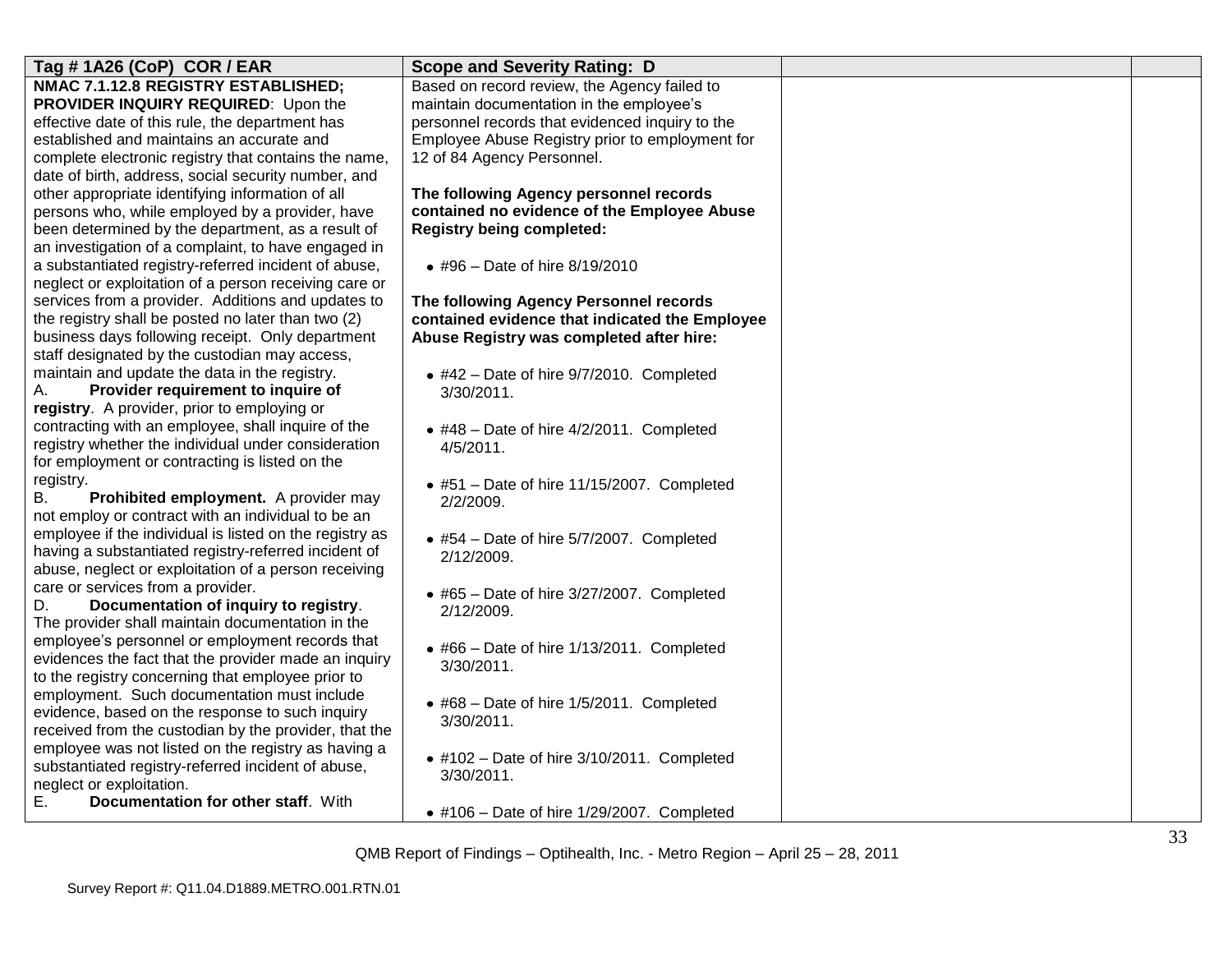| respect to all employed or contracted individuals<br>providing direct care who are licensed health care<br>professionals or certified nurse aides, the provider<br>shall maintain documentation reflecting the<br>individual's current licensure as a health care<br>professional or current certification as a nurse aide.<br>F.<br>Consequences of noncompliance. The<br>department or other governmental agency having<br>regulatory enforcement authority over a provider<br>may sanction a provider in accordance with<br>applicable law if the provider fails to make an<br>appropriate and timely inquiry of the registry, or fails<br>to maintain evidence of such inquiry, in connection<br>with the hiring or contracting of an employee; or for<br>employing or contracting any person to work as an<br>employee who is listed on the registry. Such<br>sanctions may include a directed plan of correction,<br>civil monetary penalty not to exceed five thousand<br>dollars (\$5000) per instance, or termination or non-<br>renewal of any contract with the department or other<br>governmental agency. | 3/30/2007.<br>$\bullet$ #112 - Date of hire 12/3/2009. Completed<br>2/8/2010.<br>$\bullet$ #115 - Date of hire 3/18/2006. Completed<br>8/14/2007. |  |
|------------------------------------------------------------------------------------------------------------------------------------------------------------------------------------------------------------------------------------------------------------------------------------------------------------------------------------------------------------------------------------------------------------------------------------------------------------------------------------------------------------------------------------------------------------------------------------------------------------------------------------------------------------------------------------------------------------------------------------------------------------------------------------------------------------------------------------------------------------------------------------------------------------------------------------------------------------------------------------------------------------------------------------------------------------------------------------------------------------------------|---------------------------------------------------------------------------------------------------------------------------------------------------|--|
| Developmental Disabilities (DD) Waiver Service<br>Standards effective 4/1/2007<br><b>Chapter 1.IV. General Provider Requirements.</b><br>D. Criminal History Screening: All personnel shall<br>be screened by the Provider Agency in regard to the<br>employee's qualifications, references, and<br>employment history, prior to employment. All<br>Provider Agencies shall comply with the Criminal<br>Records Screening for Caregivers 7.1.12 NMAC<br>and Employee Abuse Registry 7.1.12 NMAC as<br>required by the Department of Health, Division of<br>Health Improvement.                                                                                                                                                                                                                                                                                                                                                                                                                                                                                                                                         |                                                                                                                                                   |  |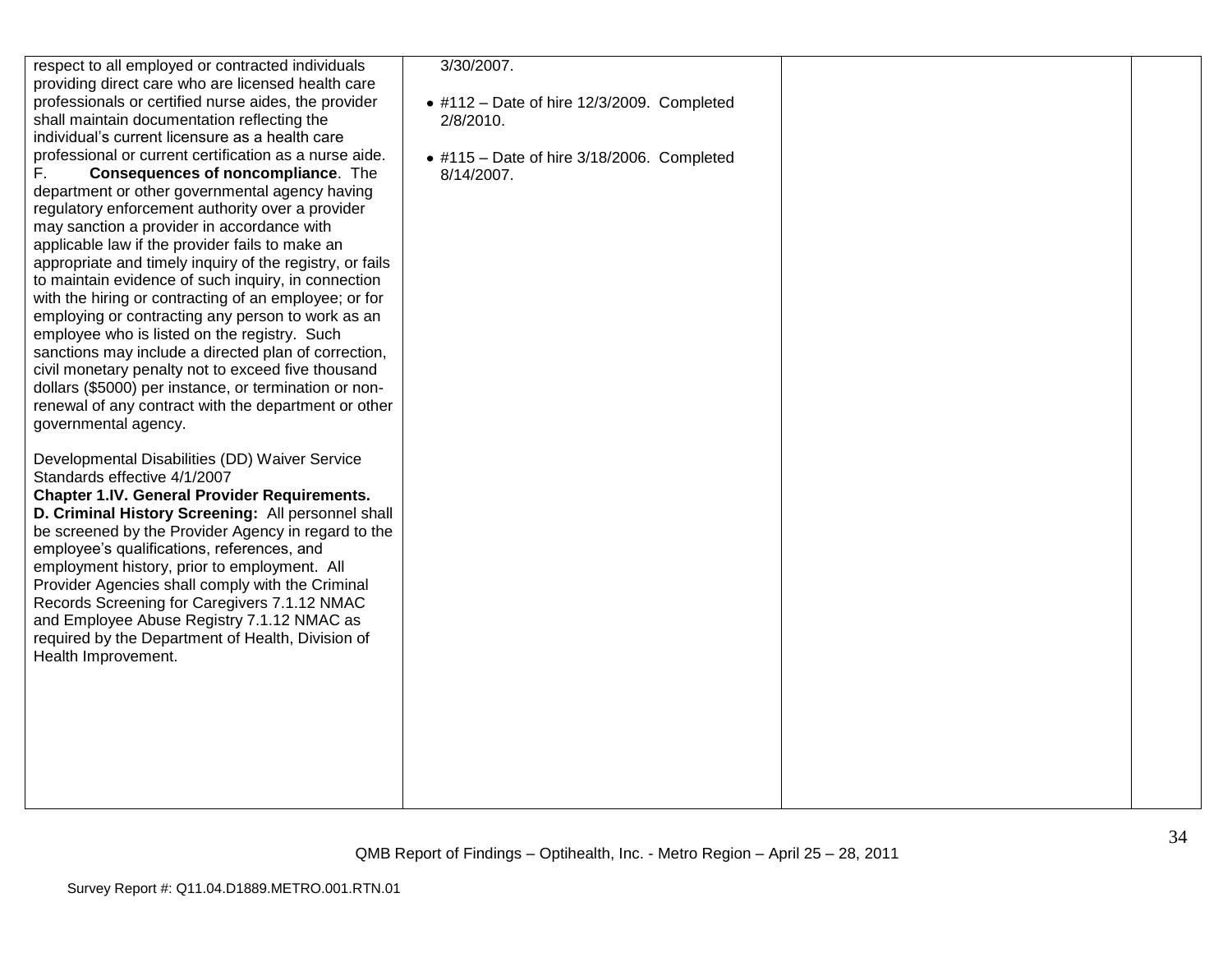| Tag # 1A27 (CoP) Late & Failure to Report                                  | <b>Scope and Severity Rating: E</b>                                                                |  |
|----------------------------------------------------------------------------|----------------------------------------------------------------------------------------------------|--|
| 7.1.13.9 INCIDENT MANAGEMENT SYSTEM                                        |                                                                                                    |  |
| <b>REPORTING REQUIREMENTS FOR</b>                                          | Based on the Incident Management Bureau's Late<br>and Failure Reports, the Agency failed to report |  |
| <b>COMMUNITY BASED SERVICE PROVIDERS:</b>                                  | suspected abuse, neglect, or misappropriation of                                                   |  |
| A. Duty To Report:                                                         | property, unexpected and natural/expected deaths;                                                  |  |
| (1) All community based service providers shall                            | or other reportable incidents to the Division of                                                   |  |
| immediately report abuse, neglect or                                       | Health Improvement for 2 of 8 individuals.                                                         |  |
| misappropriation of property to the adult protective                       |                                                                                                    |  |
| services division.                                                         | Individual #6                                                                                      |  |
| (2) All community based service providers shall                            | • Incident date 7/24/2010. Allegation was Neglect.                                                 |  |
| report to the division within twenty four (24) hours :                     | Incident report was received 7/26/2010. Failure                                                    |  |
| abuse, neglect, or misappropriation of property,                           | to Report. IMB Late & Failure Report indicated                                                     |  |
| unexpected and natural/expected deaths; and other                          | incident of Neglect was "Confirmed."                                                               |  |
| reportable incidents                                                       |                                                                                                    |  |
| to include:                                                                | Individual #8                                                                                      |  |
| (a) an environmental hazardous condition, which                            | • Incident date 12/20/2010. Allegation was Neglect.                                                |  |
| creates an immediate threat to life or health; or                          | Incident report was received 12/21/2010. Failure                                                   |  |
| (b) admission to a hospital or psychiatric facility or                     | to Report. IMB Late & Failure Report indicated                                                     |  |
| the provision of emergency services that results in                        | incident of Neglect was "Confirmed."                                                               |  |
| medical care which is unanticipated or unscheduled                         |                                                                                                    |  |
| for the consumer and which would not routinely be                          |                                                                                                    |  |
| provided by a community based service provider.                            |                                                                                                    |  |
| (3) All community based service providers shall                            |                                                                                                    |  |
| ensure that the reporter with direct knowledge of an                       |                                                                                                    |  |
| incident has immediate access to the division                              |                                                                                                    |  |
| incident report form to allow the reporter to respond                      |                                                                                                    |  |
| to, report, and document incidents in a timely and                         |                                                                                                    |  |
| accurate manner.                                                           |                                                                                                    |  |
| B. Notification: (1) Incident Reporting: Any                               |                                                                                                    |  |
| consumer, employee, family member or legal                                 |                                                                                                    |  |
| guardian may report an incident independently or                           |                                                                                                    |  |
| through the community based service provider to                            |                                                                                                    |  |
| the division by telephone call, written                                    |                                                                                                    |  |
| correspondence or other forms of communication                             |                                                                                                    |  |
| utilizing the division's incident report form. The                         |                                                                                                    |  |
| incident report form and instructions for the                              |                                                                                                    |  |
| completion and filing are available at the division's                      |                                                                                                    |  |
| website,                                                                   |                                                                                                    |  |
| http://dhi.health.state.nm.us/elibrary/ironline/ir.php                     |                                                                                                    |  |
| or may be obtained from the department by calling<br>the toll free number. |                                                                                                    |  |
|                                                                            |                                                                                                    |  |
|                                                                            |                                                                                                    |  |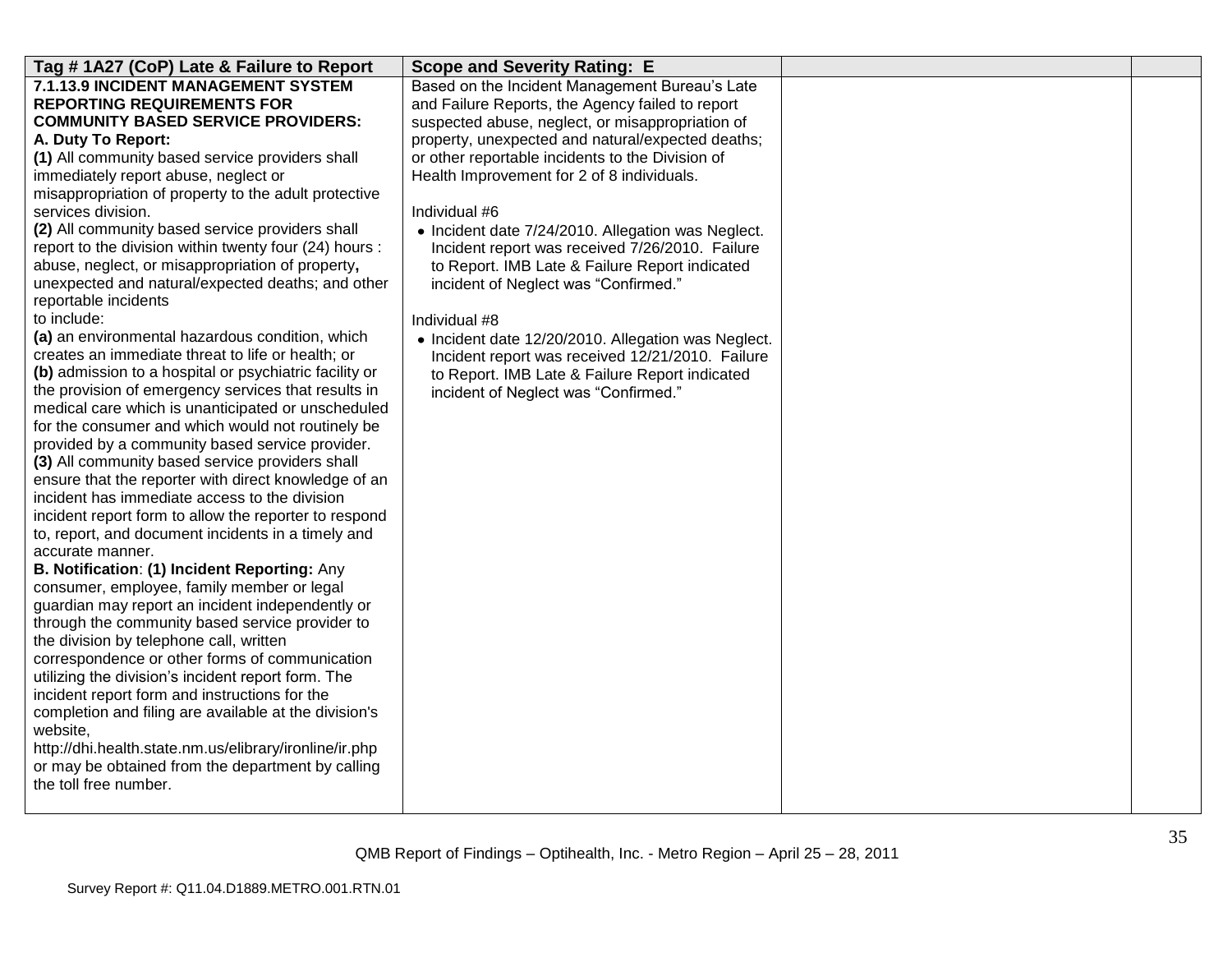| Tag #1A28.1 (CoP) Incident Mgt. System -                                                              | <b>Scope &amp; Severity Rating: E</b>                |  |
|-------------------------------------------------------------------------------------------------------|------------------------------------------------------|--|
| <b>Personnel Training</b>                                                                             |                                                      |  |
| NMAC 7.1.13.10 INCIDENT MANAGEMENT                                                                    | Based on record review and interview, the Agency     |  |
| <b>SYSTEM REQUIREMENTS:</b>                                                                           | failed to provide documentation verifying completion |  |
| A. General: All licensed health care facilities and                                                   | of Incident Management Training for 23 of 84         |  |
| community based service providers shall establish                                                     | Agency Personnel.                                    |  |
| and maintain an incident management system,                                                           |                                                      |  |
| which emphasizes the principles of prevention and                                                     | <b>Direct Service Professional Personnel (DSP):</b>  |  |
| staff involvement. The licensed health care facility or                                               | • Incident Management Training (Abuse, Neglect &     |  |
| community based service provider shall ensure that                                                    | Misappropriation of Consumers' Property) (#40,       |  |
| the incident management system policies and                                                           | 41, 42, 51, 59, 71, 75, 77, 79, 85, 86, 91, 92, 93,  |  |
| procedures requires all employees to be                                                               | 95, 99, 112, 114, 116 & 119)                         |  |
| competently trained to respond to, report, and                                                        |                                                      |  |
| document incidents in a timely and accurate                                                           | <b>Service Coordination Personnel (SC):</b>          |  |
| manner.                                                                                               | • Incident Management Training (Abuse, Neglect &     |  |
| D. Training Documentation: All licensed health                                                        | Misappropriation of Consumers' Property) (# 122      |  |
| care facilities and community based service                                                           | & 123)                                               |  |
| providers shall prepare training documentation for                                                    |                                                      |  |
| each employee to include a signed statement                                                           |                                                      |  |
| indicating the date, time, and place they received                                                    | When Direct Service Professionals were asked         |  |
| their incident management reporting instruction. The                                                  | what two State Agencies must be contacted            |  |
| licensed health care facility and community based                                                     | when there is suspected Abuse, Neglect &             |  |
| service provider shall maintain documentation of an                                                   | Misappropriation of Consumers' Property, the         |  |
| employee's training for a period of at least twelve                                                   | following was reported:                              |  |
| (12) months, or six (6) months after termination of                                                   |                                                      |  |
| an employee's employment. Training curricula shall                                                    | • DSP #107 stated, "I don't know"                    |  |
| be kept on the provider premises and made                                                             |                                                      |  |
| available on request by the department. Training                                                      |                                                      |  |
| documentation shall be made available immediately                                                     |                                                      |  |
| upon a division representative's request. Failure to<br>provide employee training documentation shall |                                                      |  |
| subject the licensed health care facility or                                                          |                                                      |  |
| community based service provider to the penalties                                                     |                                                      |  |
| provided for in this rule.                                                                            |                                                      |  |
| <b>Policy Title: Training Requirements for Direct</b>                                                 |                                                      |  |
| Service Agency Staff Policy - Eff. March 1, 2007                                                      |                                                      |  |
| <b>II. POLICY STATEMENTS:</b>                                                                         |                                                      |  |
| A. Individuals shall receive services from competent                                                  |                                                      |  |
| and qualified staff.                                                                                  |                                                      |  |
| C. Staff shall complete training on DOH-approved                                                      |                                                      |  |
| incident reporting procedures in accordance with 7                                                    |                                                      |  |
| NMAC 1.13.                                                                                            |                                                      |  |
|                                                                                                       |                                                      |  |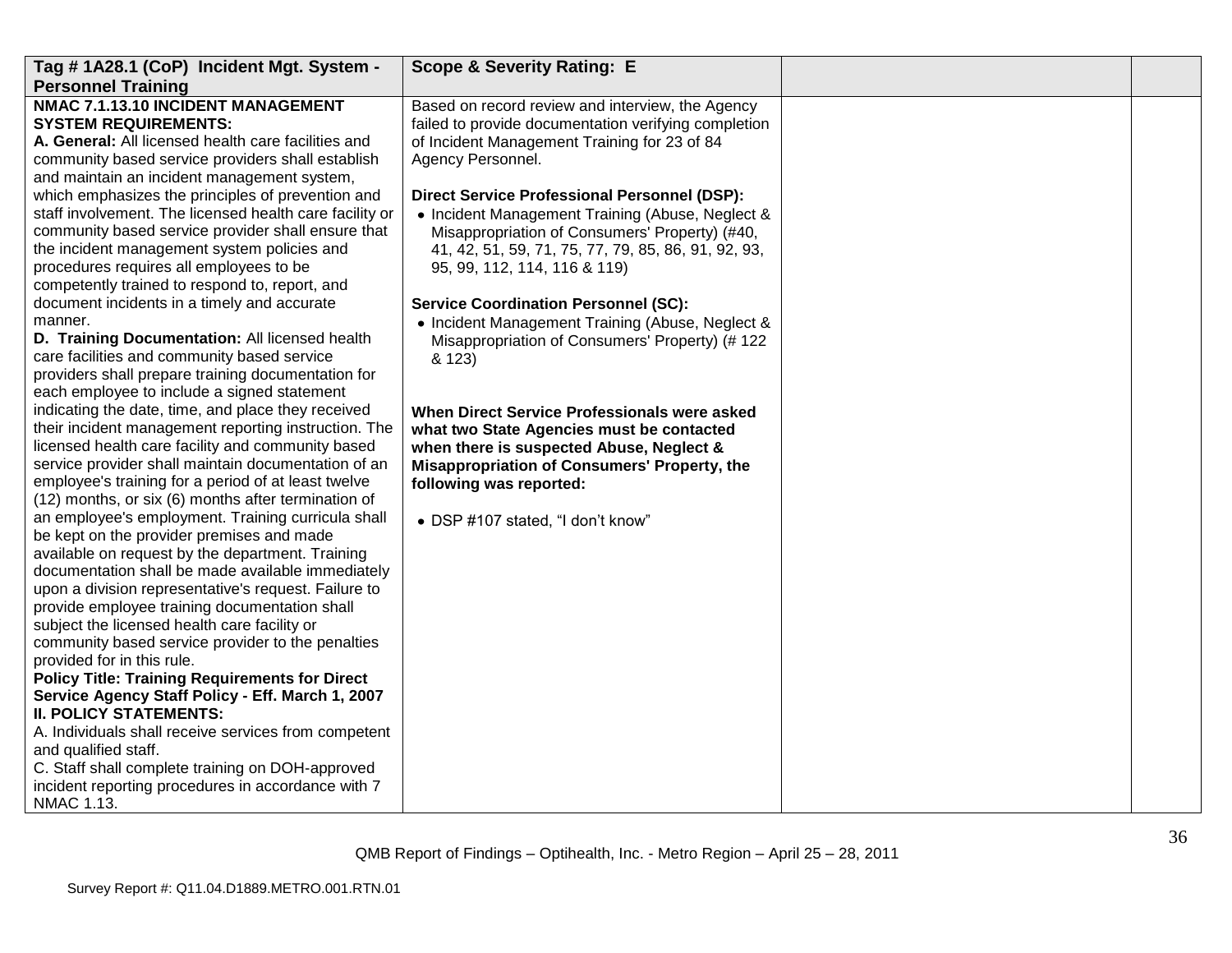| Tag #1A37 Individual Specific Training                                                                                                                                                                                                                                                                                                                                                                                                                                                                                                                                                                                                                                                                             | <b>Scope and Severity Rating: E</b>                                                                                                                                                                                                                                                                                                                                                                          |  |
|--------------------------------------------------------------------------------------------------------------------------------------------------------------------------------------------------------------------------------------------------------------------------------------------------------------------------------------------------------------------------------------------------------------------------------------------------------------------------------------------------------------------------------------------------------------------------------------------------------------------------------------------------------------------------------------------------------------------|--------------------------------------------------------------------------------------------------------------------------------------------------------------------------------------------------------------------------------------------------------------------------------------------------------------------------------------------------------------------------------------------------------------|--|
| Developmental Disabilities (DD) Waiver Service<br>Standards effective 4/1/2007<br><b>CHAPTER 1 IV. GENERAL REQUIREMENTS</b><br>FOR PROVIDER AGENCY SERVICE<br>PERSONNEL: The objective of this section is to<br>establish personnel standards for DD Medicaid<br>Waiver Provider Agencies for the following services:<br>Community Living Supports, Community Inclusion<br>Services, Respite, Substitute Care and Personal<br>Support Companion Services. These standards<br>apply to all personnel who provide services, whether<br>directly employed or subcontracting with the<br>Provider Agency. Additional personnel requirements<br>and qualifications may be applicable for specific<br>service standards. | Based on record review, the Agency failed to ensure<br>that Individual Specific Training requirements were<br>met for 20 of 84 Agency Personnel.<br>Review of personnel records found no evidence of<br>the following:<br><b>Direct Service Professional Personnel (DSP):</b><br>• Individual Specific Training (#41, 42, 44, 49, 51,<br>53, 55, 56, 57, 59, 61, 62, 63, 69, 74, 84, 103,<br>112, 113 & 121) |  |
| C. Orientation and Training Requirements:<br>Orientation and training for direct support staff and<br>his or her supervisors shall comply with the<br>DDSD/DOH Policy Governing the Training<br>Requirements for Direct Support Staff and Internal<br>Service Coordinators Serving Individuals with<br>Developmental Disabilities to include the following:<br>Individual-specific training for each individual<br>(2)<br>under his or her direct care, as described in the<br>individual service plan, prior to working alone<br>with the individual.                                                                                                                                                             |                                                                                                                                                                                                                                                                                                                                                                                                              |  |
| Department of Health (DOH) Developmental<br><b>Disabilities Supports Division (DDSD) Policy -</b><br><b>Policy Title: Training Requirements for Direct</b><br>Service Agency Staff Policy - Eff. March 1, 2007 -<br><b>II. POLICY STATEMENTS:</b><br>A. Individuals shall receive services from competent<br>and qualified staff.<br>B. Staff shall complete individual-specific (formerly<br>known as "Addendum B") training requirements in<br>accordance with the specifications described in the<br>individual service plan (ISP) of each individual<br>served.                                                                                                                                                |                                                                                                                                                                                                                                                                                                                                                                                                              |  |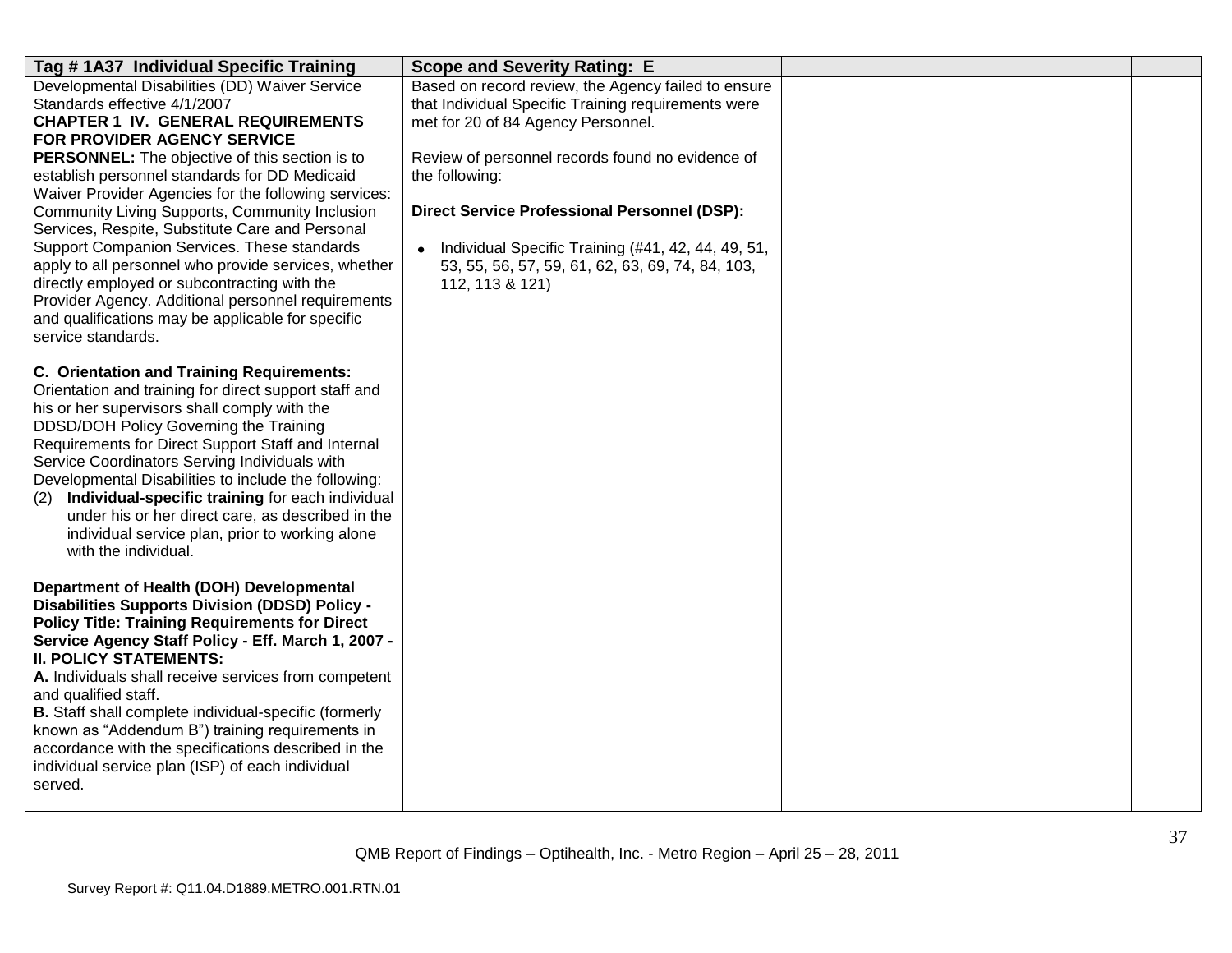| Tag #1A39 - Assistive Technology &                                                                                                                                                                                                                                                                                                                                                                                                                                                                          | <b>Scope and Severity Rating: A</b>                                                                                                                                                                                                                                                                      |  |
|-------------------------------------------------------------------------------------------------------------------------------------------------------------------------------------------------------------------------------------------------------------------------------------------------------------------------------------------------------------------------------------------------------------------------------------------------------------------------------------------------------------|----------------------------------------------------------------------------------------------------------------------------------------------------------------------------------------------------------------------------------------------------------------------------------------------------------|--|
| <b>Adaptive Equipment</b>                                                                                                                                                                                                                                                                                                                                                                                                                                                                                   |                                                                                                                                                                                                                                                                                                          |  |
| <b>CHAPTER 1. III. PROVIDER AGENCY</b><br>DOCUMENTATION OF SERVICE DELIVERY AND<br><b>LOCATION</b><br><b>Sanitation:</b><br>F.<br>Equipment and utensils shall be kept clean<br>(1)<br>and in good repair; and                                                                                                                                                                                                                                                                                              | Based on the interview and record review the<br>Agency failed to ensure the necessary support<br>mechanisms and devices, including the rationale for<br>the use of assistive technology or adaptive<br>equipment as in place for 1 of 8 Individuals.<br>Review of documents indicated oxygen, leg brace, |  |
| <b>7.26.5.13 DEVELOPMENT OF THE INDIVIDUAL</b><br><b>SERVICE PLAN (ISP) - ASSESSMENTS:</b>                                                                                                                                                                                                                                                                                                                                                                                                                  | ankle/foot orthotic (AFO), maroon spoon and<br>hospital bed was required to be used by the<br>Individual.                                                                                                                                                                                                |  |
| 7.26.5.14 DEVELOPMENT OF THE INDIVIDUAL<br>SERVICE PLAN (ISP) - CONTENT OF<br><b>INDIVIDUAL SERVICE PLANS: Each ISP shall</b><br>contain:                                                                                                                                                                                                                                                                                                                                                                   | When DSP was asked what assistive technology<br>or adaptive equipment was in place, the<br>following was reported:                                                                                                                                                                                       |  |
| F.<br>Assistive technology: Necessary support<br>mechanisms and devices, including the rationale for<br>the use of assistive technology or adaptive<br>equipment when a need has been identified shall be<br>documented in the ISP. The rationale shall include<br>the environments and situations in which assistive<br>technology is used. Selection of assistive<br>technology shall support the individual's<br>independence and functional capabilities in as non-<br>intrusive a fashion as possible. | DSP #112 reported only the following, "oxygen and<br>leg brace" (Individual #2)                                                                                                                                                                                                                          |  |
| <b>CHAPTER 5 VI. SCOPE OF SUPPORTED</b><br><b>EMPLOYMENT SERVICES</b>                                                                                                                                                                                                                                                                                                                                                                                                                                       |                                                                                                                                                                                                                                                                                                          |  |
| (7) Facilitating job accommodations and use of<br>assistive technology, including the use of<br>communication devices;                                                                                                                                                                                                                                                                                                                                                                                      |                                                                                                                                                                                                                                                                                                          |  |
| <b>CHAPTER 5 VII. SUPPORTED EMPLOYMENT</b><br><b>SERVICES REQUIREMENTS</b><br><b>D. Provider Agency Requirements</b><br>(6) Qualification and Competencies for Supported<br>Employment Staff (includes intensive):<br>Qualifications and competencies for staff providing<br>job coaching/consultation services shall, at a<br>minimum, are able to:                                                                                                                                                        |                                                                                                                                                                                                                                                                                                          |  |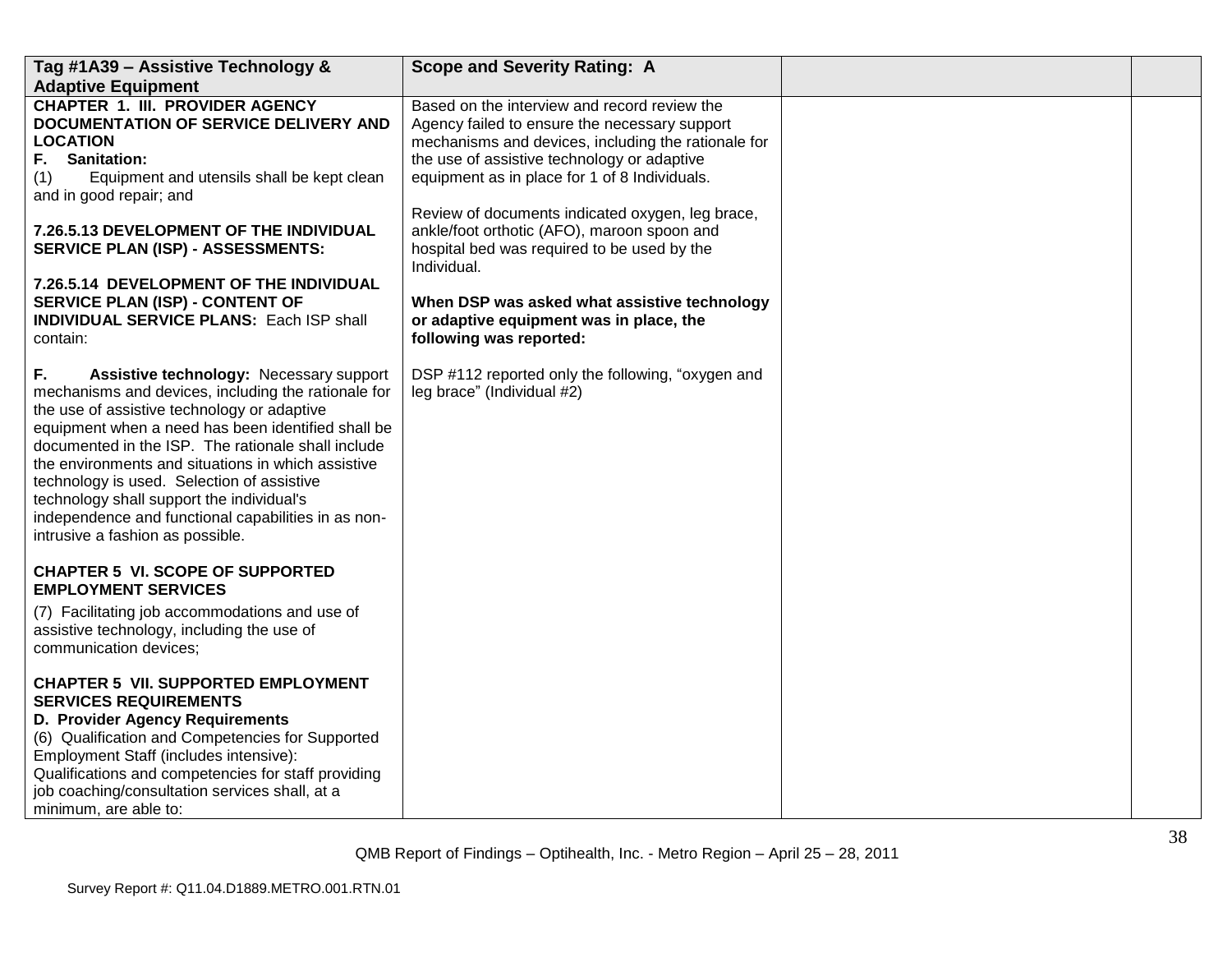| <b>CHAPTER 5 XI. COMMUNITY ACCESS</b><br><b>SERVICES REQUIREMENTS</b><br>F. Community Access Services Provider<br><b>Agency Staff Qualifications and</b><br><b>Competencies</b><br>(1) Qualifications and Competencies for Community<br>Access Coaches. The Community Access Coach<br>shall, at a minimum, demonstrate the ability to: |  |  |
|----------------------------------------------------------------------------------------------------------------------------------------------------------------------------------------------------------------------------------------------------------------------------------------------------------------------------------------|--|--|
| (q) Communicate effectively with the individual<br>including communication through the use of<br>adaptive equipment and use of a communication<br>dictionary when the individual uses these modes<br>of communication;                                                                                                                 |  |  |
| (j) Communicate effectively with the individual<br>including communication through the use of<br>adaptive equipment as well as the individual's<br>Communication Dictionary, if applicable, at the<br>work site;                                                                                                                       |  |  |
| <b>CHAPTER 6. II. SCOPE OF COMMUNITY LIVING</b><br><b>SERVICES.</b><br>A. The scope of Community Living Services<br>includes, but is not limited the following as identified<br>by the IDT:                                                                                                                                            |  |  |
| Implementation of the ISP, Therapy, Meal-<br>(8)<br>time, Positive Behavioral Supports, Health Care,<br>and Crisis Prevention/Interventions Plans, if<br>applicable;                                                                                                                                                                   |  |  |
| (9) Assistance in developing health maintenance<br>supports, as well as monitoring the effectiveness of<br>such supports;                                                                                                                                                                                                              |  |  |
| (12) Assist the individual as needed, in coordination<br>with the designated healthcare coordinator and<br>others on the IDT, with access to medical, dental,<br>therapy, nutritional, behavioral and nursing<br>practitioners and in the timely implementation of<br>healthcare orders, monitoring and recording of                   |  |  |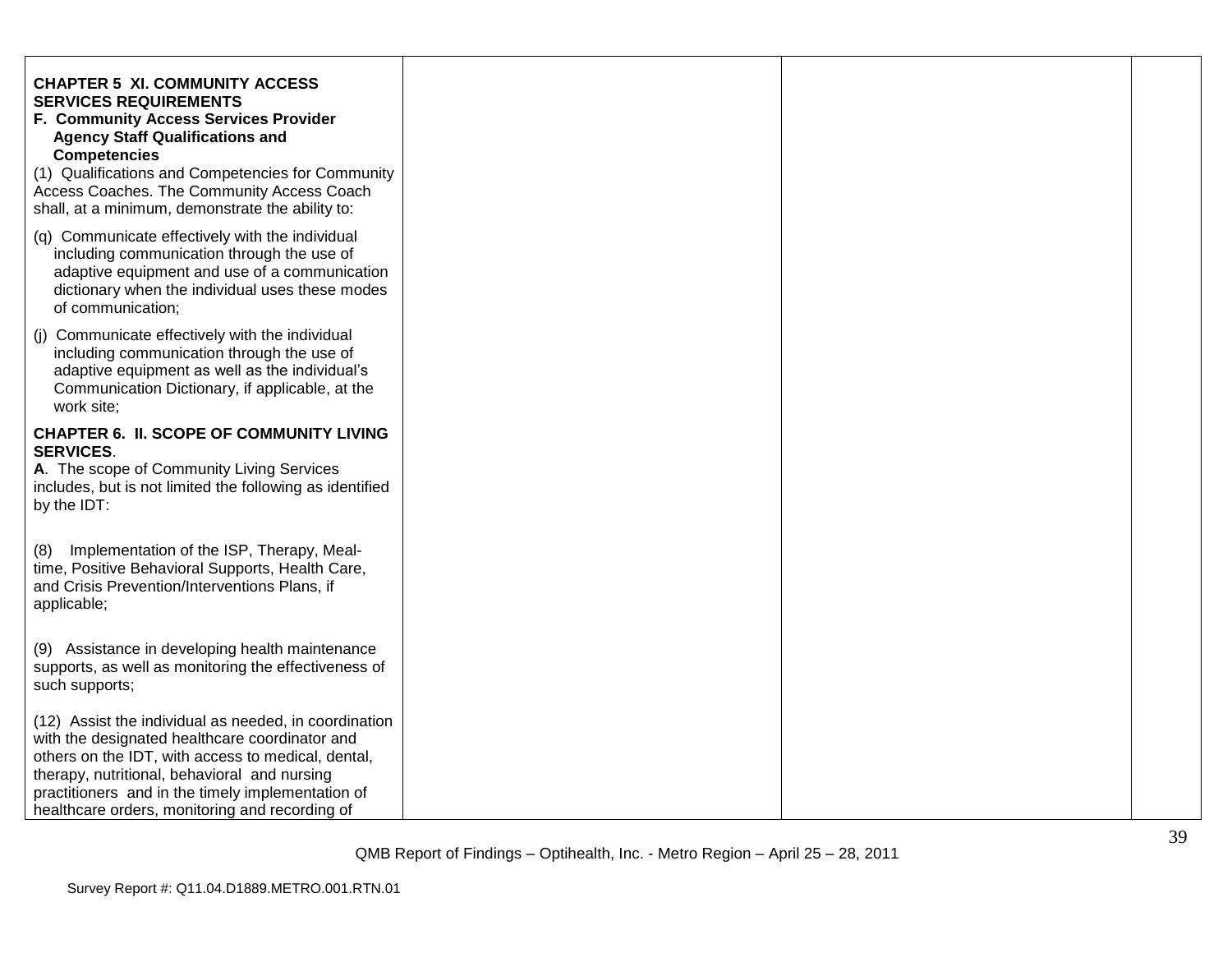| therapeutic plans or activities as prescribed, to<br>include: health care and crisis prevention/                                                                                                                                                           |  |  |
|------------------------------------------------------------------------------------------------------------------------------------------------------------------------------------------------------------------------------------------------------------|--|--|
| intervention plans;                                                                                                                                                                                                                                        |  |  |
| <b>CHAPTER 6. VIII. COMMUNITY LIVING</b><br>SERVICE PROVIDER AGENCY REQUIREMENTS<br>H. Community Living Services Provider<br><b>Agency Staffing Requirements</b>                                                                                           |  |  |
| <b>Community Living Service Staff Qualifications</b><br>(1)<br>and Competencies: Individuals working as direct<br>support staff and supervisors for Community Living<br>Service Provider Agencies shall demonstrate the<br>following:                      |  |  |
| (b) The ability to assist the individual to meet his or<br>her physical (e.g., health, grooming, toileting,<br>eating) and personal management needs, by<br>teaching skills, providing supports, and building<br>on individual strengths and capabilities; |  |  |
| <b>Residence Requirements for Family Living</b><br>L.<br><b>Services and Supported Living Services</b>                                                                                                                                                     |  |  |
| (1) Supported Living Services and Family Living<br>Services providers shall assure that each<br>individual's residence has:                                                                                                                                |  |  |
| (5) Kitchen area shall:<br>(b) Arrangements will be made, in consultation with<br>the IDT for environmental accommodations and<br>assistive technology devices specific to the needs of<br>the individual(s); and                                          |  |  |
|                                                                                                                                                                                                                                                            |  |  |
|                                                                                                                                                                                                                                                            |  |  |
|                                                                                                                                                                                                                                                            |  |  |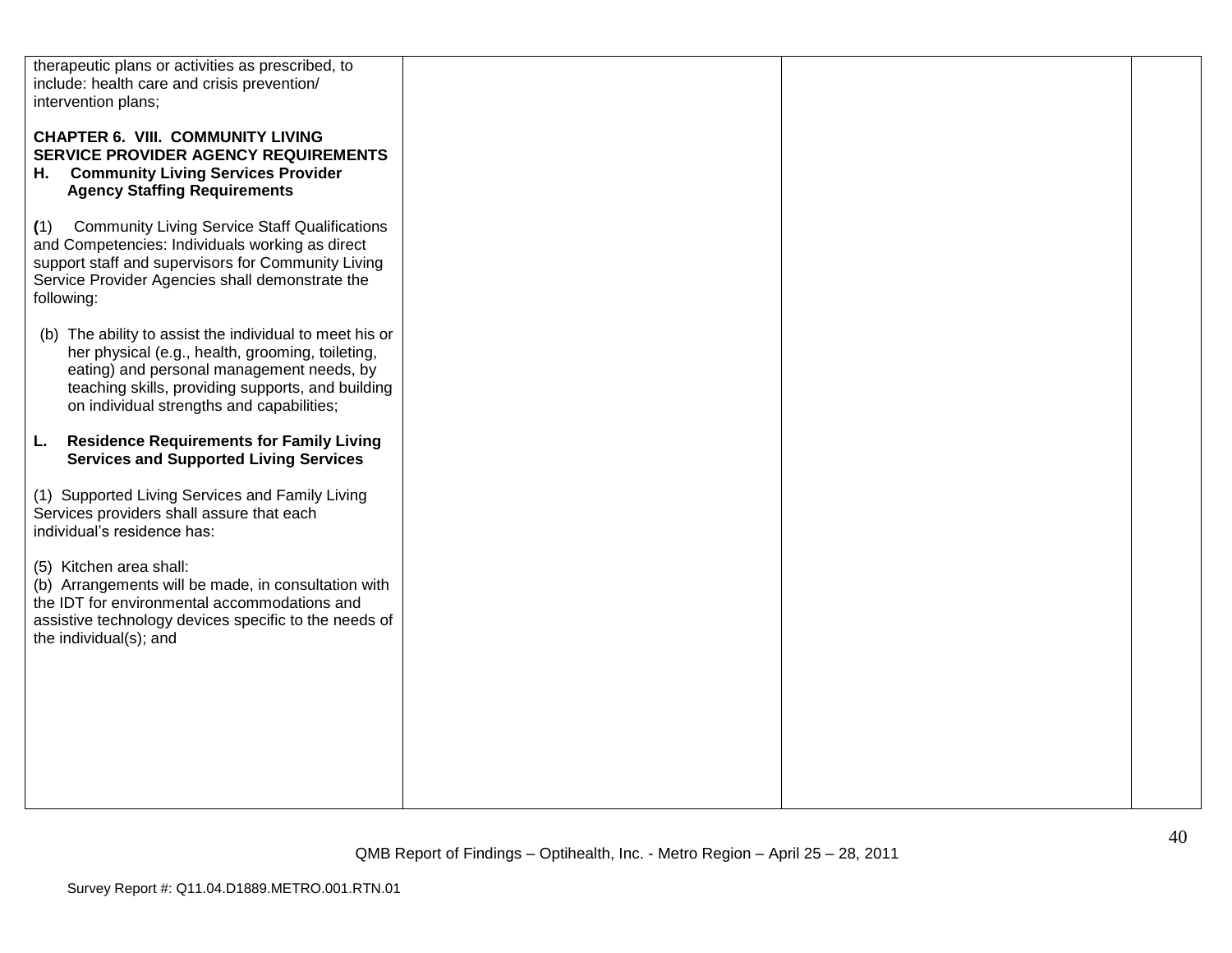| Tag # 5144 AH Reimbursement                                                                         | <b>Scope and Severity Rating: B</b>                                                             |  |
|-----------------------------------------------------------------------------------------------------|-------------------------------------------------------------------------------------------------|--|
| Developmental Disabilities (DD) Waiver Service<br>Standards effective 4/1/2007                      | Based on record review, the Agency failed to<br>provide written or electronic documentation as  |  |
| <b>CHAPTER 1 III. PROVIDER AGENCY</b>                                                               | evidence for each unit billed for Adult Habilitation                                            |  |
| DOCUMENTATION OF SERVICE DELIVERY AND                                                               | Services for 2 of 4 individuals.                                                                |  |
| LOCATION                                                                                            |                                                                                                 |  |
| A. General: All Provider Agencies shall maintain                                                    | Individual #3                                                                                   |  |
| all records necessary to fully disclose the                                                         | January 2011                                                                                    |  |
| service, quality, quantity and clinical necessity                                                   | • The Agency billed 120 units of Adult Habilitation                                             |  |
| furnished to individuals who are currently<br>receiving services. The Provider Agency               | from 1/17/2011 through 1/21/2011.                                                               |  |
| records shall be sufficiently detailed to                                                           | Documentation did not contain a signature of<br>the staff providing the service on 1/20/2011 to |  |
| substantiate the date, time, individual name,                                                       | justify billing.                                                                                |  |
| servicing Provider Agency, level of services,                                                       |                                                                                                 |  |
| and length of a session of service billed.                                                          | Individual #6                                                                                   |  |
| В.<br><b>Billable Units: The documentation of the</b>                                               | December 2010                                                                                   |  |
| billable time spent with an individual shall be<br>kept on the written or electronic record that is | • The Agency billed 58 units of Adult Habilitation                                              |  |
| prepared prior to a request for reimbursement                                                       | from 12/20/2010 through 12/24/2010.<br>Documentation did not contain end time on                |  |
| from the HSD. For each unit billed, the record                                                      | 12/24/2010 to justify billing.                                                                  |  |
| shall contain the following:                                                                        |                                                                                                 |  |
| Date, start and end time of each service<br>(1)                                                     |                                                                                                 |  |
| encounter or other billable service interval;                                                       |                                                                                                 |  |
| (2)<br>A description of what occurred during the<br>encounter or service interval; and              |                                                                                                 |  |
| (3)<br>The signature or authenticated name of staff                                                 |                                                                                                 |  |
| providing the service.                                                                              |                                                                                                 |  |
|                                                                                                     |                                                                                                 |  |
| MAD-MR: 03-59 Eff 1/1/2004                                                                          |                                                                                                 |  |
| 8.314.1 BI RECORD KEEPING AND                                                                       |                                                                                                 |  |
| <b>DOCUMENTATION REQUIREMENTS:</b><br>Providers must maintain all records necessary to              |                                                                                                 |  |
| fully disclose the extent of the services provided to                                               |                                                                                                 |  |
| the Medicaid recipient. Services that have been                                                     |                                                                                                 |  |
| billed to Medicaid, but are not substantiated in a                                                  |                                                                                                 |  |
| treatment plan and/or patient records for the                                                       |                                                                                                 |  |
| recipient are subject to recoupment.                                                                |                                                                                                 |  |
| Developmental Disabilities (DD) Waiver Service                                                      |                                                                                                 |  |
| Standards effective 4/1/2007                                                                        |                                                                                                 |  |
| <b>CHAPTER 5 XVI. REIMBURSEMENT</b>                                                                 |                                                                                                 |  |
| A. Billable Unit. A billable unit for Adult Habilitation                                            |                                                                                                 |  |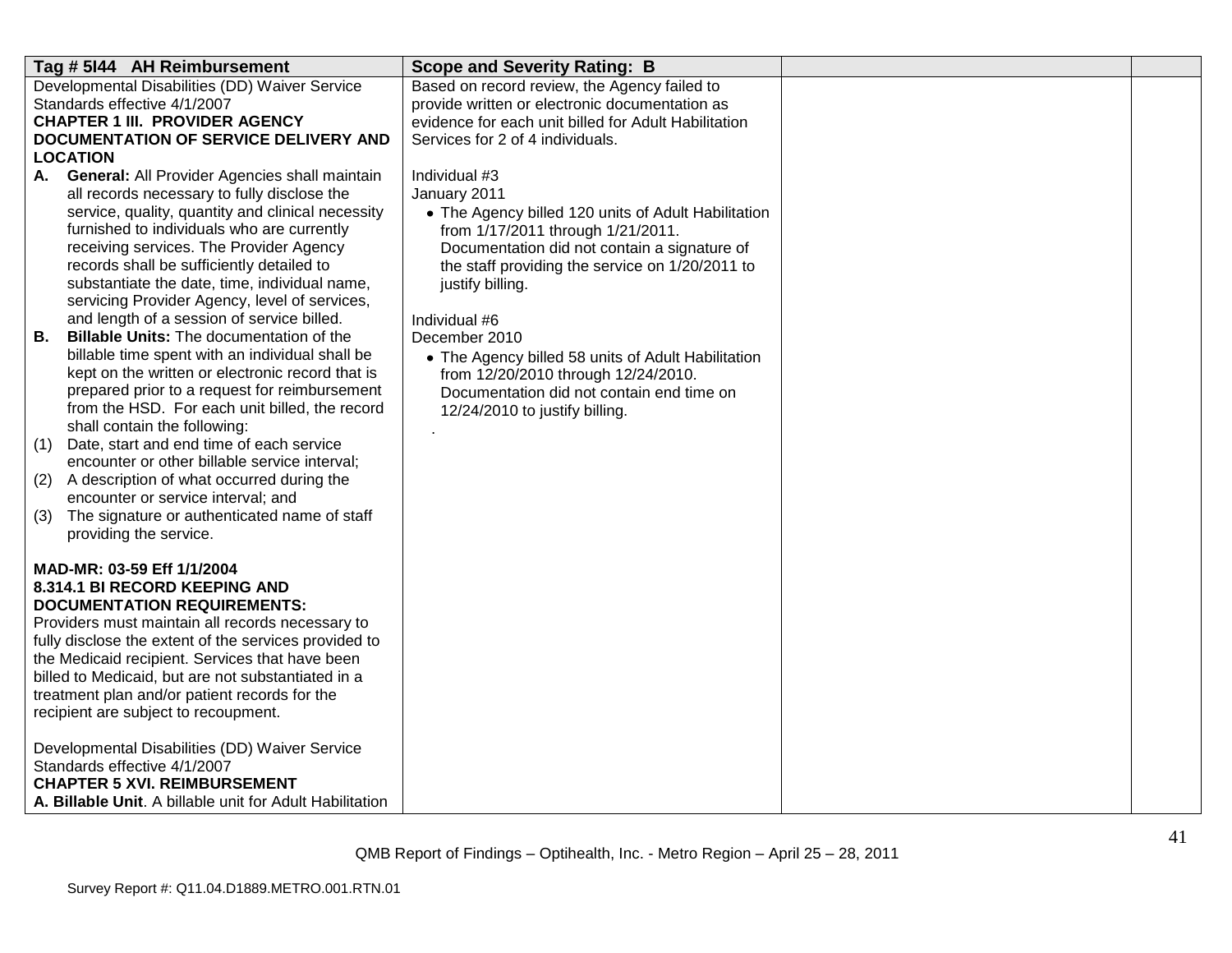| Services is in 15-minute increments hour. The rate     |  |  |
|--------------------------------------------------------|--|--|
| is based on the individual's level of care.            |  |  |
|                                                        |  |  |
| <b>B. Billable Activities</b>                          |  |  |
| (1) The Community Inclusion Provider Agency can        |  |  |
| bill for those activities listed and described on the  |  |  |
| ISP and within the Scope of Service. Partial units     |  |  |
|                                                        |  |  |
| are allowable. Billable units are face-to-face, except |  |  |
| that Adult Habilitation services may be non-face-to-   |  |  |
| face under the following conditions: (a) Time that is  |  |  |
| non face-to-face is documented separately and          |  |  |
| clearly identified as to the nature of the activity;   |  |  |
| and(b) Non face-to-face hours do not exceed 5% of      |  |  |
| the monthly billable hours.                            |  |  |
| (2) Adult Habilitation Services can be provided with   |  |  |
| any other services, insofar as the services are not    |  |  |
| reported for the same hours on the same day,           |  |  |
| except that Therapy Services and Case                  |  |  |
| Management may be provided and billed for the          |  |  |
| same hours                                             |  |  |
|                                                        |  |  |
|                                                        |  |  |
|                                                        |  |  |
|                                                        |  |  |
|                                                        |  |  |
|                                                        |  |  |
|                                                        |  |  |
|                                                        |  |  |
|                                                        |  |  |
|                                                        |  |  |
|                                                        |  |  |
|                                                        |  |  |
|                                                        |  |  |
|                                                        |  |  |
|                                                        |  |  |
|                                                        |  |  |
|                                                        |  |  |
|                                                        |  |  |
|                                                        |  |  |
|                                                        |  |  |
|                                                        |  |  |
|                                                        |  |  |
|                                                        |  |  |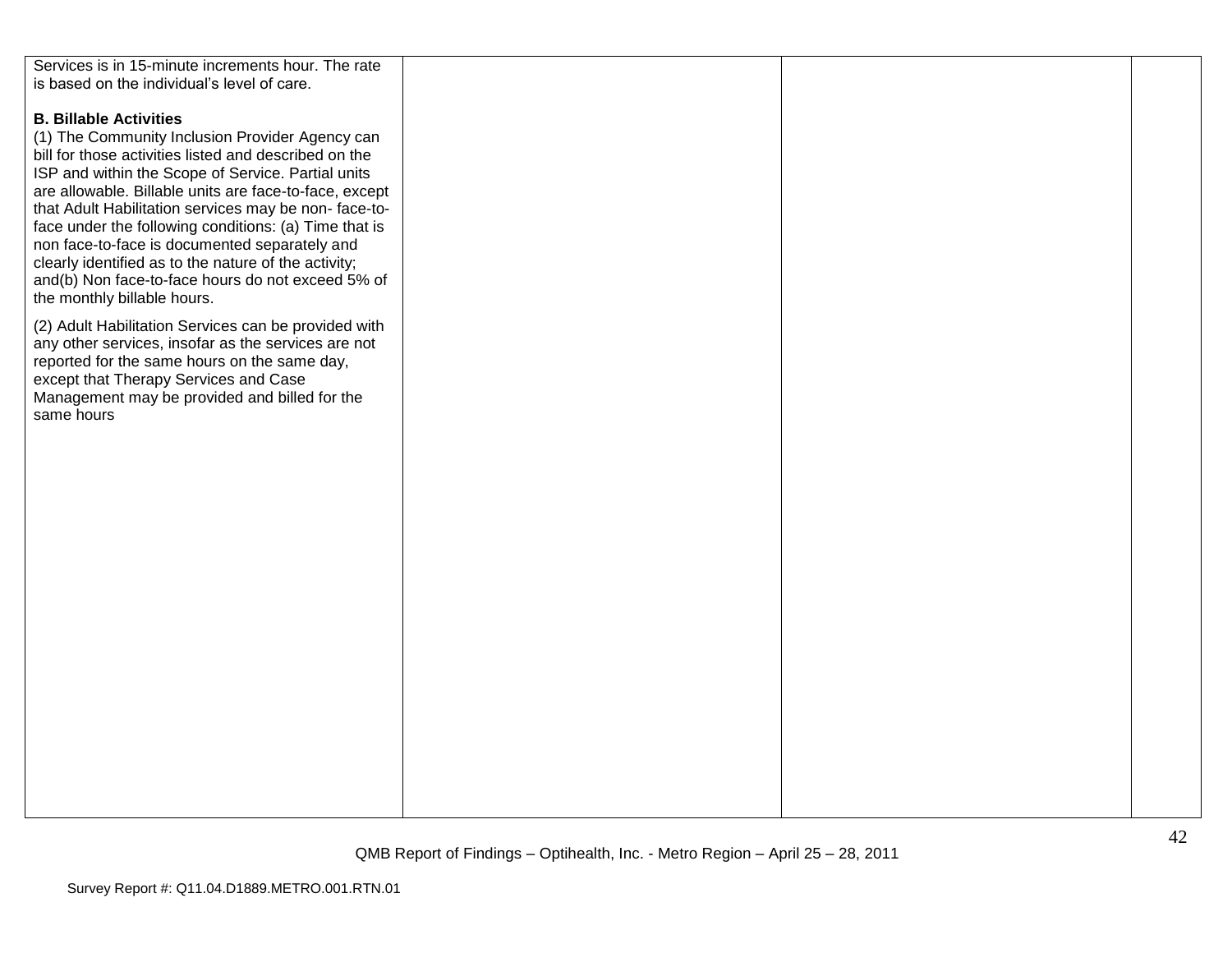| Tag # 6L13 (CoP) - CL Healthcare Reqts.                                                               | <b>Scope and Severity Rating: E</b>                                                          |  |
|-------------------------------------------------------------------------------------------------------|----------------------------------------------------------------------------------------------|--|
| Developmental Disabilities (DD) Waiver Service                                                        | Based on record review, the Agency failed to                                                 |  |
| Standards effective 4/1/2007                                                                          | provide documentation of annual physical                                                     |  |
| <b>CHAPTER 6. VI. GENERAL REQUIREMENTS</b>                                                            | examinations and/or other examinations as                                                    |  |
| <b>FOR COMMUNITY LIVING</b>                                                                           | specified by a licensed physician for 4 of 8                                                 |  |
| G. Health Care Requirements for Community                                                             | individuals receiving Community Living Services.                                             |  |
| <b>Living Services.</b>                                                                               |                                                                                              |  |
| (1) The Community Living Service providers shall                                                      | The following was not found, incomplete and/or not                                           |  |
| ensure completion of a HAT for each individual                                                        | current:                                                                                     |  |
| receiving this service. The HAT shall be completed<br>2 weeks prior to the annual ISP meeting and     |                                                                                              |  |
| submitted to the Case Manager and all other IDT                                                       | • Dental Exam                                                                                |  |
| Members. A revised HAT is required to also be                                                         | ° Individual #1 - As indicated by the DDSD file<br>matrix Dental Exams are to be conducted   |  |
| submitted whenever the individual's health status                                                     | annually. No evidence of exam was found.                                                     |  |
| changes significantly. For individuals who are newly                                                  |                                                                                              |  |
| allocated to the DD Waiver program, the HAT may                                                       | ° Individual #3 - As indicated by collateral                                                 |  |
| be completed within 2 weeks following the initial ISP                                                 | documentation reviewed, exam was completed                                                   |  |
| meeting and submitted with any strategies and                                                         | on 8/31/2010. Follow-up was to be completed in                                               |  |
| support plans indicated in the ISP, or within 72                                                      | 6 months. No evidence of follow-up found.                                                    |  |
| hours following admission into direct services, which                                                 |                                                                                              |  |
| ever comes first.                                                                                     | • Vision Exam                                                                                |  |
| (2) Each individual will have a Health Care                                                           | ° Individual #1 - As indicated by collateral                                                 |  |
| Coordinator, designated by the IDT. When the                                                          | documentation reviewed, exam was completed                                                   |  |
| individual's HAT score is 4, 5 or 6 the Health Care                                                   | on 6/5/2009. Follow-up was to be completed in                                                |  |
| Coordinator shall be an IDT member, other than the                                                    | 12 months. No evidence of follow-up found.                                                   |  |
| individual. The Health Care Coordinator shall                                                         |                                                                                              |  |
| oversee and monitor health care services for the<br>individual in accordance with these standards. In | • Auditory Exam                                                                              |  |
| circumstances where no IDT member voluntarily                                                         | ° Individual #2 - As indicated by collateral                                                 |  |
| accepts designation as the health care coordinator,                                                   | documentation reviewed, exam was completed                                                   |  |
| the community living provider shall assign a staff                                                    | on 1/19/2010. Follow-up was to be completed in                                               |  |
| member to this role.                                                                                  | 12 months. No evidence of follow-up found.                                                   |  |
| (3) For each individual receiving Community Living                                                    | • Cholesterol & Blood Glucose                                                                |  |
| Services, the provider agency shall ensure and                                                        |                                                                                              |  |
| document the following:                                                                               | ° Individual #2 - As indicated by collateral<br>documentation reviewed, lab work was ordered |  |
| (a) Provision of health care oversight consistent                                                     | on 3/24/2010. No evidence of lab results were                                                |  |
| with these Standards as detailed in Chapter                                                           | found.                                                                                       |  |
| One section III E: Healthcare Documentation                                                           |                                                                                              |  |
| by Nurses For Community Living Services,                                                              | • Tardive Dyskinesia Screenings                                                              |  |
| Community Inclusion Services and Private                                                              | None found 7/2010 - 1/2011 for Risperidone                                                   |  |
| Duty Nursing Services.                                                                                | and Reglan (Individual #3)                                                                   |  |
| b) That each individual with a score of 4, 5, or 6                                                    |                                                                                              |  |
|                                                                                                       |                                                                                              |  |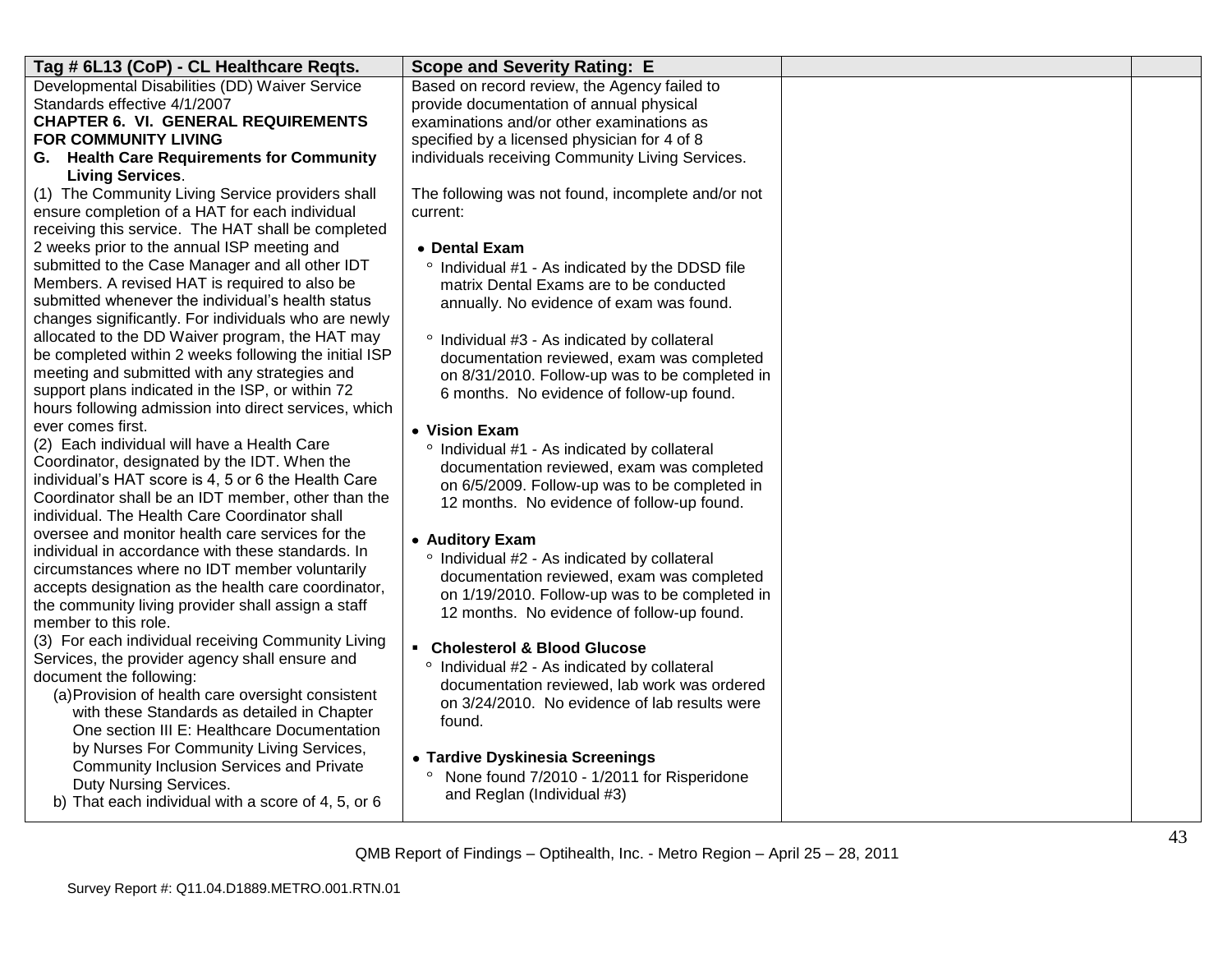| on the HAT, has a Health Care Plan<br>developed by a licensed nurse.<br>(c) That an individual with chronic condition(s)<br>with the potential to exacerbate into a life<br>threatening condition, has Crisis Prevention/<br>Intervention Plan(s) developed by a licensed<br>nurse or other appropriate professional for<br>each such condition.<br>(4) That an average of 3 hours of documented<br>nutritional counseling is available annually, if<br>recommended by the IDT.<br>(5) That the physical property and grounds are free<br>of hazards to the individual's health and safety.<br>(6) In addition, for each individual receiving<br>Supported Living or Family Living Services, the<br>provider shall verify and document the following:<br>(a) The individual has a primary licensed<br>physician;<br>(b) The individual receives an annual physical<br>examination and other examinations as<br>specified by a licensed physician;<br>(c) The individual receives annual dental check-<br>ups and other check-ups as specified by a<br>licensed dentist;<br>(d) The individual receives eye examinations as<br>specified by a licensed optometrist or<br>ophthalmologist; and<br>(e) Agency activities that occur as follow-up to<br>medical appointments (e.g. treatment, visits to<br>specialists, changes in medication or daily<br>routine). | • Swallow Study<br>° Individual #3 - As indicated by collateral<br>documentation reviewed, exam was scheduled<br>for 2/4/2011. No evidence of exam results were<br>found.<br>• Psychological Assessment<br>° Individual #5 - As indicated by collateral<br>documentation reviewed, exam was scheduled<br>for 3/21/2011. No evidence of exam results ere<br>found. |  |
|-----------------------------------------------------------------------------------------------------------------------------------------------------------------------------------------------------------------------------------------------------------------------------------------------------------------------------------------------------------------------------------------------------------------------------------------------------------------------------------------------------------------------------------------------------------------------------------------------------------------------------------------------------------------------------------------------------------------------------------------------------------------------------------------------------------------------------------------------------------------------------------------------------------------------------------------------------------------------------------------------------------------------------------------------------------------------------------------------------------------------------------------------------------------------------------------------------------------------------------------------------------------------------------------------------------------------------------------------------------------|-------------------------------------------------------------------------------------------------------------------------------------------------------------------------------------------------------------------------------------------------------------------------------------------------------------------------------------------------------------------|--|
| NMAC 8.302.1.17 RECORD KEEPING AND<br><b>DOCUMENTATION REQUIREMENTS: A provider</b><br>must maintain all the records necessary to fully<br>disclose the nature, quality, amount and medical<br>necessity of services furnished to an eligible<br>recipient who is currently receiving or who has<br>received services in the past.<br>B. Documentation of test results: Results of tests                                                                                                                                                                                                                                                                                                                                                                                                                                                                                                                                                                                                                                                                                                                                                                                                                                                                                                                                                                        |                                                                                                                                                                                                                                                                                                                                                                   |  |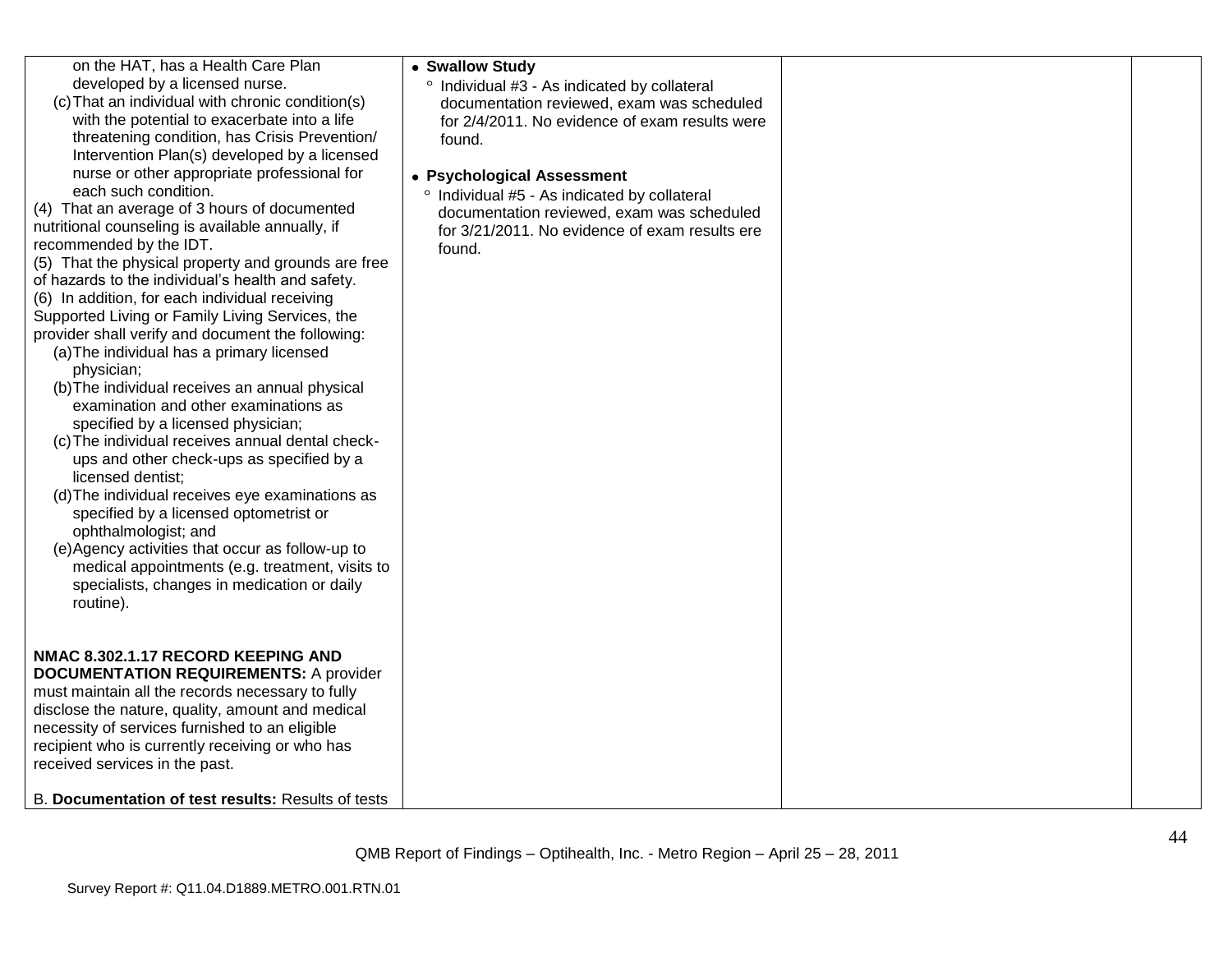| and services must be documented, which includes<br>results of laboratory and radiology procedures or<br>progress following therapy or treatment. |  |  |
|--------------------------------------------------------------------------------------------------------------------------------------------------|--|--|
|                                                                                                                                                  |  |  |
|                                                                                                                                                  |  |  |
|                                                                                                                                                  |  |  |
|                                                                                                                                                  |  |  |
|                                                                                                                                                  |  |  |
|                                                                                                                                                  |  |  |
|                                                                                                                                                  |  |  |
|                                                                                                                                                  |  |  |
|                                                                                                                                                  |  |  |
|                                                                                                                                                  |  |  |
|                                                                                                                                                  |  |  |
|                                                                                                                                                  |  |  |
|                                                                                                                                                  |  |  |
|                                                                                                                                                  |  |  |
|                                                                                                                                                  |  |  |
|                                                                                                                                                  |  |  |
|                                                                                                                                                  |  |  |
|                                                                                                                                                  |  |  |
|                                                                                                                                                  |  |  |
|                                                                                                                                                  |  |  |
|                                                                                                                                                  |  |  |
|                                                                                                                                                  |  |  |
|                                                                                                                                                  |  |  |
|                                                                                                                                                  |  |  |
|                                                                                                                                                  |  |  |
|                                                                                                                                                  |  |  |
|                                                                                                                                                  |  |  |
|                                                                                                                                                  |  |  |
|                                                                                                                                                  |  |  |
|                                                                                                                                                  |  |  |
|                                                                                                                                                  |  |  |
|                                                                                                                                                  |  |  |
|                                                                                                                                                  |  |  |
|                                                                                                                                                  |  |  |
|                                                                                                                                                  |  |  |
|                                                                                                                                                  |  |  |
|                                                                                                                                                  |  |  |
|                                                                                                                                                  |  |  |
|                                                                                                                                                  |  |  |
|                                                                                                                                                  |  |  |
|                                                                                                                                                  |  |  |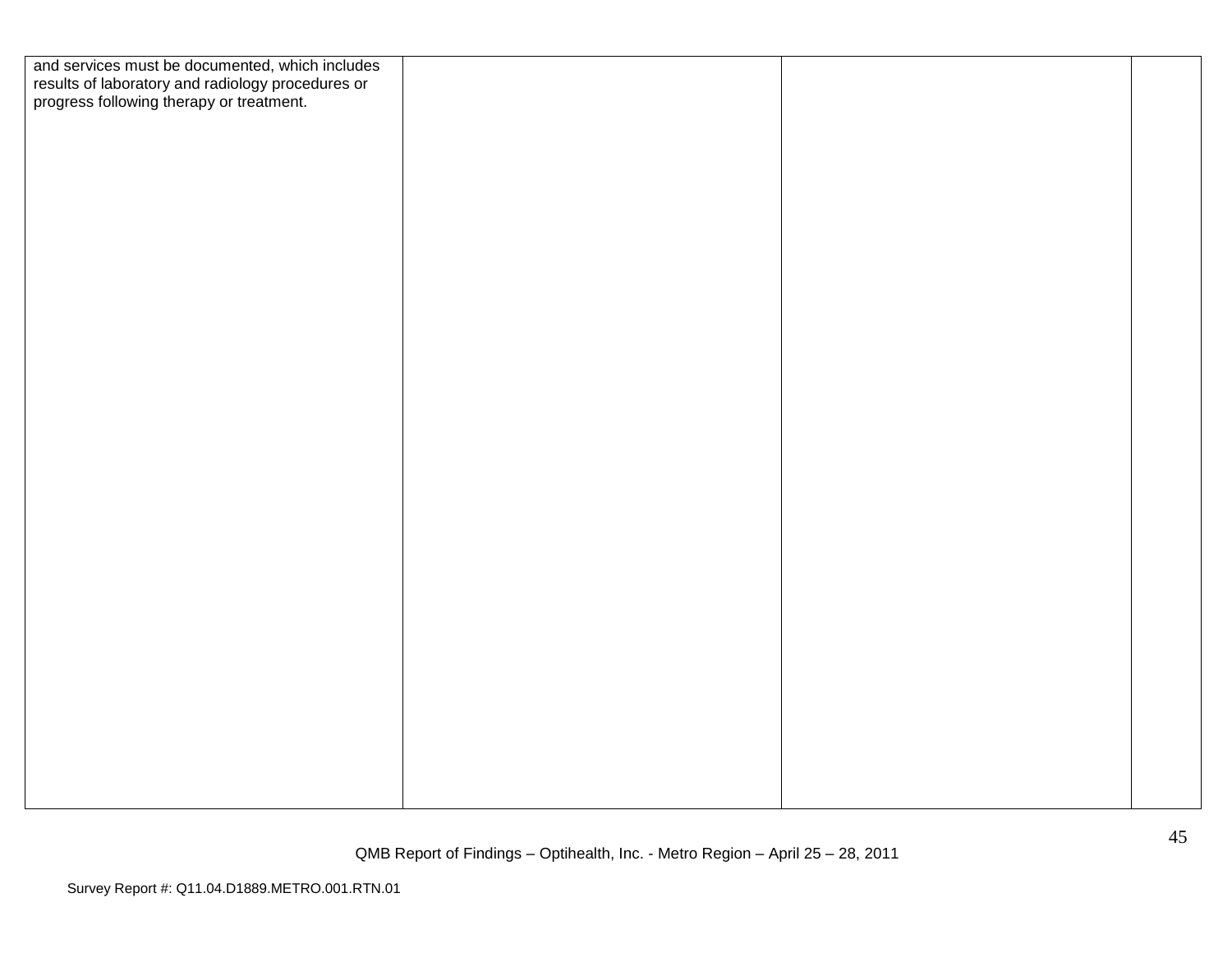| Tag # 6L14 Residential Case File                                                                                                                                                                                                                                                                                                                                                                                                                                                                                                                                                                                                                                                                                                                                                                                                                                                                                                                                                                                                                                                                                                                                                                                                                                                                                                                                                                                                                                                                                                                                                              | <b>Scope and Severity Rating: F</b>                                                                                                                                                                                                                                                                                                                                                                                                                                                                                                                                                                                                                                                                                                                                               |  |
|-----------------------------------------------------------------------------------------------------------------------------------------------------------------------------------------------------------------------------------------------------------------------------------------------------------------------------------------------------------------------------------------------------------------------------------------------------------------------------------------------------------------------------------------------------------------------------------------------------------------------------------------------------------------------------------------------------------------------------------------------------------------------------------------------------------------------------------------------------------------------------------------------------------------------------------------------------------------------------------------------------------------------------------------------------------------------------------------------------------------------------------------------------------------------------------------------------------------------------------------------------------------------------------------------------------------------------------------------------------------------------------------------------------------------------------------------------------------------------------------------------------------------------------------------------------------------------------------------|-----------------------------------------------------------------------------------------------------------------------------------------------------------------------------------------------------------------------------------------------------------------------------------------------------------------------------------------------------------------------------------------------------------------------------------------------------------------------------------------------------------------------------------------------------------------------------------------------------------------------------------------------------------------------------------------------------------------------------------------------------------------------------------|--|
| Developmental Disabilities (DD) Waiver Service<br>Standards effective 4/1/2007<br><b>CHAPTER 6. VIII. COMMUNITY LIVING</b><br><b>SERVICE PROVIDER AGENCY REQUIREMENTS</b><br>A. Residence Case File: For individuals receiving<br>Supported Living or Family Living, the Agency shall<br>maintain in the individual's home a complete and<br>current confidential case file for each individual. For<br>individuals receiving Independent Living Services,<br>rather than maintaining this file at the individual's<br>home, the complete and current confidential case<br>file for each individual shall be maintained at the<br>agency's administrative site. Each file shall include<br>the following:<br>(1) Complete and current ISP and all supplemental<br>plans specific to the individual;<br>(2) Complete and current Health Assessment Tool;<br>(3) Current emergency contact information, which<br>includes the individual's address, telephone<br>number, names and telephone numbers of<br>residential Community Living Support providers,<br>relatives, or guardian or conservator, primary care<br>physician's name(s) and telephone number(s),<br>pharmacy name, address and telephone number<br>and dentist name, address and telephone number,<br>and health plan;<br>(4) Up-to-date progress notes, signed and dated by<br>the person making the note for at least the past<br>month (older notes may be transferred to the<br>agency office);<br>(5) Data collected to document ISP Action Plan<br>implementation<br>(6) Progress notes written by direct care staff and | Based on record review, the Agency failed to<br>maintain a complete and confidential case file in the<br>residence for 7 of 7 Individuals receiving Supported<br>Living Services.<br>The following was not found, incomplete and/or not<br>current:<br>• Current Emergency & Personal Identification<br><b>Information</b><br><sup>o</sup> Did not contain Pharmacy Information (#4)<br>° Did not contain individual address and phone<br>number Information (#2)<br><sup>o</sup> Did not contain health plan Information (#7)<br>• Positive Behavioral Plan (#5)<br>• Positive Behavioral Crisis Plan (#5)<br>• Speech Therapy Plan (#3 & 8)<br>• Occupational Therapy Plan (#3 & 8)<br>• Crisis Plan<br>$^{\circ}$ Allergies (#4)<br><sup>o</sup> Allergic (Phenobarbital) (#6) |  |
| by nurses regarding individual health status and<br>physical conditions including action taken in<br>response to identified changes in condition for at<br>least the past month;<br>(7) Physician's or qualified health care providers                                                                                                                                                                                                                                                                                                                                                                                                                                                                                                                                                                                                                                                                                                                                                                                                                                                                                                                                                                                                                                                                                                                                                                                                                                                                                                                                                        |                                                                                                                                                                                                                                                                                                                                                                                                                                                                                                                                                                                                                                                                                                                                                                                   |  |
| written orders:<br>(8) Progress notes documenting implementation of                                                                                                                                                                                                                                                                                                                                                                                                                                                                                                                                                                                                                                                                                                                                                                                                                                                                                                                                                                                                                                                                                                                                                                                                                                                                                                                                                                                                                                                                                                                           |                                                                                                                                                                                                                                                                                                                                                                                                                                                                                                                                                                                                                                                                                                                                                                                   |  |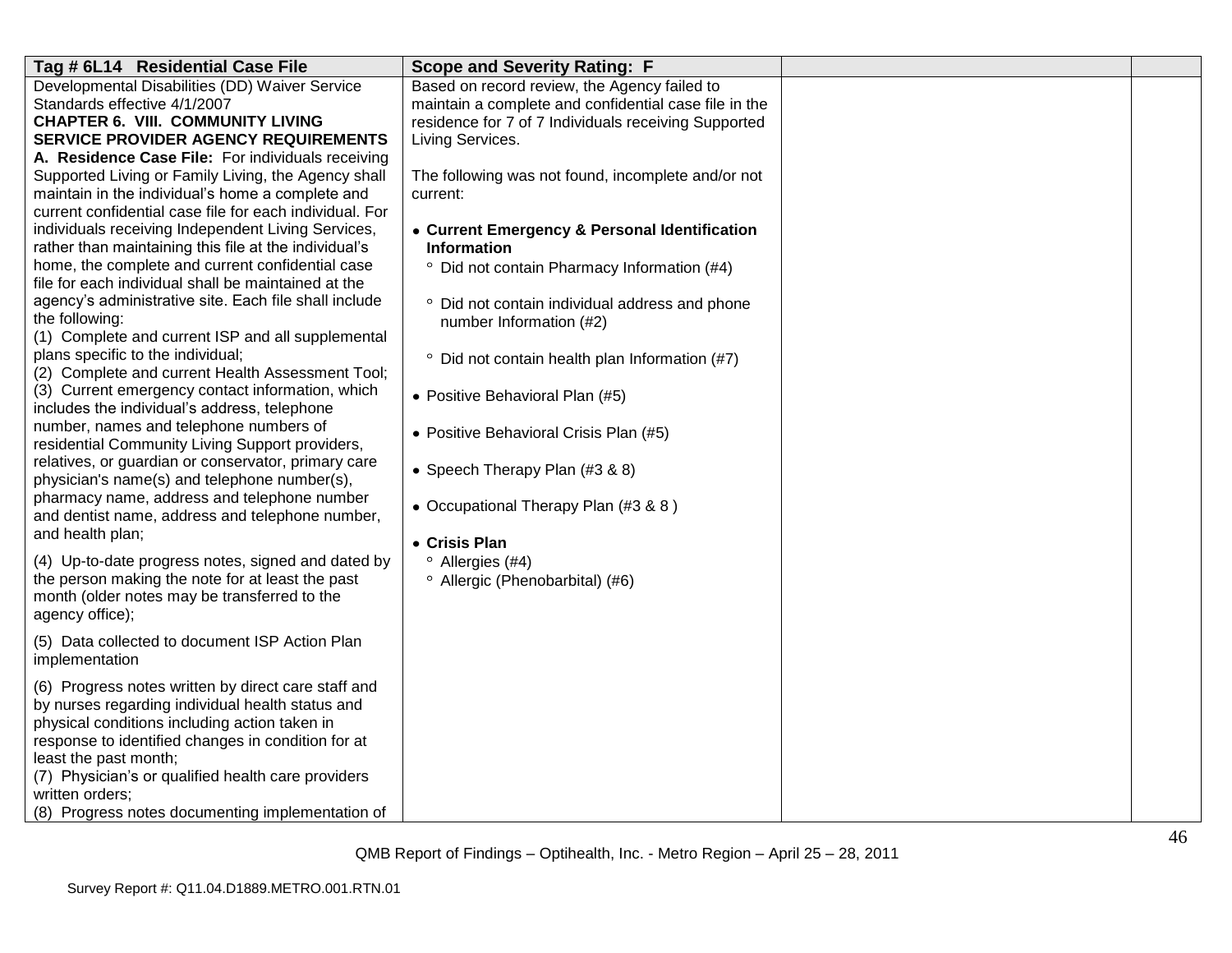| a physician's or qualified health care provider's    |  |  |
|------------------------------------------------------|--|--|
| order(s);                                            |  |  |
| (9) Medication Administration Record (MAR) for the   |  |  |
| past three (3) months which includes:                |  |  |
| (a) The name of the individual;                      |  |  |
| (b) A transcription of the healthcare practitioners  |  |  |
| prescription including the brand and generic         |  |  |
| name of the medication;                              |  |  |
| Diagnosis for which the medication is<br>(C)         |  |  |
| prescribed;                                          |  |  |
| (d) Dosage, frequency and method/route of            |  |  |
| delivery;                                            |  |  |
| (e) Times and dates of delivery;                     |  |  |
| Initials of person administering or assisting with   |  |  |
| medication; and                                      |  |  |
| (g) An explanation of any medication irregularity,   |  |  |
| allergic reaction or adverse effect.                 |  |  |
| (h) For PRN medication an explanation for the use    |  |  |
| of the PRN must include:                             |  |  |
| (i) Observable signs/symptoms or                     |  |  |
| circumstances in which the medication is to          |  |  |
| be used, and                                         |  |  |
| (ii) Documentation of the effectiveness/result       |  |  |
| of the PRN delivered.                                |  |  |
| A MAR is not required for individuals<br>(1)         |  |  |
| participating in Independent Living Services         |  |  |
| who self-administer their own medication.            |  |  |
| However, when medication administration is           |  |  |
| provided as part of the Independent Living           |  |  |
| Service a MAR must be maintained at the              |  |  |
| individual's home and an updated copy must           |  |  |
| be placed in the agency file on a weekly basis.      |  |  |
| (10) Record of visits to healthcare practitioners    |  |  |
| including any treatment provided at the visit and a  |  |  |
| record of all diagnostic testing for the current ISP |  |  |
| year; and                                            |  |  |
| (11) Medical History to include: demographic data,   |  |  |
| current and past medical diagnoses including the     |  |  |
| cause (if known) of the developmental disability and |  |  |
| any psychiatric diagnosis, allergies (food,          |  |  |
| environmental, medications), status of routine adult |  |  |
| health care screenings, immunizations, hospital      |  |  |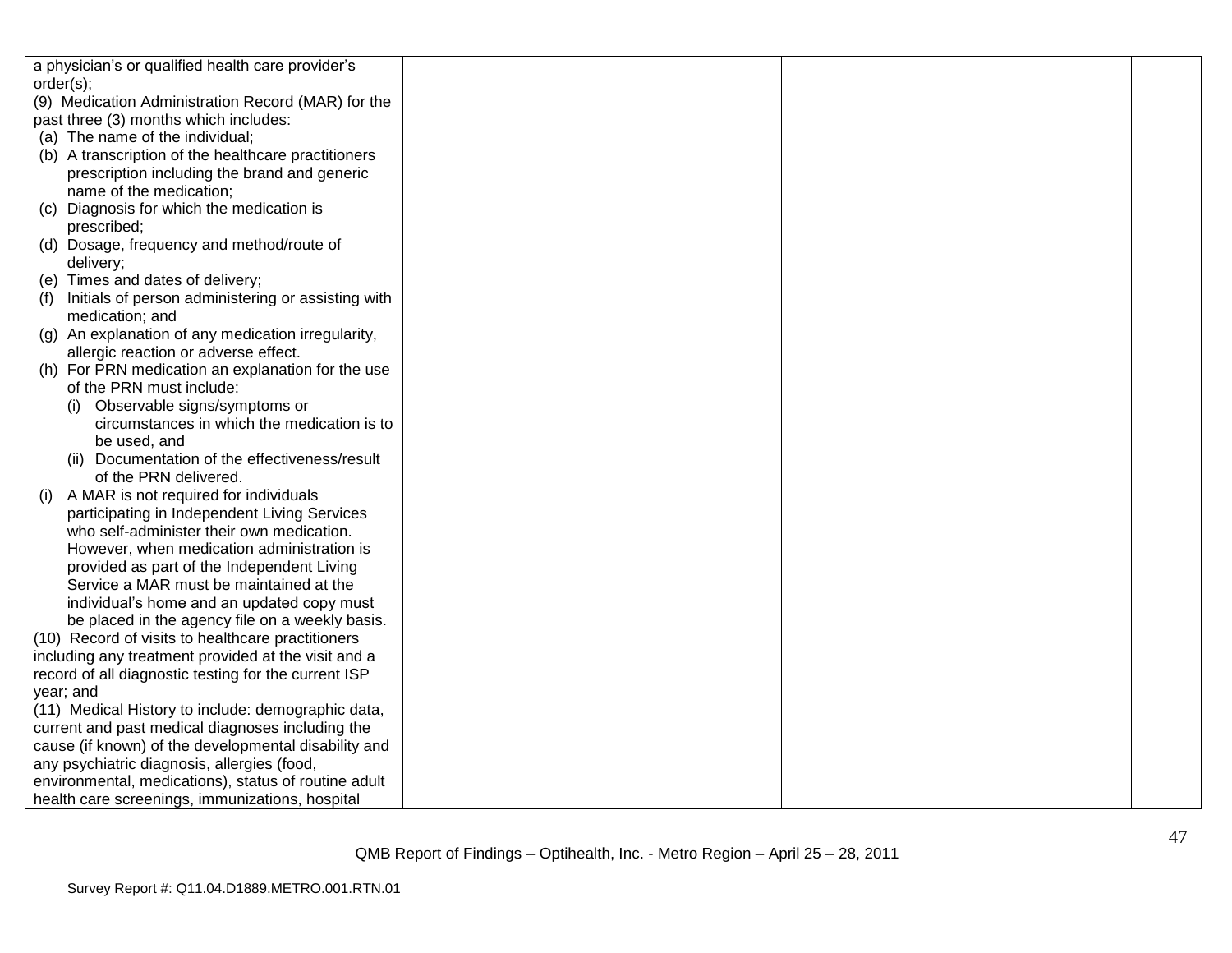| discharge summaries for past twelve (12) months,<br>past medical history including hospitalizations,<br>surgeries, injuries, family history and current<br>physical exam. |  |  |
|---------------------------------------------------------------------------------------------------------------------------------------------------------------------------|--|--|
|                                                                                                                                                                           |  |  |
|                                                                                                                                                                           |  |  |
|                                                                                                                                                                           |  |  |
|                                                                                                                                                                           |  |  |
|                                                                                                                                                                           |  |  |
|                                                                                                                                                                           |  |  |
|                                                                                                                                                                           |  |  |
|                                                                                                                                                                           |  |  |
|                                                                                                                                                                           |  |  |
|                                                                                                                                                                           |  |  |
|                                                                                                                                                                           |  |  |
|                                                                                                                                                                           |  |  |
|                                                                                                                                                                           |  |  |
|                                                                                                                                                                           |  |  |
|                                                                                                                                                                           |  |  |
|                                                                                                                                                                           |  |  |
|                                                                                                                                                                           |  |  |
|                                                                                                                                                                           |  |  |
|                                                                                                                                                                           |  |  |
|                                                                                                                                                                           |  |  |
|                                                                                                                                                                           |  |  |
|                                                                                                                                                                           |  |  |
|                                                                                                                                                                           |  |  |
|                                                                                                                                                                           |  |  |
|                                                                                                                                                                           |  |  |
|                                                                                                                                                                           |  |  |
|                                                                                                                                                                           |  |  |
|                                                                                                                                                                           |  |  |
|                                                                                                                                                                           |  |  |
|                                                                                                                                                                           |  |  |
|                                                                                                                                                                           |  |  |
|                                                                                                                                                                           |  |  |
|                                                                                                                                                                           |  |  |
|                                                                                                                                                                           |  |  |
|                                                                                                                                                                           |  |  |
|                                                                                                                                                                           |  |  |
|                                                                                                                                                                           |  |  |
|                                                                                                                                                                           |  |  |
|                                                                                                                                                                           |  |  |
|                                                                                                                                                                           |  |  |
|                                                                                                                                                                           |  |  |
|                                                                                                                                                                           |  |  |
|                                                                                                                                                                           |  |  |